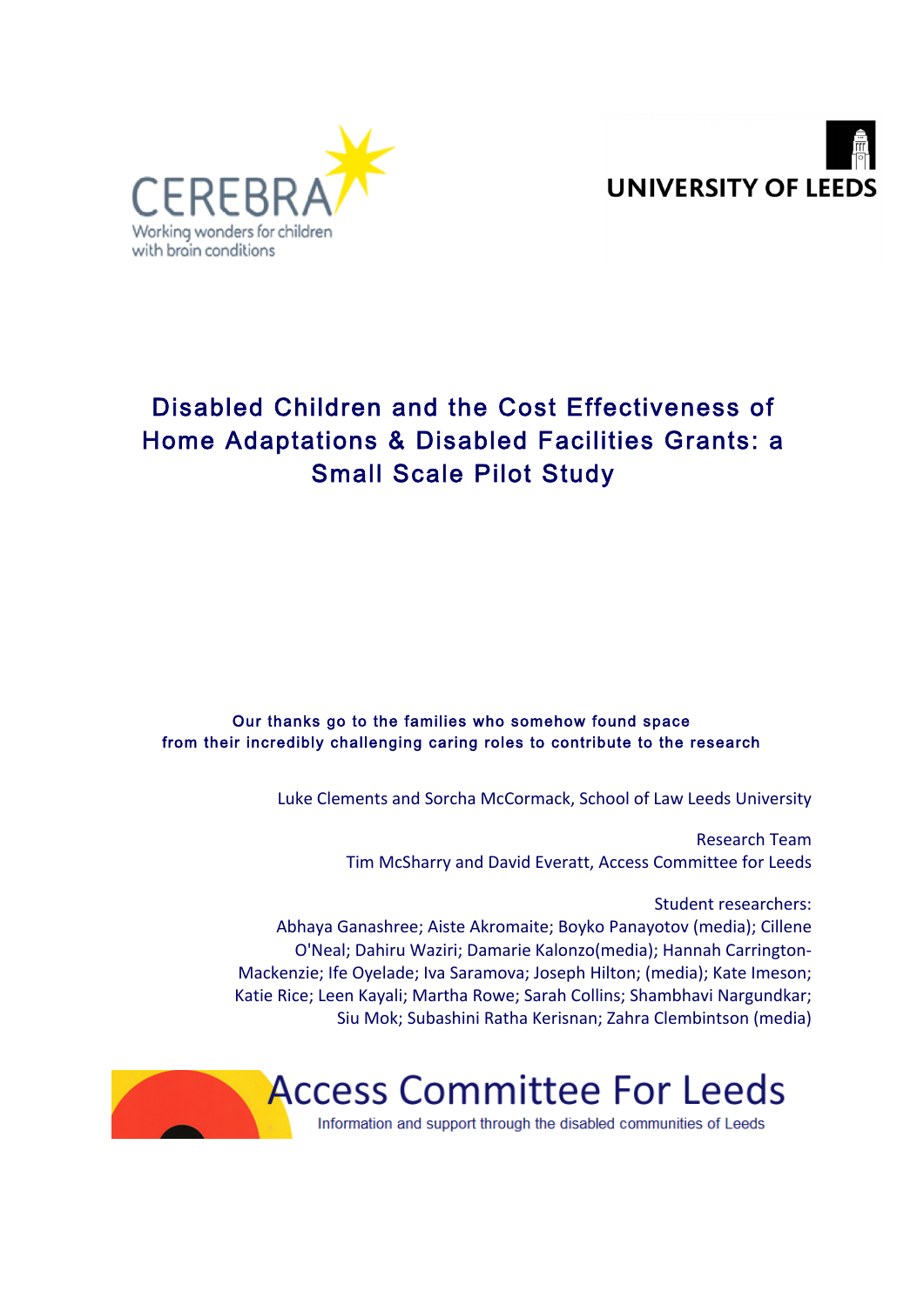As a parent of a disabled child it can be very challenging and stressful just getting *through* what is everybody else's day to day basic living. On top of this you are *worrying and panicking that you may have to make the decision that you can no longer cope* and safely meet your child's needs. The quilt of this though is overwhelming and never leaves you. You feel like you have let your child down, your family down and *yourself down and it's on your mind from the minute you awake until the minute you go to sleep (if you manage to get any sleep).* 

*In reality the adaptations do really change lives for the better. We were lucky due to the support and help we received from Access Committee for Leeds and one member of* statutory services that we were able to have the strength and knowledge to fight for *the Disabled Facilities Grant. These people have given us the opportunity to continue being a complete family with every member under the same roof. This has allowed our* daughter to thrive and grow into a teenager in an environment that is safe and meets *her needs, it has also made our job a little easier and a lot less stressful.* 

We are sure that if our daughter could speak she would agree that no price can be *given for this gift and every disabled child or adult should be given this opportunity.* 

#### **Legal Entitlements & Problem-Solving (LEaP) Project**

LEaP is an innovative problem-solving project that helps families of children with brain conditions cope with the legal barriers they face.

We listen to families and help them get the knowledge they need to access health, social care and other support services. We identify the common legal problems that prevent families getting access to services and we develop innovative ways of solving those problems. We aim to reach as many families as we can by sharing our solutions as widely as possible.

#### **School of Law & community engagement**

Community engagement is fundamental to the ethos of the School of Law at Leeds University. Students are given every encouragement and support to use their legal skills to benefit of the local community. In doing this students develop these skills and deepen their understanding of the role of the law in the real word: the central role of the law in fostering social justice. In furtherance of this aim the School supports (among other initiatives) a number of law clinics and the Cerebra LEaP project.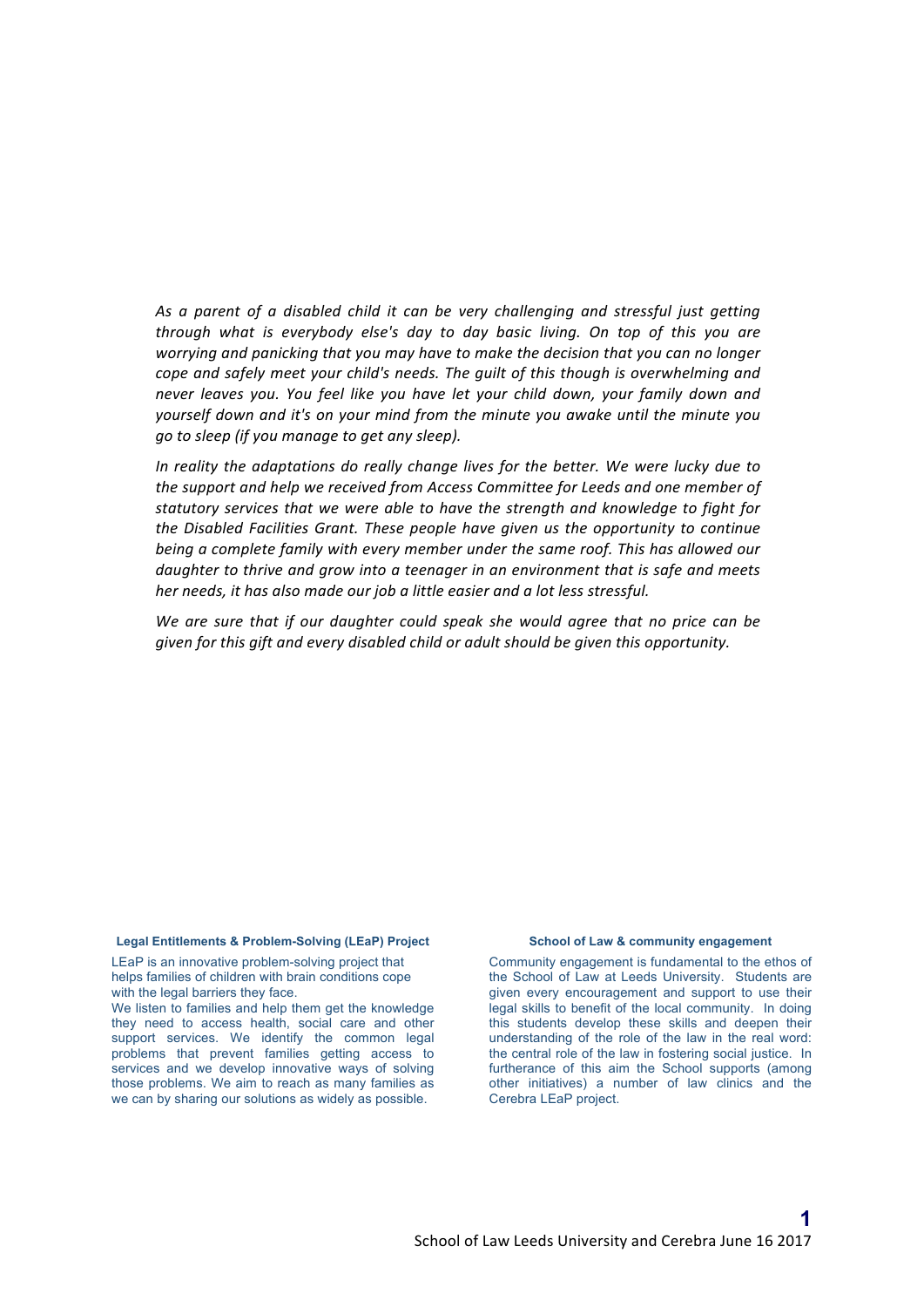# **Contents**

| <b>Summary of Key Findings</b>                  | Page 3                       |         |
|-------------------------------------------------|------------------------------|---------|
| <b>Introduction</b>                             | Page 4                       |         |
| Overview and methodology                        | Page 6                       |         |
| <b>Overview of statutory duties</b>             |                              | Page 8  |
| The importance of adaptations and their funding | Page 9                       |         |
| The pilot research project                      | Page 13                      |         |
| <b>Appendix 1</b>                               | The Applicable Law - England | Page 22 |
| <b>Appendix 2</b>                               | <b>Selected references</b>   | Page 30 |
| <b>Appendix 3</b>                               | Questionnaire                | Page 32 |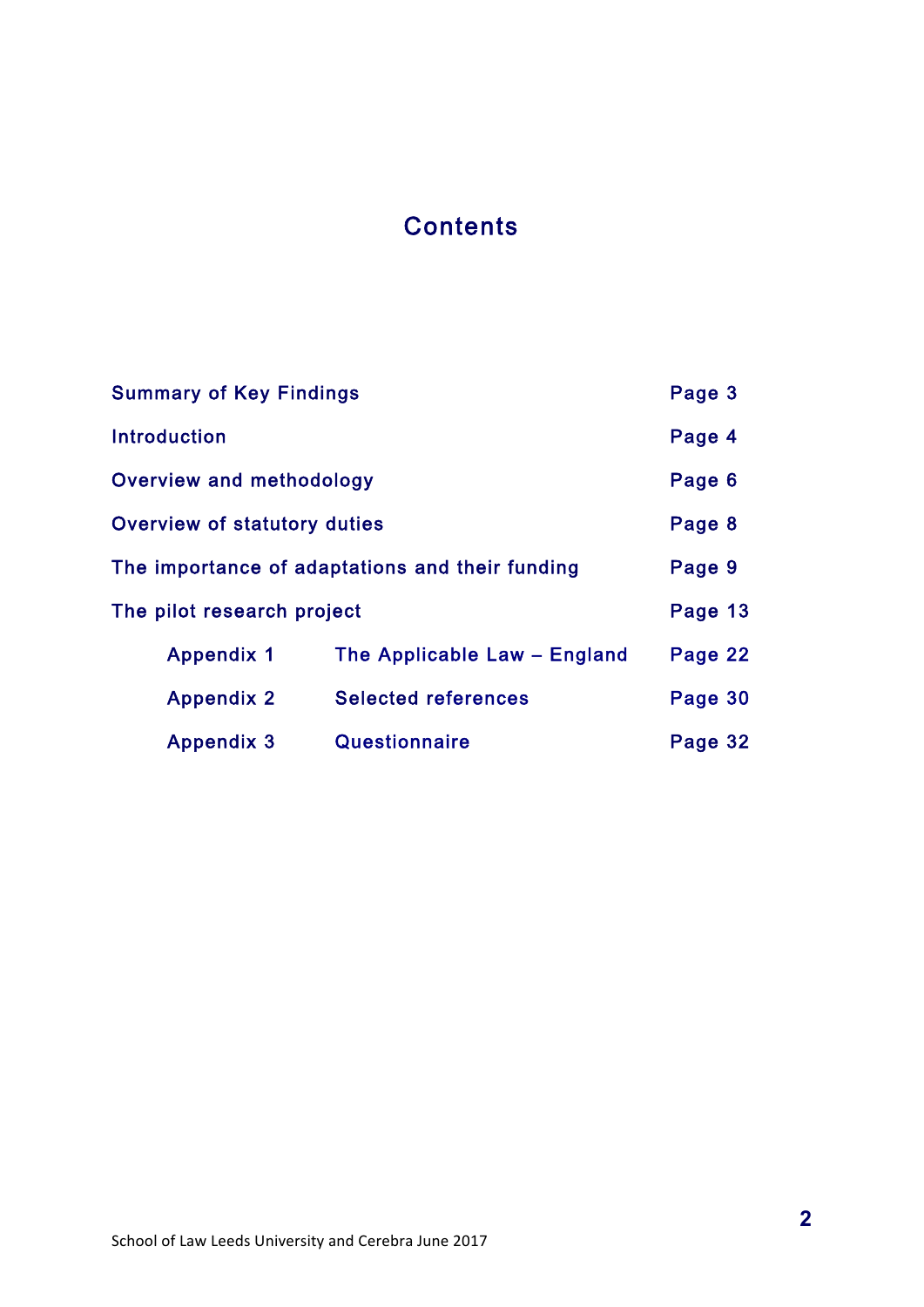# Summary of Key Findings

A small scale pilot study of the economic and well-being impact of building adaptations to family homes to accommodate the needs of young people with Autistic Spectrum Disorders who have behaviours that challenge. The adaptations (which on average each amounted to £60,000) were primarily designed to provide additional 'safe space' (including safe garden space) for the young person.

- The principal cost impacts were that the adaptations had avoided the need for the young people to be 'accommodated' ie to become 'Looked After Children' (LAC) (para 5.11);
- The study suggested that possibly 14 years LAC funding had been avoided by the adaptations (para 5.15). The study considered the evidence as to the wide range of costs for accommodating LAC children from which it would appear that the economic cost benefits of adaptations (for the public purse) are considerable  $-$  even if the well-being impacts on the disabled young person and their families are ignored;
- The most commonly mentioned well-being benefit for the disabled young person was that she  $/$  he had space to relax and to be safe (para 5.18);
- The most commonly mentioned well-being benefits for the parents were that they felt under less pressure and healthier  $(5.19)$  – but generally they described their position as 'just coping' (para 5.27). A major concern in almost all cases was the need for suitable health and care services and in some cases, follow up adaptations to address the changing needs of the young person;
- The most compelling well-being findings concerned the disabled children's siblings who had been enabled to have safe space for themselves, privacy, independence, the ability to invite friends to the home and to study (para 5.21);
- Most families considered that the disabled young person's on-going care and support was inadequate and putting in jeopardy the benefits derived from the adaptations. This included the absence of suitably trained care assistants (or direct payment rates too low to enable suitably skilled people to be employed) as well as the failure of the local NHS to provide sensory therapy support services (para 5.26);
- In one case the adaptation building works had been mishandled and this had caused significant dangers for the young person and great hardship for the family members which they considered to have been a profoundly negative experience (para 5.30);
- All families stressed the importance of an independent advice and support agency to help them with the process of applying for home adaptation support funding and negotiating with the relevant public bodies (para 5.31);
- The pilot research indicates that significant problems exist for local authority staff trying to facilitate adaptations, as the work is generally funded from housing budgets with the consequent savings evident in social services and NHS budgets (para 5.35). The research also suggests that the potential benefit of changes made to the Better Care Fund may be limited, particular for young people with Autistic Spectrum Disorders (para 5.36).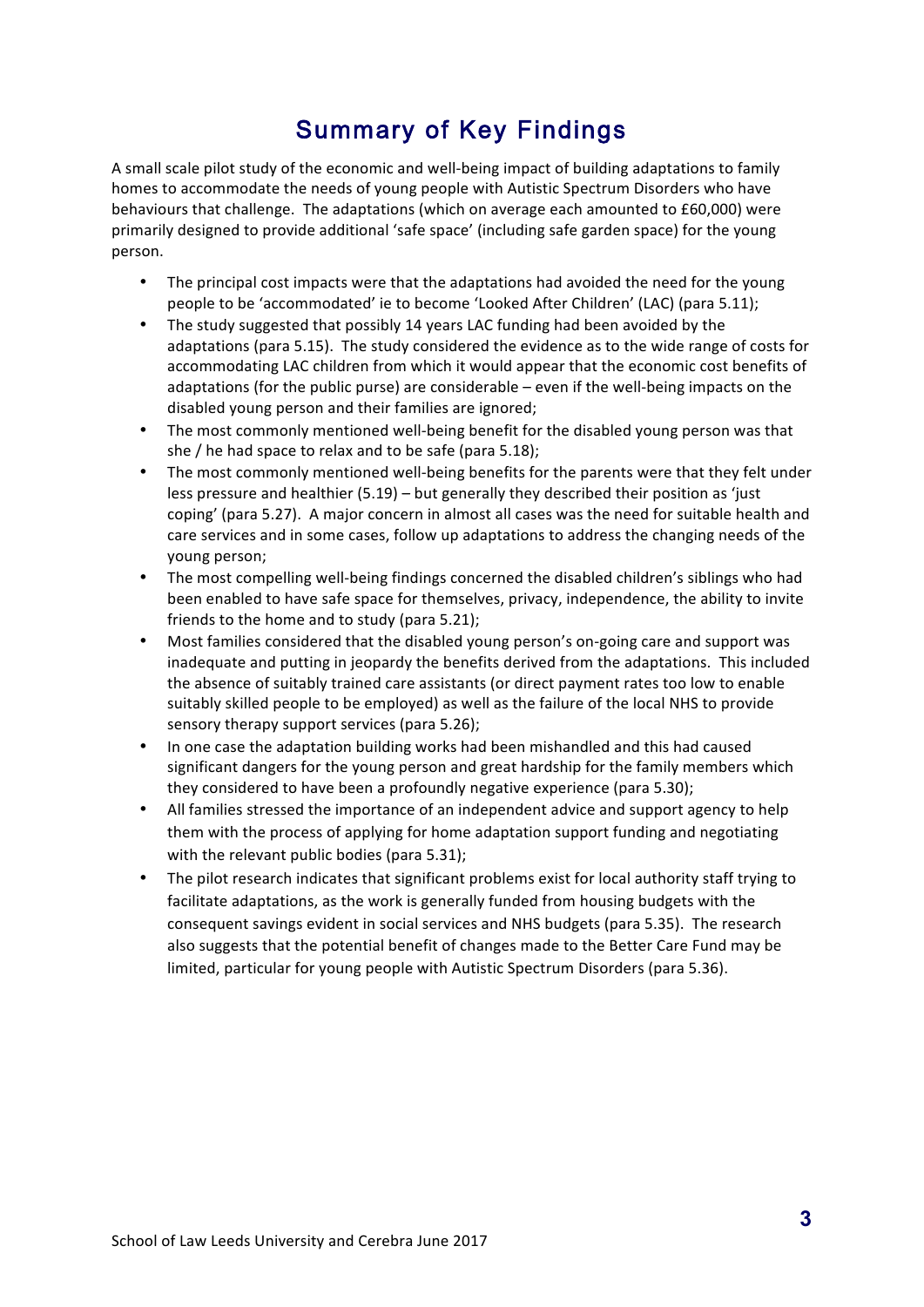# Disabled Children and the Cost Effectiveness of Home Adaptations & Disabled Facilities Grants: a Small Scale Pilot Study

# Cerebra Research Report

# Introduction

- 1.01 In 2014 Cerebra, a unique charity set up to help improve the lives of children with neurological conditions, endowed a research Chair in Law to support disabled children and their families experiencing difficulties in accessing their statutory entitlements to care and support services. The project is now based at the School of Law, Leeds University<sup>1</sup> and the research programme titled the Legal Entitlements and Problem-Solving (LEaP) Project.
- 1.02 Requests for advice and support are received and assessed by Cerebra staff and those cases which meet our eligibility criteria are referred to the Project Team for consideration. We listen to families and help them get the knowledge they need to access health, social care and other support services. We identify the common legal problems that prevent families getting access to services and we develop innovative ways of solving those problems. A key approach to tackling a commonly occurring problem is to commission a research project which benefits from the School of Law's excellent student 'pro bono' researchers. We aim to reach as many families as we can by sharing our solutions as widely as possible.
- 1.03 As well as helping individual families, the Project generates vital information for the wider programme. The research is aimed at improving our understanding of the difficulties faced by families in accessing support services and learning how these problems can be resolved effectively. The team uses the research data (which is held securely and anonymised) to study practical problem-solving techniques and identify which approaches work best, with a view to refining the way we provide advice and disseminate good practice findings for the wider public benefit.
- 1.04 One commonly occurring problem families encounter concerns difficulties in obtaining support to adapt their homes to make them accessible for their disabled child and safe for the whole family. This is not a surprising finding as there is a wide range of evidenced based research highlighting difficulties in this field<sup>2</sup> including a specific 'focus report' in 2016 by the local government ombudsman. $3$  Nevertheless, so prevalent were the requests received by the Cerebra based LEaP team, that it was decided that this topic should be the subject of a specific 'problem solving' research.
- 1.05 Follow up casework by the LEaP Project has highlighted an apparent lack of understanding by housing and social services authorities in respect of three key aspects of their home adaptations and DFG roles for disabled children and their families. The three areas being: (1) the preventative nature of such support;  $(2)$  the cost effectiveness of such support; and  $(3)$ the nature of their legal duties to provide such support.

 $1$  Initially the research project was based at the Law School Cardiff under the direction of Cerebra Professor Luke Clements. The project moved, with Professor Clements to the School of Law Leeds University in 2016.  $2$  See College of Occupational Therapists Specialist Section in Housing Written submission to the House of Commons Women and Equalities Committee Inquiry on Disability and the Built Environment 2016 para 1.2. <sup>3</sup> Local government ombudsman *Making a house a home: Local Authorities and disabled adaptations. Focus* 

*report: learning lessons from complaints* March 2016.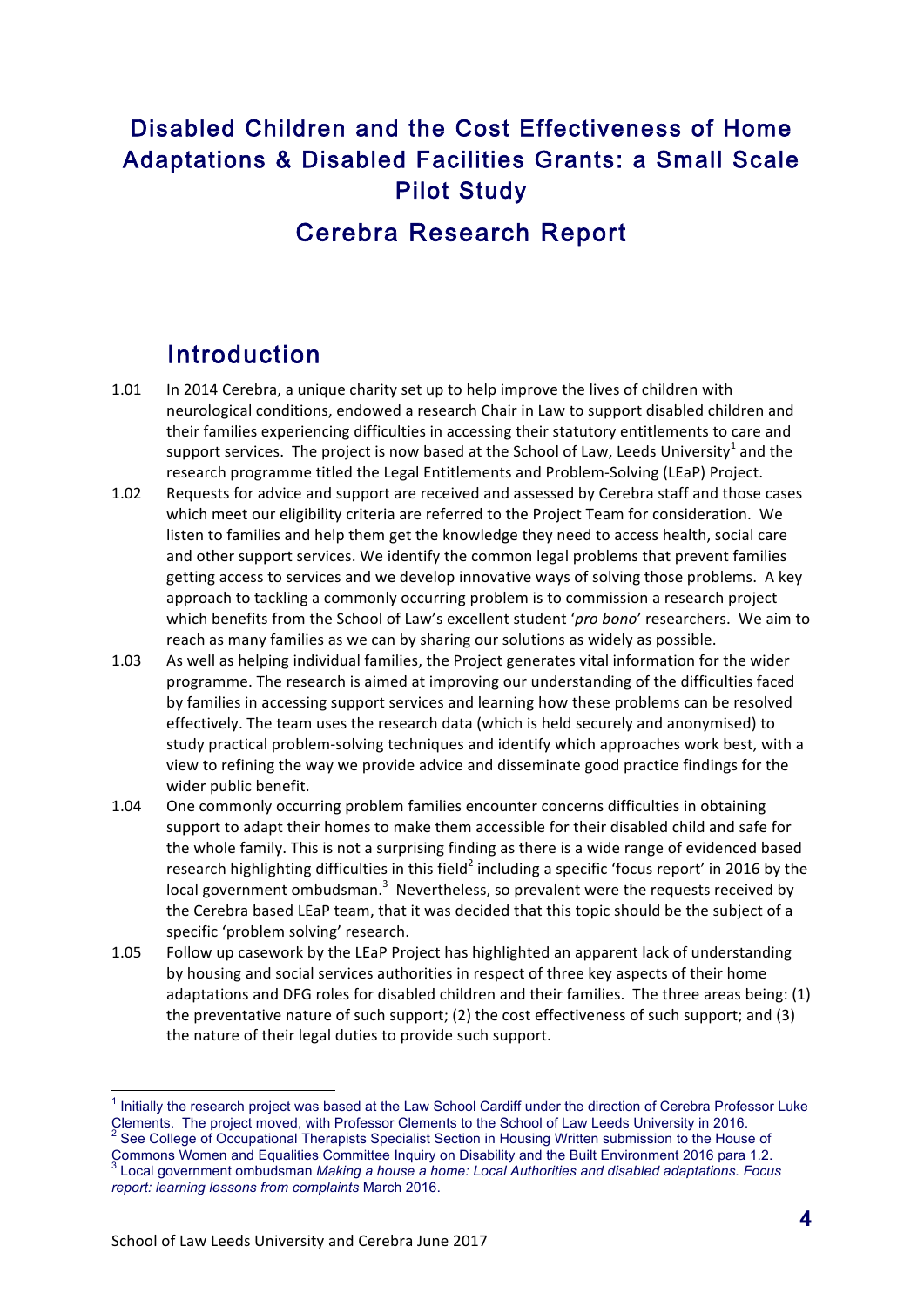- 1.06 In 2016 discussions took place between the Access Committee for Leeds and the LEaP Project team to develop such a research programme. The Access Committee is an independent disabled people's led organisation that offers peer-support and empowerment to individuals and families who encounter barriers, exclusion and discrimination in all areas of public service and provision. The promotion of adaptations for disabled people with Autistic Spectrum Disorders has been pioneered by the Access Committee and the City Council has now made several awards for such works making it – in all probability – a leading authority in this respect in the UK.
- 1.07 17 *pro bono* students (both undergraduate and postgraduate) from the School of Law and 2 students from the School of Media and Communications volunteered to conduct the research concerning the cost benefits and associated impacts of home adaptations for children and young persons with Autistic Spectrum Disorders. The research programme was led by Professor Luke Clements and Sorcha Mc Cormack.
- 1.08 We are immensely grateful to the families who agreed to contribute to the research (including those who due to unforeseen health difficulties were not able to participate fully). The families were (as this report makes clear) under enormous strain from their caring responsibilities - and it is remarkable testimony to their sense of altruism that they found time to contribute to the project. For them there was no prospect of gain but they all made time to help – in the hope that their experiences (and this report) could assist others who may find themselves in a similar predicament and to influence future policy and practice.
- 1.09 We are also most grateful to the experts who agreed to be available to give guidance as the pilot project progressed. We must also record our thanks to the officers working for the public bodies whose decisions concerning adaptations and services form the back drop to the research - several of whom agreed to provide expert advice for the project.
- 1.10 This report includes analysis about the way local authorities make resource allocation decisions. We hope that this report contributes to a better understanding of the consequences of these decisions – and in no way is taken as a criticism of individual officers working in incredibly demanding and constrained environments.

For further information on the Cerebra LEaP research programme see http://w3.cerebra.org.uk/help-and-information/legal-help/ask-for-legal-help/

For further information on the School of Law pro bono programme see www.law.leeds.ac.uk/about/extra/cerebra-pro-bono-research-programme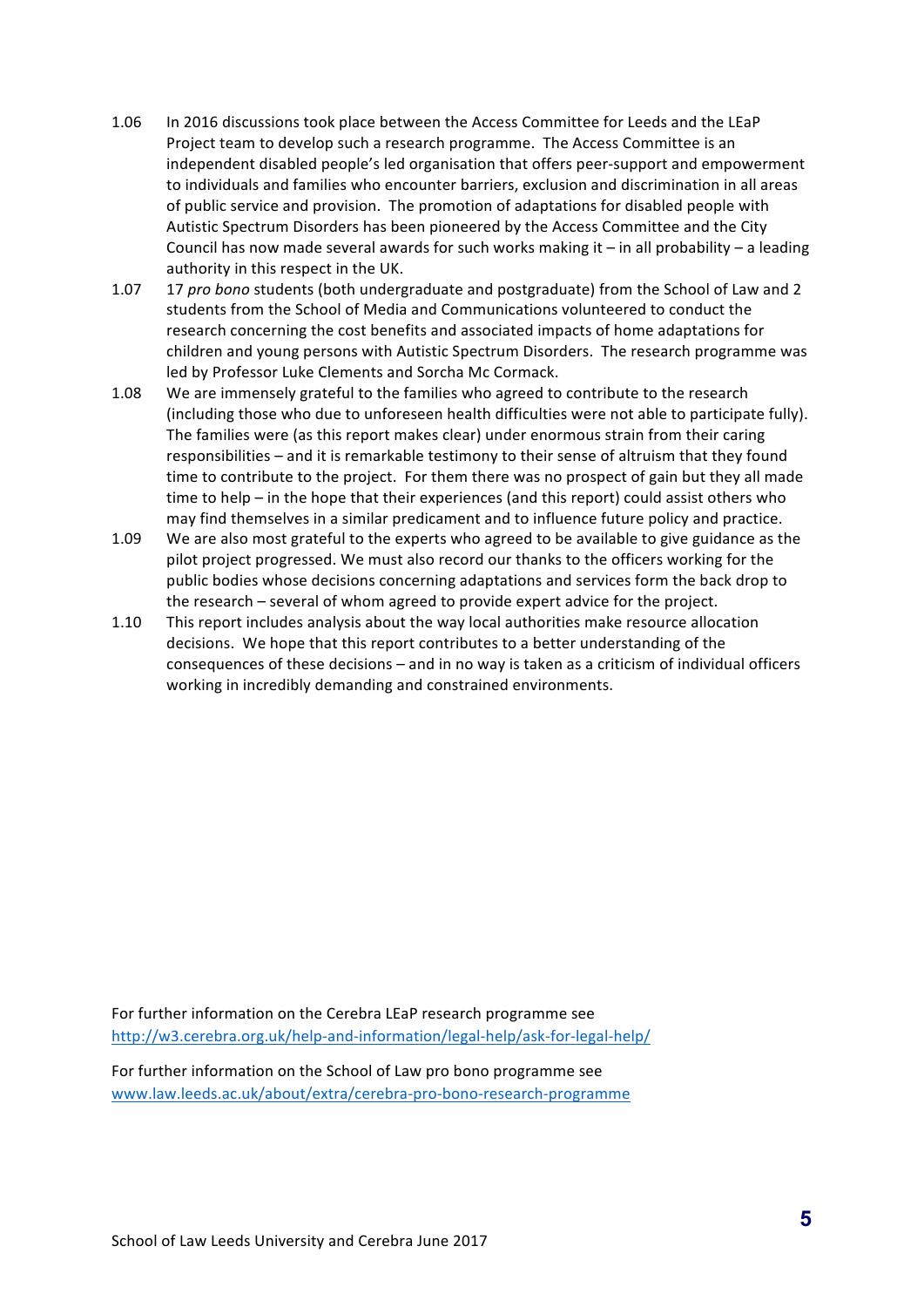# Overview of research project and methodology

- 2.01 This report concerns the obligations of local authorities in England to assist disabled young people and their families with home adaptations.
- 2.02 English social services authorities are under a duty to facilitate adaptations to the homes of disabled young people<sup>4</sup> where these are assessed as necessary. Similar obligations exist in relation to disabled adults.<sup>5</sup> Separate obligations rest with housing authorities, who are under a duty to make payments to qualifying disabled people of any age to cover the cost of adaptations designed make their homes (including gardens) safer and more accessible. Such adaptations may be directed at: (1) improving the accessibility of the home by (for example) widening of doors, installing ramps and stair lifts, fitting disabled-friendly bathrooms or providing access to gardens;<sup>6</sup> and/or (2) making the home safer for the disabled person and others living in the dwelling. It is in relation to this second category that the Access Committee for Leeds has developed expertise (particularly in relation to disabled young people) and on which this research project has focused.

## Methodology

- 2.03 The research project was designed as an exploratory study to assess what the key practical barriers were to families obtaining necessary adaptations and what economic and well-being impacts resulted from the provision / non-provision of suitable adaptations. Giving the scoping nature of the project, the uncertainty as to what would be revealed and the limitations on the availability of the student research team, the study only involved a small number of families.
- 2.04 The Access Committee for Leeds identified and facilitated contact with the participating families. The initial aim was to interview eight families, but due to illnesses and other unavoidable difficulties, the final sample consisted of only six families. A questionnaire was prepared to help structure and direct the interviews. It covered a wide range of topics and provided scope for the collection of quantitative data  $-$  as well as facilitating semi-structured interviews. It fulfilled the role of a topic guide to encourage responses from the families to enable us to gather more in-depth information on the various impacts they had experienced resulting from their request for home adaptations. A copy of the questionnaire is at Appendix 3. Families were provided with copies of the questionnaire at least 7 days prior to their interviews. Ethical approval from the Faculty Research Ethics Committee at the University was obtained for the project.
- 2.05 Given the highly conjectural nature of the pilot ie asking (among other things) the question: "but for the adaptations what would have happened?" - a key premise of the research is that the principal carers are best placed to judge the likely impact of adaptations being (or not being) provided. This essentially adopts the well-being principle in the Care Act  $2014$ ,  $s1(3)$  that individuals are best placed to make a judgment on questions such as this. This assumption is one that can cut both ways: it has the potential to result in an over dramatisation of a family's pre-adaptation predicament but it can also result in a family denying that a crisis would have occurred when the evidence strongly suggests otherwise. In this small study, it appears that the latter position (of denying the risk of a probable crisis) has predominated.

 $^4$  Chronically Sick and Disabled Persons Act 1970s2 and the Children Act 1989, s17.<br> $^5$  Care Act 2014, s18.

<sup>5</sup> Care Act 2014, s18. <sup>6</sup> The legal criteria are set out in the. *Housing Grants, Construction and Regeneration Act (HGCRA) 1996* and in the *Housing Renewal Grants Regulations*.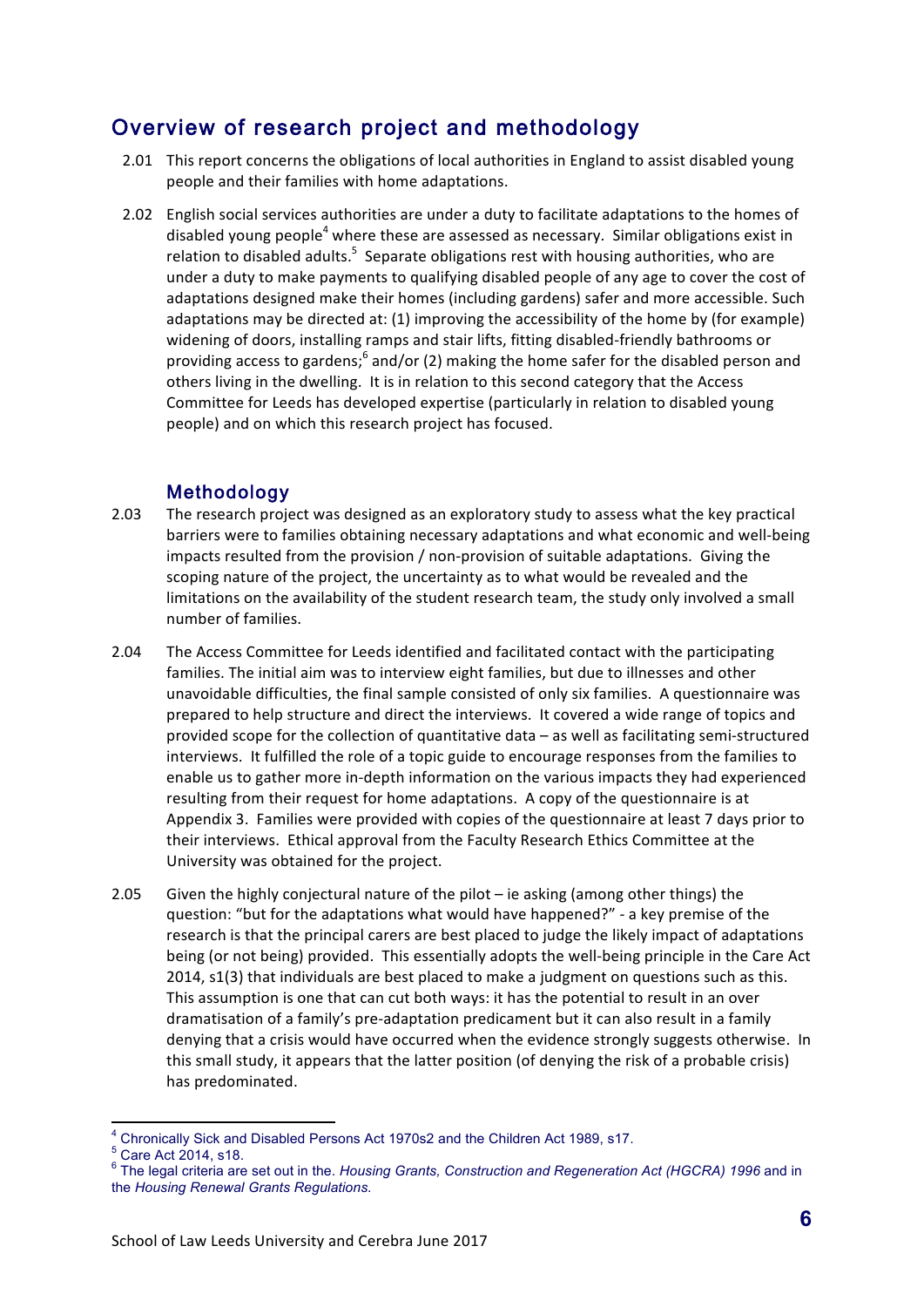- 2.06 19 *pro bono* students (both undergraduate and postgraduate) from the School of Law and School of Media & Communications volunteered to assist with the research, including undertaking the family interviews and collating the responses. The pro bono research team worked in 6 teams comprising 3 or more students, one team was assigned a 'media role' and comprised of 4 students.
- 2.07 Training was provided for the students. This included an explanation of the relevant law (outlined at Appendix 1 below), the needs of young people with an Autistic Spectrum Disorders who also have behaviours that challenge, the needs of their families, the use of the research questionnaire and how to conduct an appropriate interview.
- 2.08 Visits to participating families comprised: one of more member of the student research team (who undertook the actual interview); Professor Luke Clements or Sorcha McCormack; a member of the Access Committee. All families had requested assistance with adaptations from the same local authority (a unitary authority). The research study contains no comparison group and this, together with its small sample size, means that statistical generalisations cannot be made and only limited conclusions can be drawn from the quantitative data.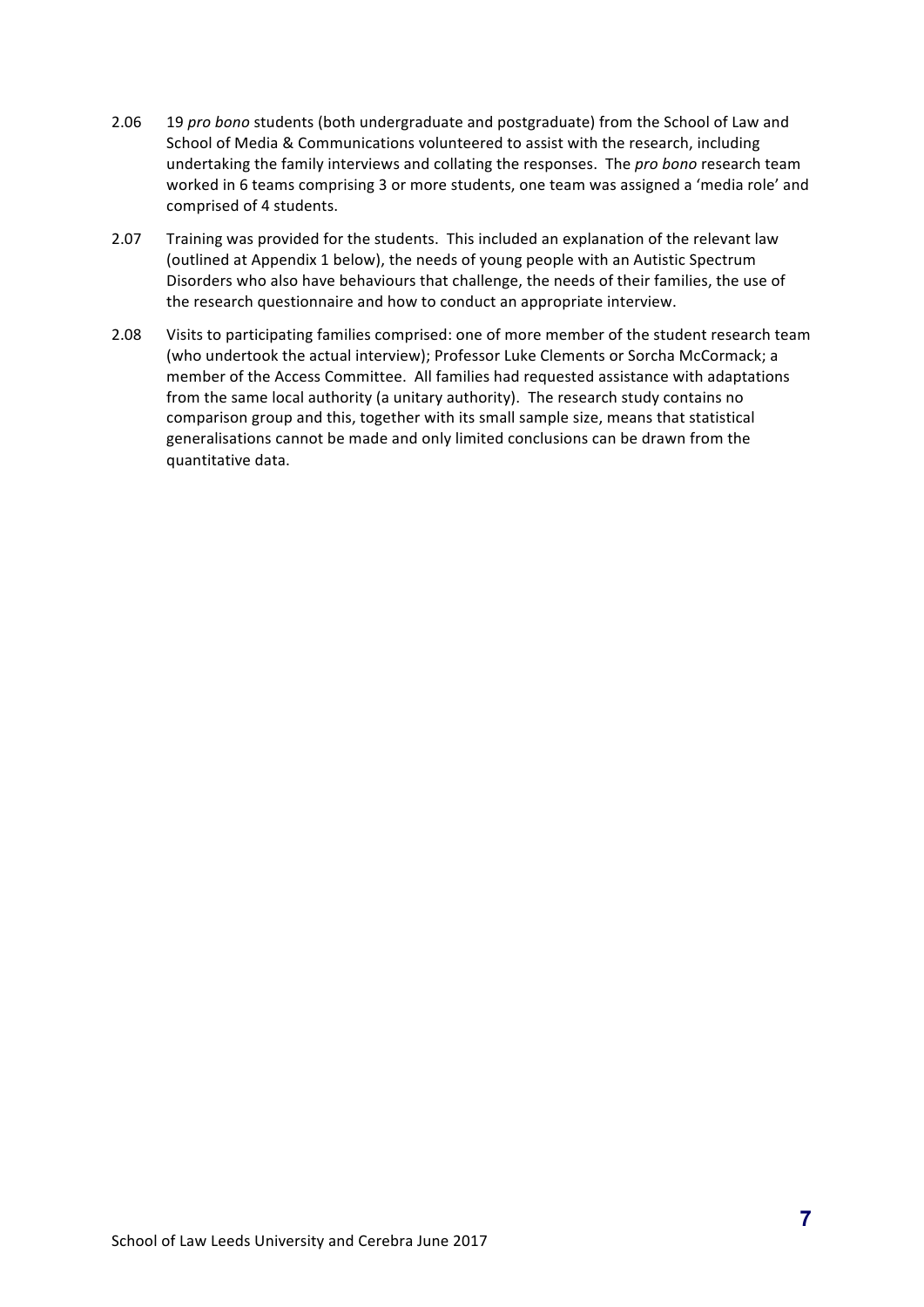# Overview of the relevant statutory duties

- 3.01 There are various kinds of local authorities in England. Some authorities are responsible for the delivery of both housing and social services functions (eg unitary authorities and London Borough Councils) whereas others divide these functions under a two-tier system whereby the District Council provides housing services and the county council provides social services.
- 3.02 There are two distinct legal duties on local authorities to provide support for home adaptations for disabled people  $-$  one owed by social services authorities and the other owed by the housing authority. These duties are summarised below and the housing authority duty described in greater detail at Appendix 1 to this report.

### Housing adaptations: the social services authority duty

- 3.03 Social services authorities have a duty to assist disabled young people 'in arranging for the carrying out of any works of adaptation in [their home] or the provision of any additional facilities designed to secure [their] greater safety, comfort or convenience'.<sup>7</sup> This duty arises where the authority has assessed the need for the specific adaptations.<sup>8</sup> Almost invariably before the authority decides on whether it is necessary to assist with the adaptations it will expect the family to seek funding support from the housing authority by applying for a Disabled Facilities Grant (DFG). The maximum 'mandatory' amount of a DFG is currently £30,000. If the cost of the adaptations exceed this sum, a decision has to be taken as to whether it is necessary that the balance is funded by the public purse and if so, whether this should be done using a discretionary power in the housing legislation or the general duty that exists in the social services legislation. The local government ombudsman has held that it is maladministration for a council to fail to appreciate that it has a duty under the social services legislation to provide adaptations, separate to that under the DFG legislation.<sup>9</sup>
- 3.04 The duty on social services authorities to provide adaptations applies equally to disabled young people and adults alike – however these duties derive from separate statutes<sup>10</sup> and adaptations for people over the age of 18 are subject to a means test.

## Housing adaptations: the housing authority duty

- 3.05 Housing authorities are under a duty to receive and process applications for DFG's (described in detail in Appendix 1 below). The application must establish that the adaptations are necessary and appropriate to meet the needs of the disabled person: this is normally dependent upon a social services occupational therapist assessing this to be the case. It must also be shown that the works are reasonable and practicable (which is determined by the housing authority).
- 3.06 The maximum mandatory grant is £30,000 in England,<sup>11</sup> although as noted above and in Appendix 1 below, authorities have power (and sometimes a duty) to award higher sums in appropriate cases.

<sup>&</sup>lt;sup>7</sup> Chronically Sick and Disabled Persons Act 1970 s2(6)(e).<br><sup>8</sup> For details of the assessment process and nature of this right see – Cerebra *Guide Social Care in England: A* Guide for Parents.<br>
9 Complaint no 05/C/13157 against Leeds City Council, 20 November 2007.

As noted above, the duty owed to disabled people under 18 years of age derives from the Chronically Sick and Disabled Persons Act 1970 s2(6)(e) whereas the duty owed to disabled adults is found in the Care Act 2014.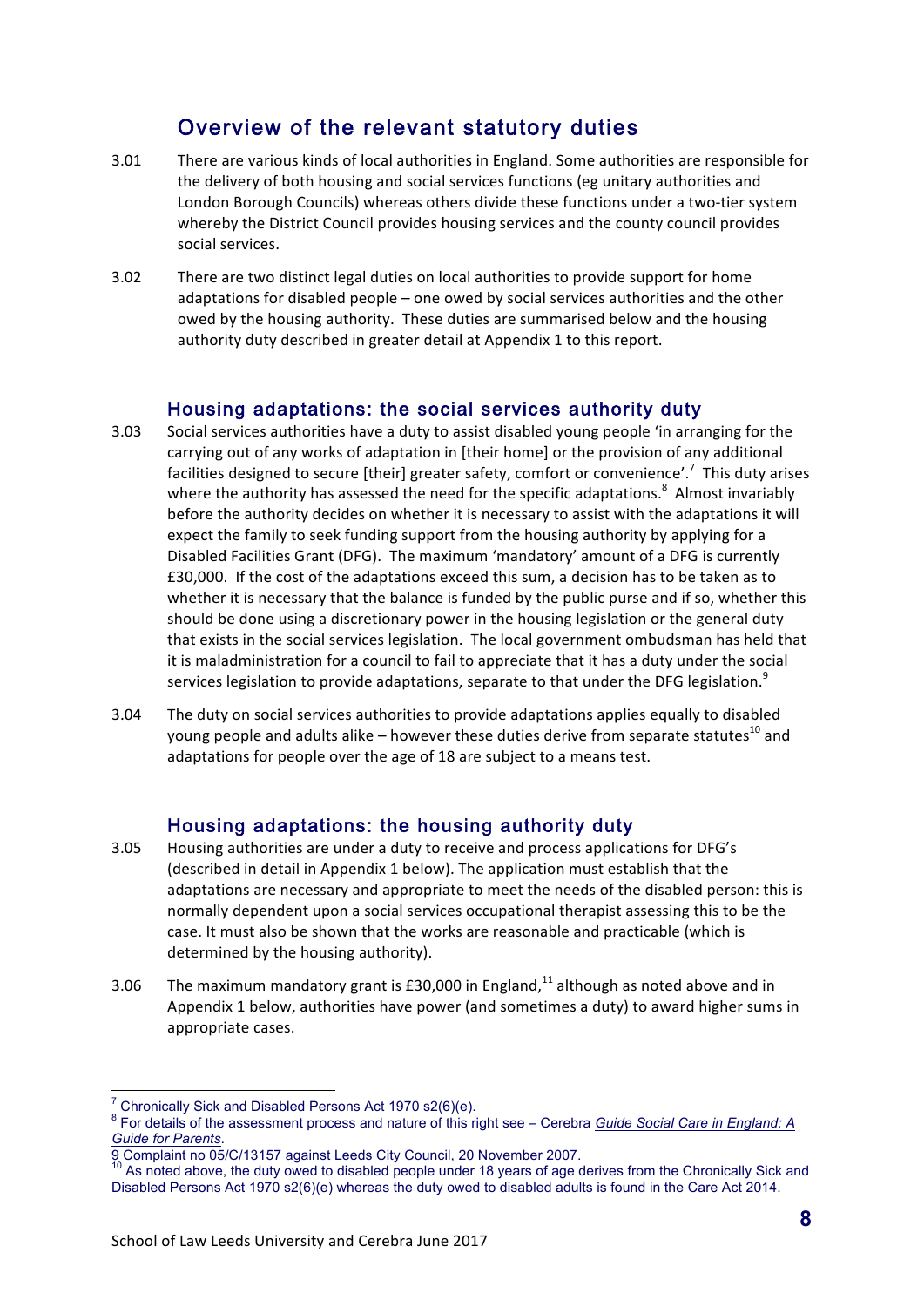# The importance of adaptations and their funding

- 4.01 Living in a home where a disabled person and/or their family are unsafe and/or where access to key living areas is restricted, may have a significant impact upon the well-being of everyone in the household. Substantial improvements to a home can be costly. Research shows that disabled children tend to spend more time in their homes than non-disabled children but 'there is evidence to suggest that their homes are the most restrictive environments in which they spend their time'.<sup>12</sup>
- 4.02 Adaptations have the potential to build resilience in disabled people and their families. Successful provision can empower disabled people to live more independently, can significantly reduce family stress and improve their mental health and sense of well-being. Moreover, adaptations help deliver some key government health and social care policy objectives.<sup>13</sup> Appropriate adaptations can prevent unnecessary hospital stays and promote the social inclusion and independence of people with long-term illnesses or disabilities.<sup>14</sup>

### Prevalence of need

- 4.03 9% of households in England (about 1.9 million) have at least one disabled person that requires an adaptation to their home.<sup>15</sup> On average however only about 43,000 DFGs are awarded each year<sup>16</sup> and of these only 7% were are for persons under the age of 21.<sup>17</sup> While legal entitlement to support with adaptations is 'impairment neutral' the research evidence suggests that local authorities are reluctant to agree funding where there is no physical impairment, leaving people with learning disabilities, autism or other mental health problems unfairly disadvantaged.<sup>18</sup>
- 4.04 The focus of the pilot research considered in this report concerns adaptations for children and young people with Autistic Spectrum Disorders. For this group the adaptations needed are primarily concerned with making the dwelling 'safe for the disabled occupant and other persons residing' with them.<sup>19</sup> These needs require a variety of responses, from the padding of walls and reinforcing of doors, to the construction of extensions to increase the disabled person's personal space and to provide safe areas (including making secure and safe gardens). Central to much of the work is the need to cater for their physical and sensory needs. Young people with more severe forms of autism may have complex sensory processing disorders, particularly hypersensitivities. Such adaptations may also be critical to the safety and wellbeing of other family members: parents and siblings.<sup>20</sup>

<sup>&</sup>lt;sup>11</sup> The Disabled Facilities Grants (Maximum Amounts and Additional Purposes) (England) Order 2008 (SI 2008/1189).<br><sup>12</sup> Bryony Beresford with David Rhodes (2008) Housing and disabled children (Joseph Rowntree Foundation).

<sup>13</sup> Bryony Beresford with David Rhodes (2008) *Housing Survey Adaptations and* 13 Department of Communities and Local Government (2016) *English Housing Survey Adaptations and Accessibility Report, 2014-15*. <sup>14</sup> Ibid and see also S Nicol et al *The cost of poor housing to the NHS* (Building Research Establishment 2015).

who estimate that poor housing costs the health service £1.4 billion pa.

<sup>15</sup> Department of Communities and Local Government (2016) *English Housing Survey Adaptations and* 

*Accessibility Report, 2014-15.*<br><sup>16</sup> The average number of DFGs awarded each year between 2008-2015 amounted 43,095 – see S Mackintosh<br><sup>16</sup> The average number of DFGs awarded each year between 2008-2015 amounted 43,095 –

<sup>&</sup>lt;sup>17</sup> Ibid para 5.10: 71% were awarded to those aged 60 and over.<br><sup>18</sup> Carers Trust (2010) *Carers and Housing: Addressing their needs* (Carers Trust) p.7.<br><sup>19</sup> Housing Grants, Construction and Regeneration Act 1996 s23(1)

Dystrophy UK (2015) *Breaking point The crisis in accessible housing and adaptations* (Muscular Dystrophy UK).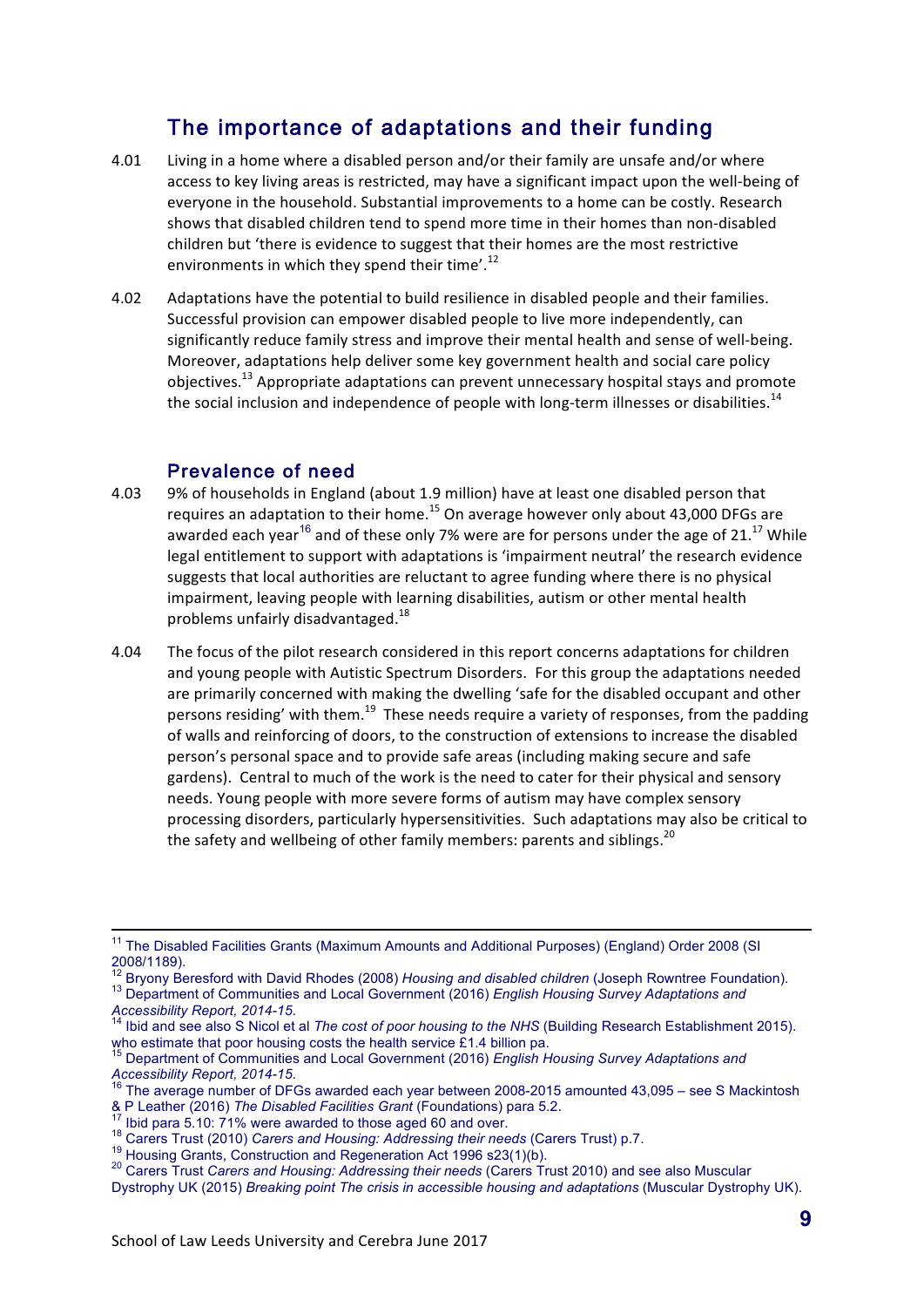# Previous research concerning the benefits of adaptations

- 4.05 Significant research exits concerning the cost benefits of adaptations for adults particularly older people. A 2006 review by Heywood and Turner<sup>21</sup> noted that where adaptations constituted 'an alternative to residential care' they had the potential to 'save money, sometimes on a massive scale'. A 2015 Leonard Cheshire report referred to a survey of Occupational Therapists which found that 96% of considered that adaptations decreased individuals need for social care.<sup>22</sup> A *Foundations* report of the same year found that older people were able to postpone the move to care and stay in their own homes for on average four years longer after adaptations – which a consequential major saving for local authorities.
- 4.06 A 2016 case study by the Isle of Wight Council<sup>23</sup> involving older people found that 67% of the adaptations had the effect of avoiding the need for a person to enter residential care and in 96% of the cases they reduced the risk of accident/incident and further hospital or social services intervention. In the same study the costs of care, social services and hospital intervention were compared to the average cost of a DFG. It was estimated that a potential one year savings for a DFG instead of home care was £13,883,407 (ie £69,417,035 savings over a 5 year period). As the forecast of the prevention savings is based on speculation, it was noted that even if merely 20% were realised this would still amount to significant savings for the authority of  $E2.78$ m in one year and  $E13.88$ m over a 5 year period.
- 4.07 The evidence of cost effectiveness of adaptations for adults is well established as the 2017 Better Care Fund policy guidance<sup>24</sup> notes:

There is a growing evidence base on the contribution that housing can make to good health and wellbeing. At a system level, poor housing costs the NHS at least £1.4bn per annum. And there are also costs to local government and social care. On an individual level, suitable housing can help people remain healthier, happier and independent for longer, and support them to perform the activities of daily living that are important to them - washing and dressing, preparing meals, staying in contact with friends and family.

The increase in funding for the Disabled Facilities Grant (DFG) – and the decision to move it into the BCF in 2015-16 – is recognised as an important step in the right direction. Further action to support people into more suitable accommodation

# DFG funding streams

4.08 In 2012 a Department for Communities and Local Government (DCLG) commissioned report<sup>25</sup> estimated that 720,000 of households in England required some adaptations and that the amount needed to cover grants for all those who are theoretically eligible was (at 2005)  $£1.9$ bn: in comparison the central government contribution to the DFG budget at that time amounted to approximately £157m. In 2015 it was reported that the demand for

<sup>&</sup>lt;sup>21</sup> Heywood F & Turner L (2006) Better Outcomes, lower costs: Implications for health and social care budgets of investment in housing adaptation, improvements and equipment: A review of evidence, O ce for Disability Issues (DWP) p.14.<br><sup>22</sup> Leonard Cheshire (2015) The long wait for a home: Beware of the door.

<sup>23</sup> A Barnes (2016) *Isle of Wight Council DFG cost savings research*.<br><sup>23</sup> A Barnes (2016) *Isle of Wight Council DFG cost savings research*.<br><sup>24</sup> Department of Health & Department for Communities and Local Government (201 *Better Care Fund Policy Framework* p.12.<br><sup>25</sup> Building Research Establishment (2012) *Modelling the current and potential accessibility of the housing stock*:

<sup>(</sup>DCLG) and for critical analysis of the report's findings see S Mackintosh & P Leather (2016) *The Disabled Facilities Grant* (Foundations) para 5.53 et sq.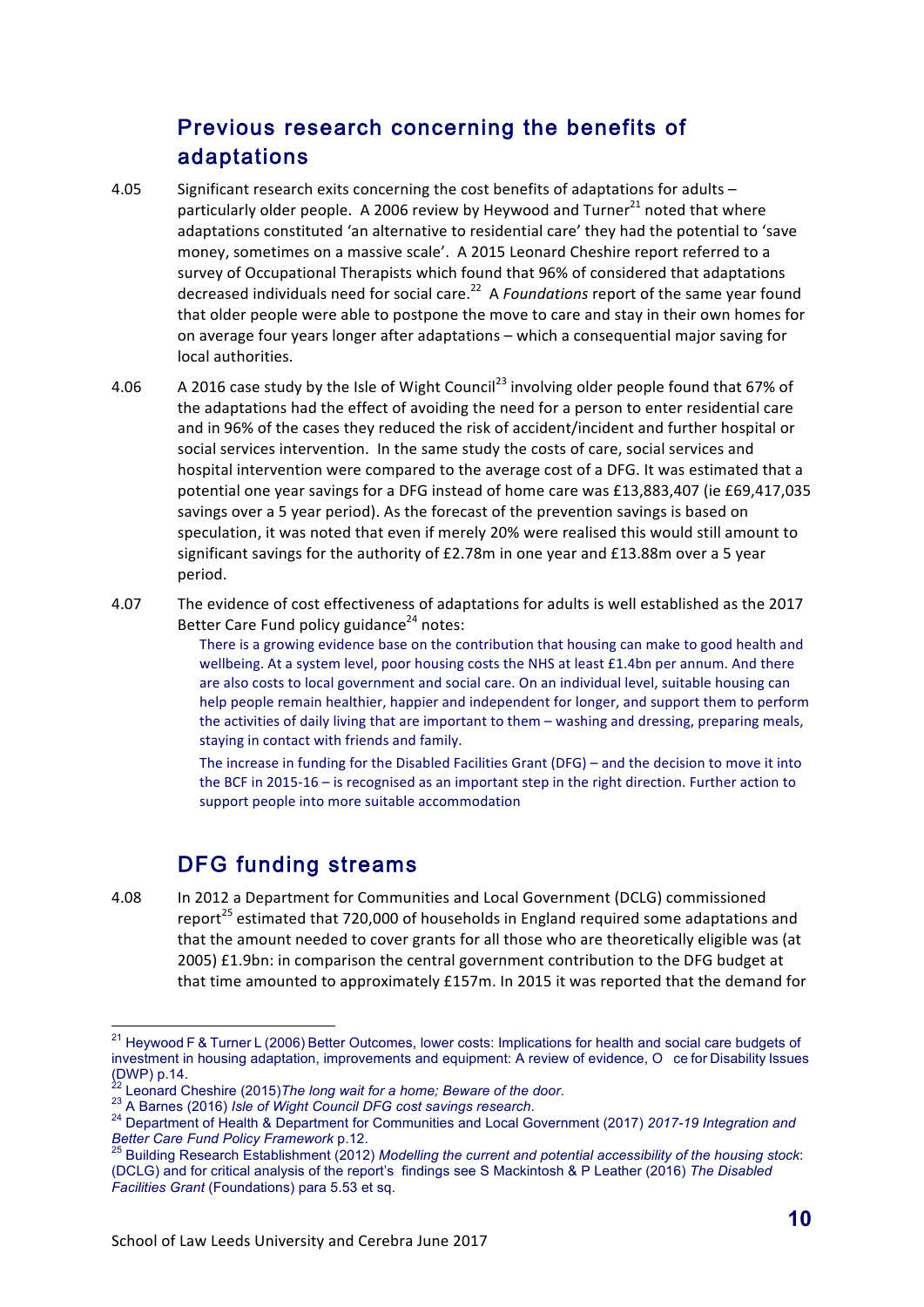DFGs was rising at twice the rate that councils were able to meet that need<sup>26</sup> (even though legally council's must fund eligible applications regardless of their resource constraints – see Appendix 1 below).

- 4.09 Since their inception, core funding for DFGs has come from the central government although many housing authorities have made additional contributions. Despite research highlighting the increased demand and the cost effectiveness of the grants (discussed below) local authority contributions have reduced since  $2010.<sup>27</sup>$ . Central government funding now derives from the Better Care Fund<sup>28</sup> and allocations to this fund for DFGs increased by almost 80% in 2016/17 (to £394m) and the intention is that the funding will, by 2019/20, amount to  $£500m.<sup>29</sup>$
- 4.10 Although the funding is not ring-fenced the 2016-17 BCF Strategic Framework<sup>30</sup> stated that the government expected the DFG allocation to be used for this purpose.<sup>31</sup> It is unclear if this happening, for example in 2015 one London Borough was reported as spending only 71% of its allocated funding despite having 900 people on their waiting list.<sup>32</sup> In the context of the austerity economics experienced by local government this could be a rational decision: ie to use the allocation for more urgent priorities. Key factors in reaching such a decision would include an analysis of its 'disability impact' (which this report does not consider<sup>33</sup>) and the cost benefits of such support – which is a central question addressed by the pilot study.

#### Funding delays

4.11 Delay is an inevitable knock-on effect of any funding shortage for adaptations. Delay can however result from other failures, as this pilot study demonstrates. This study also suggests that delay can have significant and negative economic impacts on councils  $-$  as well as creating hardship for disabled young people and their families. Delay can constitute maladministration and breach of statutory duty. The DFG legislation<sup>34</sup> imposes strict time limits for the processing and payment of grants and the distinct social services obligations<sup>35</sup> must be satisfied within a 'reasonable period of time'.<sup>36</sup> Delay is additionally problematical where the welfare of a child is engaged.<sup>37</sup> Young people's needs change and adaptations must not only be timely but they must anticipate – where possible - these future needs. In

 <sup>26</sup> Leonard Cheshire (2015) *The long wait for a home* (Leonard Cheshire). <sup>27</sup> Leonard Cheshire (2015) *The long wait for a home* (Leonard Cheshire) and see S Mackintosh & P Leather (2016) The Disabled Facilities Grant (Foundations) page 6.<br><sup>28</sup> See Department of Health (2014) *Better Care Fund: how it will work in 2015 to 2016* Policy Framework, para

<sup>3.5</sup> and generally see Care & Repair (2015) *Disabled Facilities Grant Funding via Better Care Funds – An* <br>Opportunity to Improve Outcomes (Care & Repair).<br><sup>29</sup> S. Mackintagh & D. Latin (2016). The Care of Care of Care in

*Opportunity to improve Outcomes* (Care & Repair).<br>
So Mackintosh & P Leather (2016) *The Disabled Facilities Grant* (Foundations) para 3.14 and HM Treasury<br>
(2015) *Spending Review and Autumn Statement 2015* Cmd 9162 (HM

<sup>&</sup>lt;sup>30</sup> Department of Health (2016) 2016/17 Better Care Fund Policy Framework.<br><sup>31</sup> Care & Repair England (2016) Briefing Disabled Facilities Grant (Care & Repair England).<br><sup>32</sup> A 2015 report (Leonard Cheshire (2015) The long 37% of councils were not intending to spend any of their BCF allocation on housing related functions. Further research is required to ascertain whether this is indeed the position or if it is due to a misunderstanding relation to the Freedom of Information request which produced this data.

 $33$  Such a decision would have to be made with the benefit of an Equality Impact Assessment required by the Equality Act 2010, s149.<br><sup>34</sup> Part 1 of the Housing Grants, Construction and Regeneration Act 1996 – see Appendix 2 below.

<sup>&</sup>lt;sup>35</sup> For disabled children under the Chronically Sick and Disabled Persons Act 1970 s2 and for disabled adults under the Care Act 2014. As with their obligations to fund DFGs, councils must meet these duties when they arise, regardless of their resource constraints.

 $36$  A phrase that the courts and ombudsman have been prepared to interpret in meaningful terms where they consider the process has taken an 'unreasonable' time.

See by analogy Children Act 1989 s1(2) the 'the general principle that any delay ... is likely to prejudice the welfare of the child'.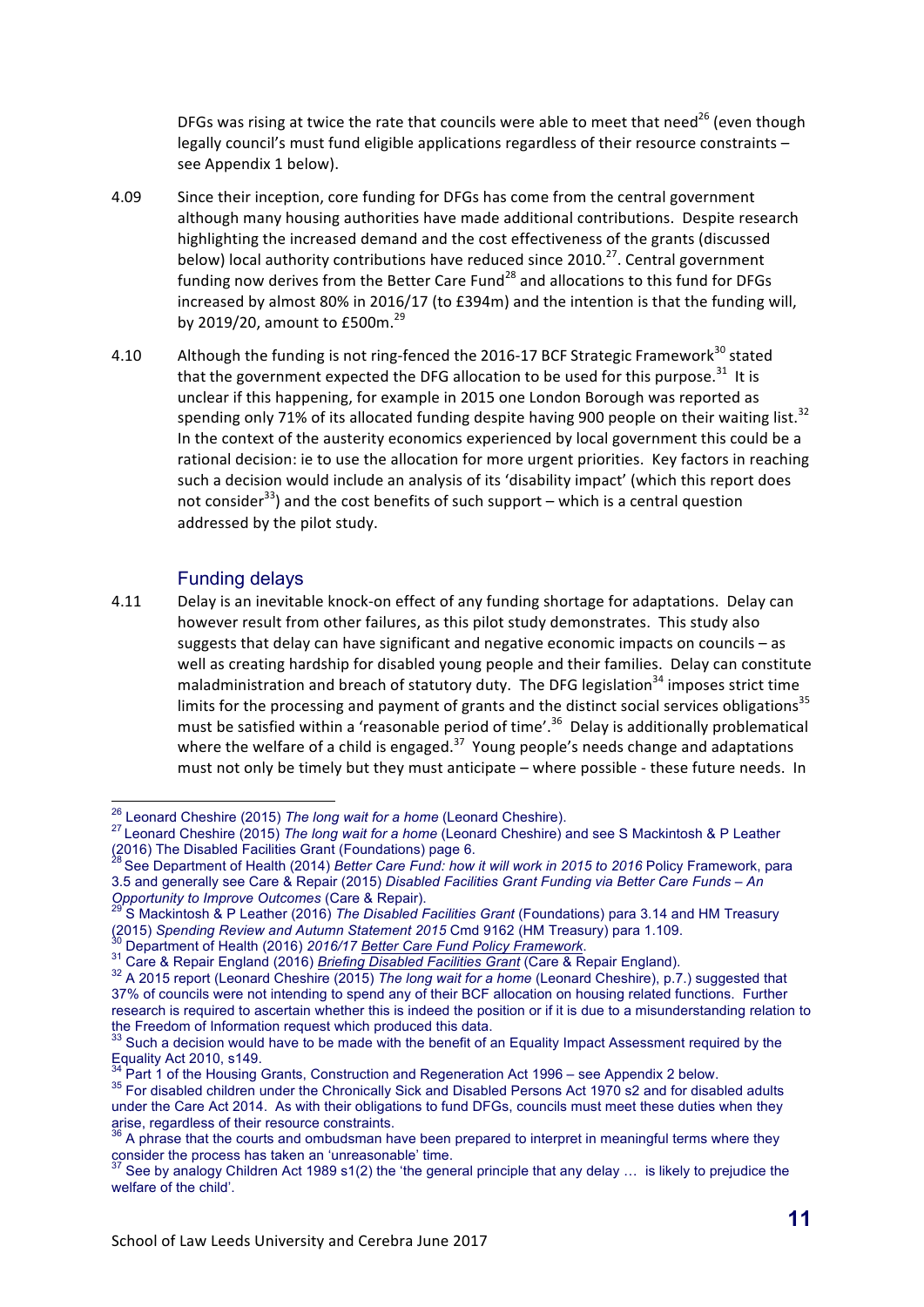the pilot research to which this report refers, the evidence suggests that the failure to provide for predictable increased / changing needs has been problematical and would appear to have resulted in significant and negative economic impacts on councils – as well as creating hardship for the young people and their families.  $38$ 

4.12 2015 research found that: 62% of councils had failed to fund adaptations within the statutory (one year deadline); 44% of councils had examples of disabled people waiting two years for payment; 2,500 disabled people reported waiting over a year to get vital funding for adaptations; and that eight councils reported waits of over four years.<sup>39</sup>

<sup>&</sup>lt;sup>38</sup> 'Some families found that delays meant that the child's needs had changed by the time the adaptation was complete' Audit Commission (2001) *Services for Disabled Children: A review of services for disabled children and their families* (Audit Commission) para 80 and see also p.33.<br><sup>39</sup> Leonard Cheshire (2015) *The long wait for a home* (Leonard Cheshire).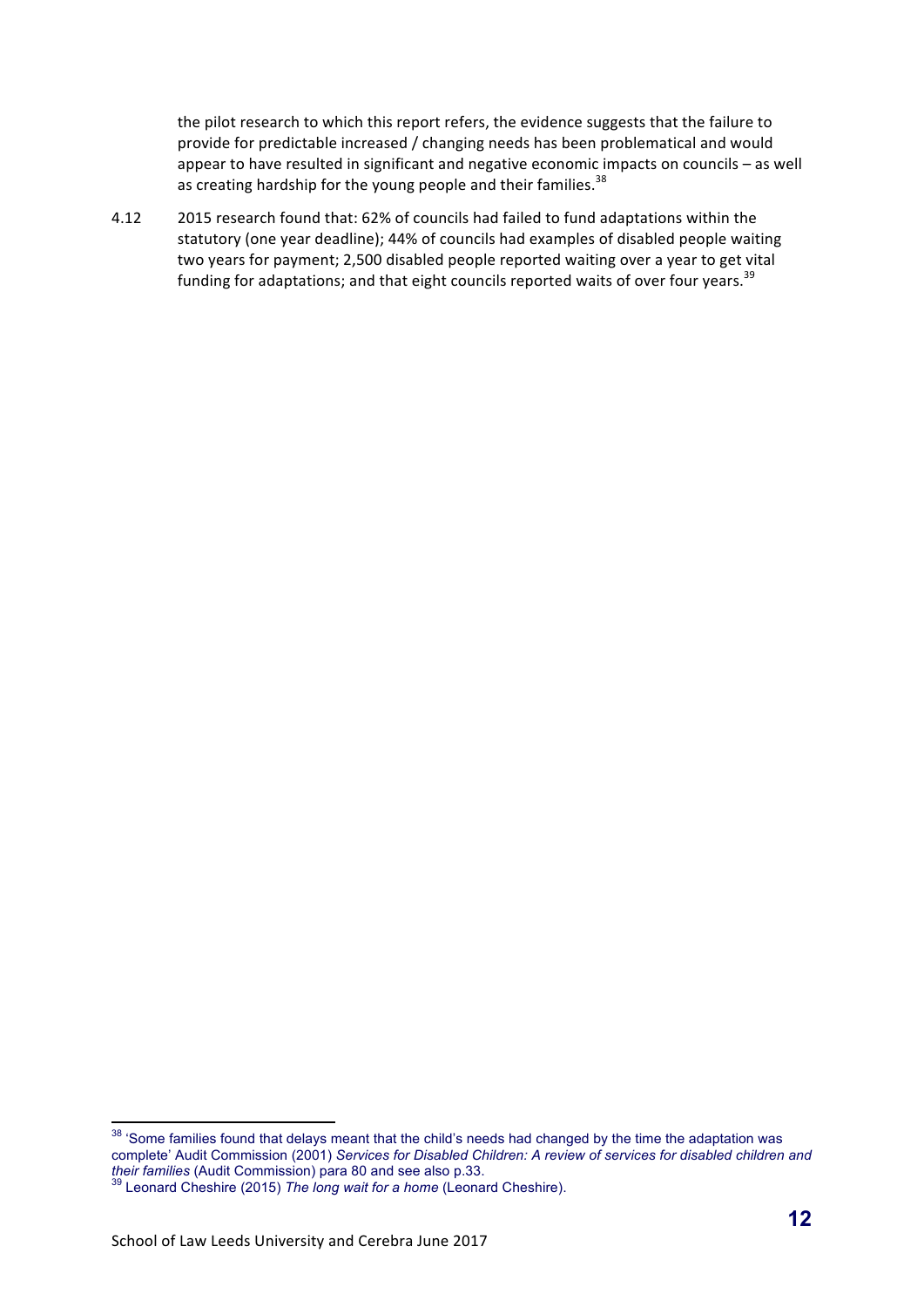# The pilot research project

- 5.01 The age of the disabled people for whom the adaptations were sought<sup>40</sup> ranged from 5 to 15 although at the time of the interviews they were of course older – including in more than one case, a young adult. All the disabled young people had behaviours that challenged and a diagnosis of an Autistic Spectrum Disorder. In every case the disabled person had been referred to a Child and Adolescent Mental Health Service (CAMHS). In every case the level of need of the disabled young person was considerable. All had behaviour that required constant supervision and with one exception all required  $2:1$ supervision in public settings and some required 2:1 supervision at all times. All had behaviour that carried a real and immediate risk of serious harm to themselves if unsupervised and all but one were considered likely (based on past actions) to cause serious damage to property and/or significant harm to other people, if unsupervised.
- 5.02 In each interview compelling evidence was provided of a dedicated, loving family facing caring challenges that were almost unimaginable for those without experience of such situations. In each case the ability of the family to continue their caring role could objectively be described as fragile  $-$  and in most cases this was the assessment of the families themselves. In five of the six cases convincing testimony was given by the family that absent a suitable adaptation there would be or would have been a crisis precipitating a breakdown preventing them from providing suitable care for their child (due to their inability to maintain the safety of the home environment) such that the young person would have had to become a Looked After Child (LAC).<sup>41</sup>
- 5.03 In three of the cases this crisis had been avoided (at the material time) by the adaptations being facilitated. The evidence of the families in these cases was that adaptations had avoided a total of 11 years Looked After Child funding. Looking to the future these three families estimated that they would, because of the adaptions, be able to sustain their caring role for a total of three further years (ie a total of 14 years LAC status being avoided as a result of their adaptations).
- 5.04 For the remaining three families, the factual position was different.
	- 1. For one family, for whom adaptations had been carried out some time previously, there was not a willingness to consider that at any time could there have been a 'crisis' precipitating a breakdown leading to the disabled young person becoming a Looked After Child. As noted above, a key premise of the research is that the principal carers are best placed to judge the likely impact of adaptations being (or not being) provided. In this case the principal carer accepted that: (1) the disabled person's behaviour could be characterised as particularly challenging;  $(2)$  that prior to the adaptions the accommodation was particularly cramped and inadequate for the family; (3) that these cramped conditions had led to not infrequent violent incidents; and (4) that the principal carer had serious health care needs. It was also accepted that as a result of the adaptations there had been a material change for the better in relation to all four of the above negative factors.
	- 2. For two of the families the adaptations had not yet been completed.
		- a) for one family the work had been delayed and had not yet commenced. The view of the principal carer in this case was (at the time of the interview) that if the works were not undertaken and completed within the next six months, the disabled person would become a Looked After Child;

 $40$  ie at the time family endeavoured to initiate the application for assistance.<br> $41$  Under Children Act 1989, s20.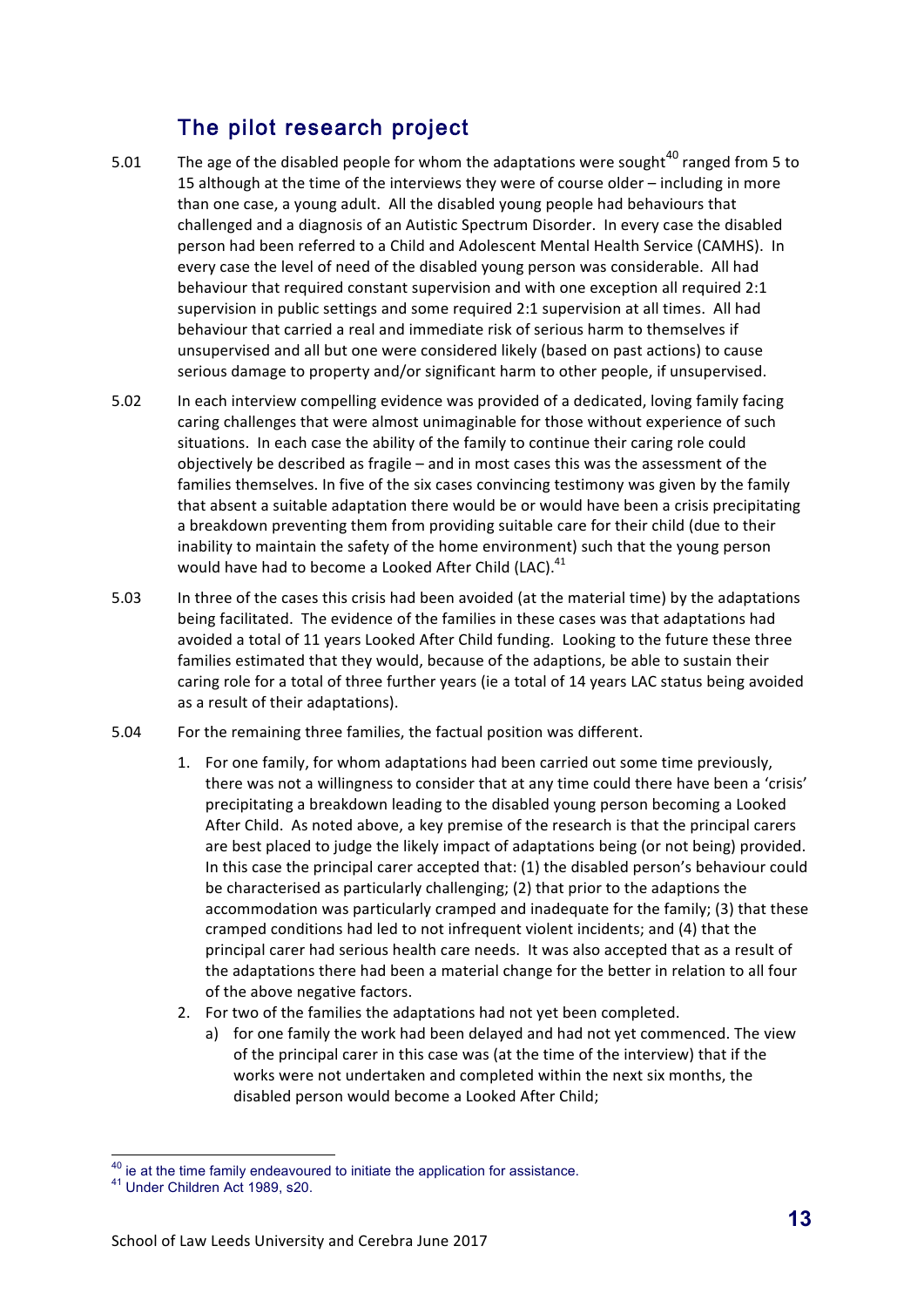b) for the other family the works had been commenced but had been seriously delayed such that the family considered that the harm caused these protracted works (ie living in a building site for a prolonged period) outweighed any benefits that might result from their completion.

## The nature and cost of the adaptations

- 5.05 Of the six families interviewed, four had had adaptions completed (or very nearly completed) and the cost of these appeared to range from about £20,000 to about £90,000 (the average being slightly under  $£60,000$ ). In every case the work was funded by the council through the use of a DFG and/or other funding flexibilities.<sup>42</sup> In no case had the council sought a 'top up' payment from the family in question.
- 5.06 The adaptations required, varied in every case, but all had as one of their central aims, to provide additional space for the disabled young person and their family. In every case the works required included the provision of extra space within the home (generally a bedroom and bathroom) and in all but one of the cases, the adaptations involved works to the garden to create a safe outdoors space to enable the disabled person to play / 'let off' steam outside safely. In addition the adaptations included such things as padding to walls, new doors, air-conditioning, secure shatter proof windows, as well as specialist equipment such as bedding and bathroom furniture.
- 5.07 As noted above, of these six families four had their home adaptations completed of which and three were very clear that without adaptations, the relevant disabled child/ young person would have become a LAC. Of the remaining two, one considered that absent the adaptations being completed within six months the disabled person would become a LAC and the other (for whom the building works had been the subject of serious delay) regretted having embarked on this process, believing that it had caused more harm to the disabled person and the family, than good.

# Impact of doing the work

5.08 Where adaptations had been completed, the assessment of the family was that they had most importantly – provided 'space': space for the disabled person to use their bathroom without having to wait; to have a room to spend time in, giving space for that person and the family; space for a play / therapy area inside and generally outside. This was viewed as essential – but in itself insufficient: as reducing the pressure to something tolerable (albeit in two cases for only a limited period). In addition to this, in every case the disabled person needed a personal care package  $-$  both when at home and when away  $-$  at college or in other community settings. In several cases the original adaptations were considered inadequate and further works were required. In similar fashion in several cases the disabled person's personal care package was considered inadequate. These concerns are considered below, but came to be a frequent theme of the interviews. Several of the families described the adaptations / care packages that had been provided as enabling them to 'barely cope' – to 'hold the fort' – to 'manage but no more' – to 'remain on a cliff edge'. What was being described by these families was a support arrangement that did the bare minimum. It enabled them to cope but for a limited period only.

 $42$  eg those available under the CSDPA 1970 and/ or the Regulatory Reform Order (RRO) – see below.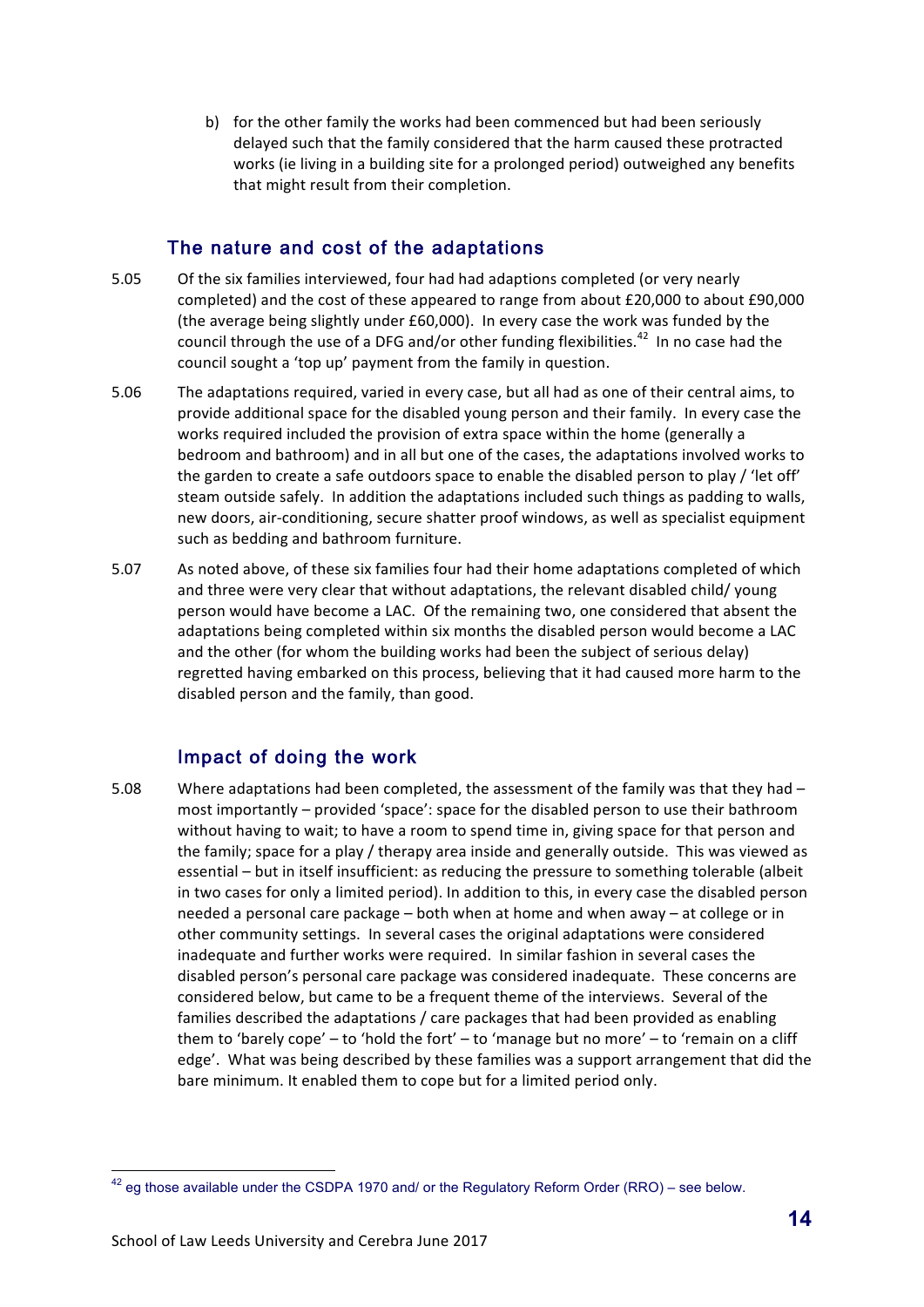# Costing this impact

- 5.09 The above results are materially different to the responses we had expected to emerge from the pilot study. We had anticipated that as a result of a one-off adaptation, it would be possible to point to a quantifiable reduction in the local authority care package and the care demands made on the family.
- 5.10 The interview results tell a different story. They describe, in many cases, families who without the adaptation would have been unable to cope such that the disabled young person would have had to have been 'accommodated'. In those cases where adaptations had been completed, their impact was considered to have avoided such a breakdown. However this was generally seen as a limited duration impact. For reasons discussed below, none of the families considered that the provision of the adaptations had meant that the young person's care package could be reduced. In terms of 'the demands made on the family' their responses suggest that the adaptations have enabled them to cope with these demands for a longer period but not to reduce these demands to tolerable levels.
- 5.11 In terms of cost impacts, therefore, a relevant factor in the study concerns the costs that would be borne by the local authority or the NHS if the family was no longer able to provide care. The quantitative costs analysis in most cases is stark: the probability of the young person becoming a Looked After Child. As one family explained: When we were granted the DFG, we were at crisis point - had we not received an adaptation [my child] unfortunately would have been put in care. My health would also have deteriorated by a significant amount.
- 5.12 The pilot research project does not enable us to assess precisely the financial cost to the local authority or NHS<sup>43</sup> of one of the young people in this study becoming a Looked After Child. All these young people (with one possible exception) had such forceful behaviours that their accommodation arrangements would have necessitated a highly adapted and specialised setting to address their care needs.
- 5.13 Although all the young people in the study have behaviours that challenge, these behaviours differ and would inevitably require distinct personalised packages of care. In more than one case it was probable that the care package would necessitate accommodation within a secure setting<sup>44</sup> and in one case at least (where the disabled person is now an adult) the placement would most probably necessitate authorisation under the Mental Capacity Act 2005, Deprivation of Liberty Safeguards.
- 5.14 It follows that is not possible to calculate the 'avoided' LAC costs with precision. It is however clear that these would have been not inconsiderable. A review of recent reports concerning the cost of LAC placements (but not necessarily involving children with ASD whose behaviours pose significant challenges) reveals:
	- In 2014 the Department of Health estimated that the average cost of children's home placements to be £2,900.00 per week, but the variation was considerable;<sup>45</sup>
	- In the same period (ie 2014) the Audit Office<sup>46</sup> estimated that a council residential care placement was in the range of  $£129,000$  to  $£215,000$  compared with a range of £122,000 to £200,000 in a voluntary, private or independent home.

<sup>&</sup>lt;sup>43</sup> The evidence suggests that many, if not all, of the young people in the study might be eligible for NHS Continuing Care funding (or at least jointly funded packages of care) – see National Framework for Children and Young People's Continuing (or at reast joint)<br>44 is a saffix section of the Care (2016).

<sup>&</sup>lt;sup>44</sup> ie a setting authorised for the purposes of section 25 Children Act 1989.<br><sup>45</sup> Department for Education of Health (2014) *Children's homes data pack* see page 44-45. In 2012-13 English authorities spent £997.2m on residential care for children (p44).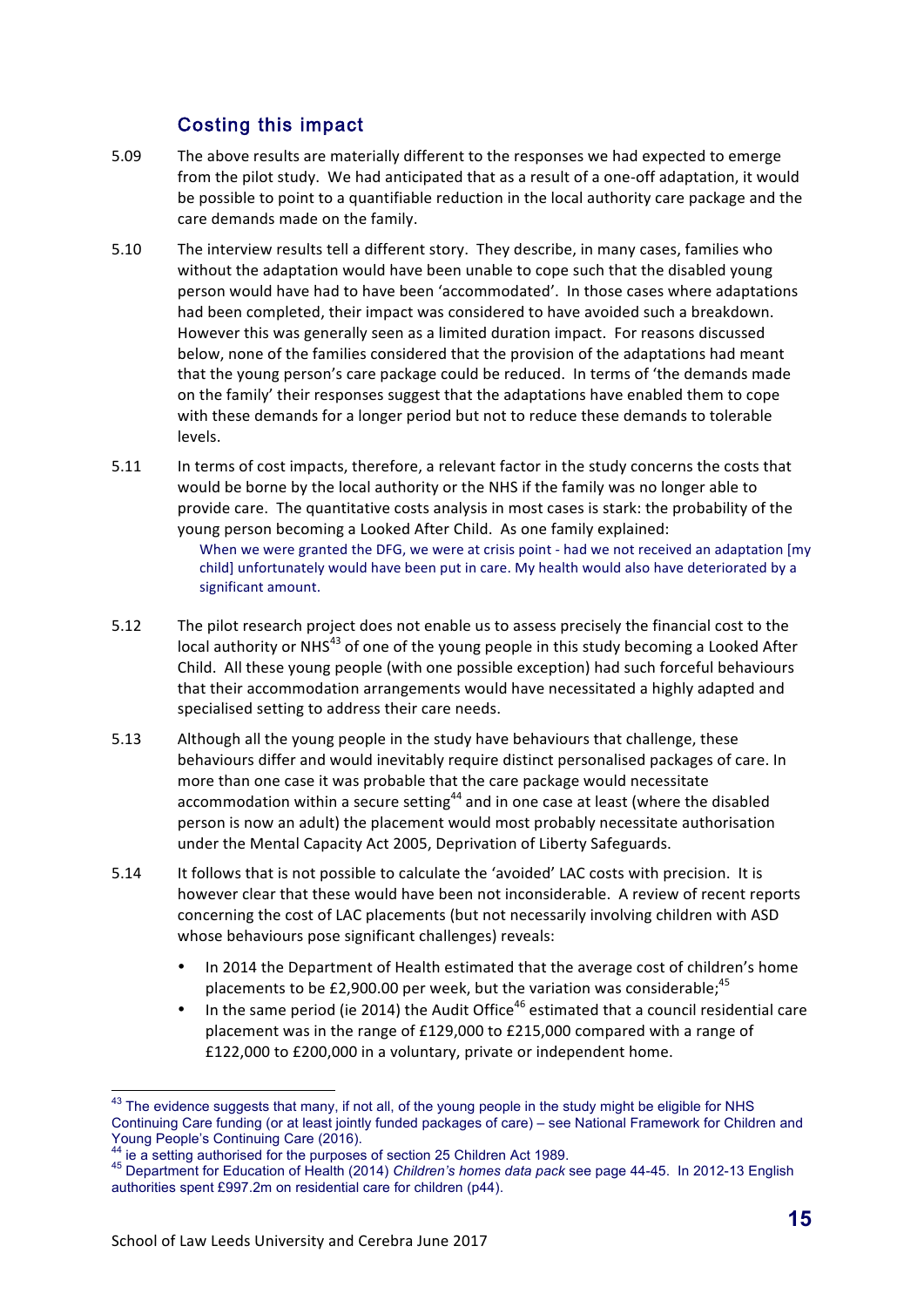- In 2014 a Freedom of Information request to Sheffield City Council concerning the cost of a 'welfare bed' for a LAC in secure accommodation revealed that this amounted to £690.00 per night (ie 250,000 pa);<sup>47</sup>
- In 2015 the Department for Education estimated that the cost of a residential care placement for a LAC ranged from £1,750 to £6,400 per week;<sup>48</sup>
- In 2015 the PSSRU estimated that the annual cost of a residential placement for children with disabilities, emotional or behavioural difficulties plus offending behaviour amounted to £513,252 with an additional cost to other agencies of £16,000:<sup>49</sup>
- 5.15 The above evidence suggests that the adaptions had avoided the cost 14 years' Looked After Child funding. The young people in this study had challenging behaviour and in most cases, severely challenging behaviour. If one adopts a figure of  $£2,000$  per week for the cost of accommodating such a child then the total cost (at today's prices) amounts to almost £1.5 million (and if the assumption is  $£3,000$  the figure is almost  $£2.2$  million). Such a computation is clearly lacking in methodological rigour and based on a small sample size. It nevertheless gives an indication of the potential cost impacts of adaptations.
- 5.16 These figures may be an under or an over-estimate but given that the total cost of the adaptations involved amounted to slightly under £300,000 the disparity is marked. The calculation does not take into account the on-going costs borne by the local authority  $-$  as in most cases it was also providing day support work for the young person (and in one case the young person was a weekly border at a residential college). The figure also fails to account any health and well-being impacts on the young person (eg of living with their family in a non-institutional setting) as well as the wider health and well-being impacts on the family: parents and siblings.

# Well-being impacts

- 5.17 Families were asked about the impact of the adaptations in terms of the young person's 'well-being' (which the questioner did not define) as well as the 'well-being' impact on the parents and siblings.
- 5.18 In all but one case (the case of the delayed adaptations) the impacts were considered to be positive. Comments relating to the young person included:

has a place to relax and can play in the backyard; has a place to unwind; has much better relationship with me and his [sibling]; the most valuable thing for me about the adaptation is that it gives me a lot of satisfaction knowing that my son has a safe area and his own space; he has had less injuries and the extension has reduced damage made around and to the house; he is more resilient now that he is able to enjoy his own safe space.

5.19 Comments relating to the parents' sense of well-being included: my health has greatly improved, because of the safe environment that has been created; I am under less pressure now, as I no longer have to constantly follow him around; the whole family is at ease and are a lot happier; had we not received the adaptation, our family would no longer be together. I personally do not know if I would have been able to survive the stress and strain;

<sup>&</sup>lt;sup>46</sup> National Audit Office (2014) *Report by the Comptroller and Auditor General Department for Education Children*<br>*in care HC 787 SESSION 2014-15 27* (National Audit Office) p.10.<br><sup>47</sup> Eol request to Sheffield City Carry

<sup>&</sup>lt;sup>47</sup> Fol request to Sheffield City Council  $9^{th}$  June 2014<br><sup>48</sup> Department for Education (2015) *Financial stability, cost charge and value for money in the children's*<br>*residential card Direct* p.38.

*residential care market* p.38. <sup>49</sup> Curtis, L and Burns, A. (2015) *Unit Costs of Health and Social Care 2015* (PSSRU) para 8.4.4.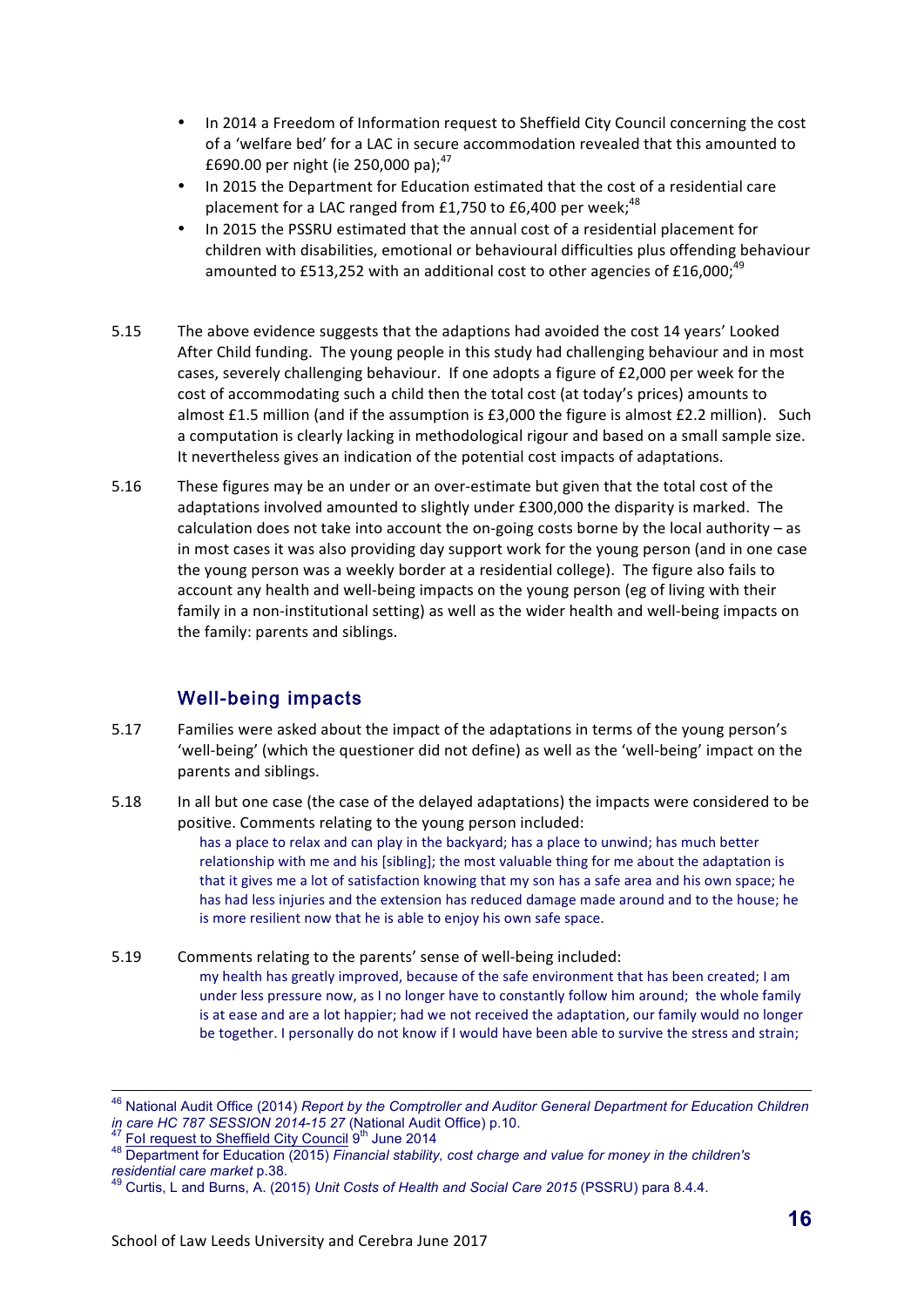my health has got much better; the most valuable thing for me about the adaptation is that, it has provided me with a safe space during [her] challenging behaviour.

5.20 In two cases it was considered that the adaptions had enabled a parent to remain in work. In no case, however had the adaptations enabled a parent to return to work. This was generally because in these cases the family considered that additional support was needed  $-$  ie that parents were having to be available full-time to fulfil the caring role  $-$  due to the inadequacy of the adaptation or the lack of suitably skilled carers or the lack of suitable healthcare therapies (discussed below). In these cases the parents expressed a strong desire to return to paid work or engage in voluntary roles. Comments concerning this possibility included:

> I'd be able to go back to work which I used to really enjoy and look forward; I used to work long hours and on skilled work; I'd very much like to be involved in school transport work for children such as my son; I would go back to work - I have a [named] skill that I would very much like to resume;

5.21 One of the most compelling findings of the interviews concerned the parents' perception of the impact that the adaptations had had on their other children: describing how profound and negative impacts on siblings had been materially ameliorated by the adaptations:

My [other children] are able to enjoy their privacy and independence, as [my son] has no desire to go upstairs because he has his own space downstairs; he has his own room now – previously shared with his [sibling]; [siblings] were disturbed during night and they couldn't enjoy a good night's sleep; it affected [my other children's] education - they had to be pulled out of school due to negative effects his behaviour had on them; [they are now] studying for GSCs and they cope better at school now; [siblings] have personal space to study; he now has his own room – he spends more time by himself, quietly entertaining himself with iPads and is of less disturbance to [his siblings]; [his siblings] like him more now - improved relationships; his sister can study better – she wants to be a doctor and help people like her brother; our other child is also a lot happier; the adaptation made it possible for [our adult children] to remain at home ... [without the adaptation they would have been] forced out and resentment would have followed. The adaptation made it possible for them to continue living together.

### Other impacts

5.22 Although a number of other post-adaptation consequences are capable of being partially quantified – this has not been attempted. Nevertheless they give an illustration of the range of positive impacts that may result from interventions of this nature. These include:

- the young person suffering fewer injuries: 'we used to be at the GP or A&E (alternating) once a month and now we are not visiting about his injuries – (although still having visits in relation to illnesses  $etc$ )':  $-$  a quantification exercise might attempt to calculate the cost savings of fewer emergency visits to GP and Accident and Emergency departments;
- the potential for an adaptation (which was not forthcoming) which could limit the ability of a young person to abscond:  $-$  a quantification exercise might attempt to calculate the resulting cost savings, for example on one occasion this had necessitated the use substantial police search resources including a force helicopter.

## Unmet continuing needs

5.23 In all but one of the families interviewed, the failure to complete adaptations (including follow on work) and/or to provide adequate health and social care support was jeopardising the sustainability of the care arrangement.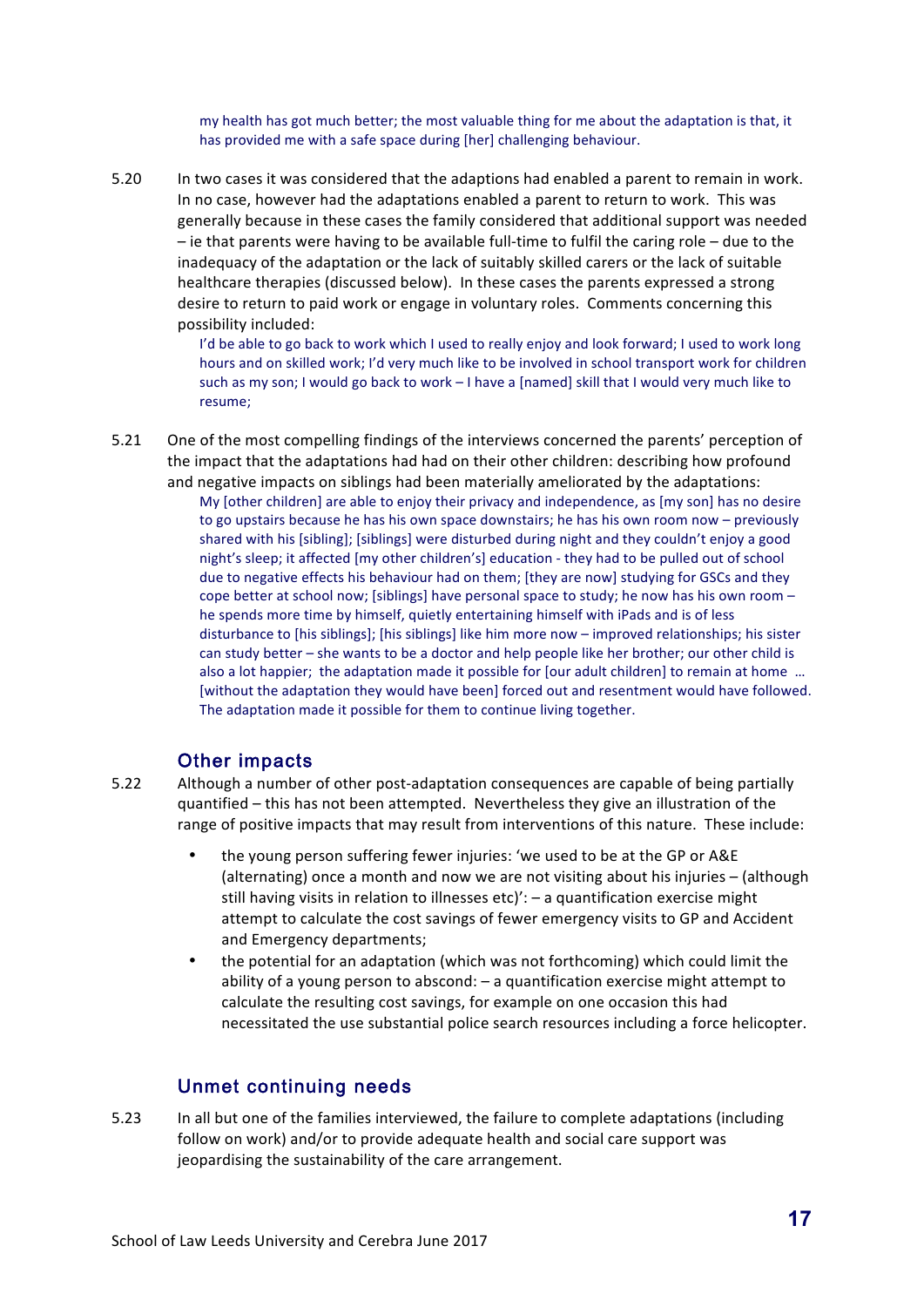#### Adaptations

- 5.24 In one case a long outstanding request for support with adaptations had been delayed. In interview the parent expressed the view that 'if something is not done in terms of the additional space / adaptations and the care package [the young person] will probably be in care in 6 months' adding 'we are on a cliff edge and begging for help' and elsewhere in the discussion 'we are hanging in the balance'. Three months after the interview the family notified the research team that the authority had provided a formal response but had failed to address the need for adaptations and as a result the young person was now a 'Looked After Child' accommodated by the local authority.
- 5.25 A serious problem expressed directly by four of the families concerned the limited nature of the support that was provided  $-$  in the sense it averted a crisis but its impact was shortterm. In relation to this question comments included the fact that the adaptation 'has allowed us to hold the fort'; to 'manage'; to 'keep going'; that it has 'just kept us ticking over but none of this is simple, we are all just treading water'. Families were waiting for further adaptations and/ or suitable health and care support services. One family thought that the additional support would probably take 2 years to 'come through' – stating that 'if we don't have a suitably adapted home, we can only continue for a further 18 months'. Another family stated that:

the most detrimental thing about the adaptation is that it has not looked into the future, the adaptations have just done enough for us to keep 'coping' but it has not considered any future needs: needs that are now becoming urgent. Getting the adaptation was also very difficult.

#### Suitable health and social care support

- 5.26 An associated and significant problem concerned the inadequacy of the health and social care supports available to enable the family to continue to cope with their caring role. The view was that for young people with Autistic Spectrum Disorders and associated behaviours that result in significant challenges, adaptations were seldom if ever going to be sufficient on their own. Work of this nature had to be integrated with suitably skilled social care support arrangements and appropriate health interventions (particularly in the form of sensory therapies).
- 5.27 As with almost all the health, housing and social care support discussed in this report, there is clearly an economic case for 'non-provision' or the offer of inadequate provision. In two cases the families referred to the failure of the social services authority to provide suitably skilled care assistants to support the disabled young person while the parents looked after needs of their other children. The result in both cases was that this support was rejected as the use of unskilled workers had exacerbated the young person's challenging behaviour. Family comments on this issue included:

Because of the failure to provide us with the care package he requires  $-$  ie trained / specialist care assistants who can manage his care needs - we have had no support. He needs 2:1 care and we do this  $24 \times 7$ . In this respect the local authority has actually saved money by not providing the suitable assistance

At the moment he has a care package of [number] hours as a direct payment (ie 2 people [number] hours a week as he needs 2:1 care) but for most of the time I am unable to find anyone suitable and/or able to help. The hourly rate of the direct payment is £7.50

We just 'cope'. We have other children and it has clearly restricted the time we can devote to them and their opportunities. We had to stop working and even a small activity, like our youngest going to the theatre requires military planning as it would mean there would only be one of us left with our son.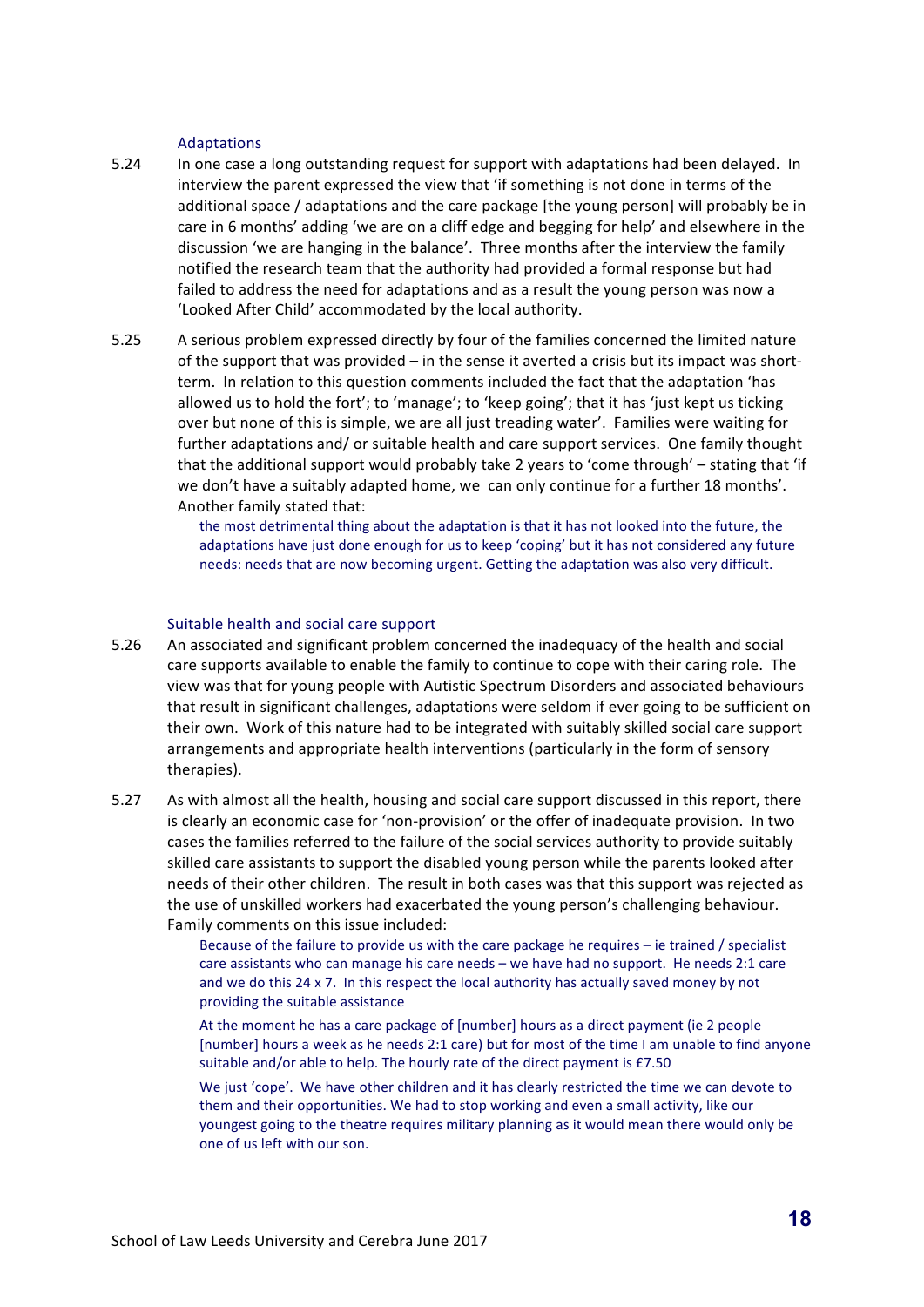5.28 Economically the local authority gains from this approach (eg by avoiding having to pay for the care assistants) – at least in the short term. In similar vein, by delaying an adaption a local authority will gain a cash flow benefit. The same holds true where a local health body refuses to provide a necessary sensory therapy  $-$  and in this case the long term cost consequence<sup>50</sup> may well be borne by the local authority and not the NHS (the issue of 'budget silo's is considered further below).

#### Sensory therapy

5.29 Three of the families interviewed raised concerns about the absence of sensory therapy support services in their area. The families had researched the nature and challenges posed Autistic Spectrum Disorders and the difficulties many young people with this condition experience in processing sensory information – sometimes resulting in overresponsive actions (for example to visual information) and sometimes to inconsistent responses– for example to tactile information. Not unusually young people with this condition also have a poor perception of their body position in space resulting in (for example) the excessive use of force in many tasks – slamming doors, repeatedly striking hard objects (such as walls), throwing objects (including very heavy objects) etc. Although therapeutic interventions exist to help young people adjust their responses and to enable carers to better understand and address these behaviours none of the families had been able to access support of this kind. Two of the families reported that they had been told that such support was simply 'unavailable'. Legally this failure appears troubling, given the statutory duty to promote a comprehensive health services,  $51$  the specific health obligations to young people with Education Health and Care Plans<sup>52</sup> and the likelihood that some, if not most, of the young people would be eligible for NHS Continuing Care funding.<sup>53</sup>

### Negative impact of adaptations

5.30 Problems with the quality and timeliness of building work are not uncommon<sup>54</sup> and can have a particularly detrimental impact on some people with Autistic Spectrum Disorders where changes in routine or environment can create distress (which may be an inevitable consequence of adaptations). Work of this kind can also create building site health and safety risks for young people with little understanding of danger. For one of the families these problems meant that the process had been a profoundly negative experience: so severe was the disruption that the parents described it as the most stressful 12 months of their lives. In their opinion the only reason they survived as a family unit was because of the length of their marriage – noting that 'most new couples would have separated when under strain'. Although all adaptations need careful management the lesson would appear to be that for young people with Autistic Spectrum Disorders this need is acute: that if mishandled the adaptation may have the opposite economic impact  $-$  of increasing the young person's risk of becoming a Looked After Child'.

<sup>&</sup>lt;sup>50</sup> eg if the child becomes a Looked After Child.<br>
<sup>51</sup> National Health Services Act 2006, s1.<br>
<sup>52</sup> Children and Families Act 2014 s42.<br>
<sup>53</sup> The National Framework for Children and Young People's Continuing Care (2016) *home: Local Authorities and disabled adaptations: Focus report: learning lessons from complaints* (2016) page 8.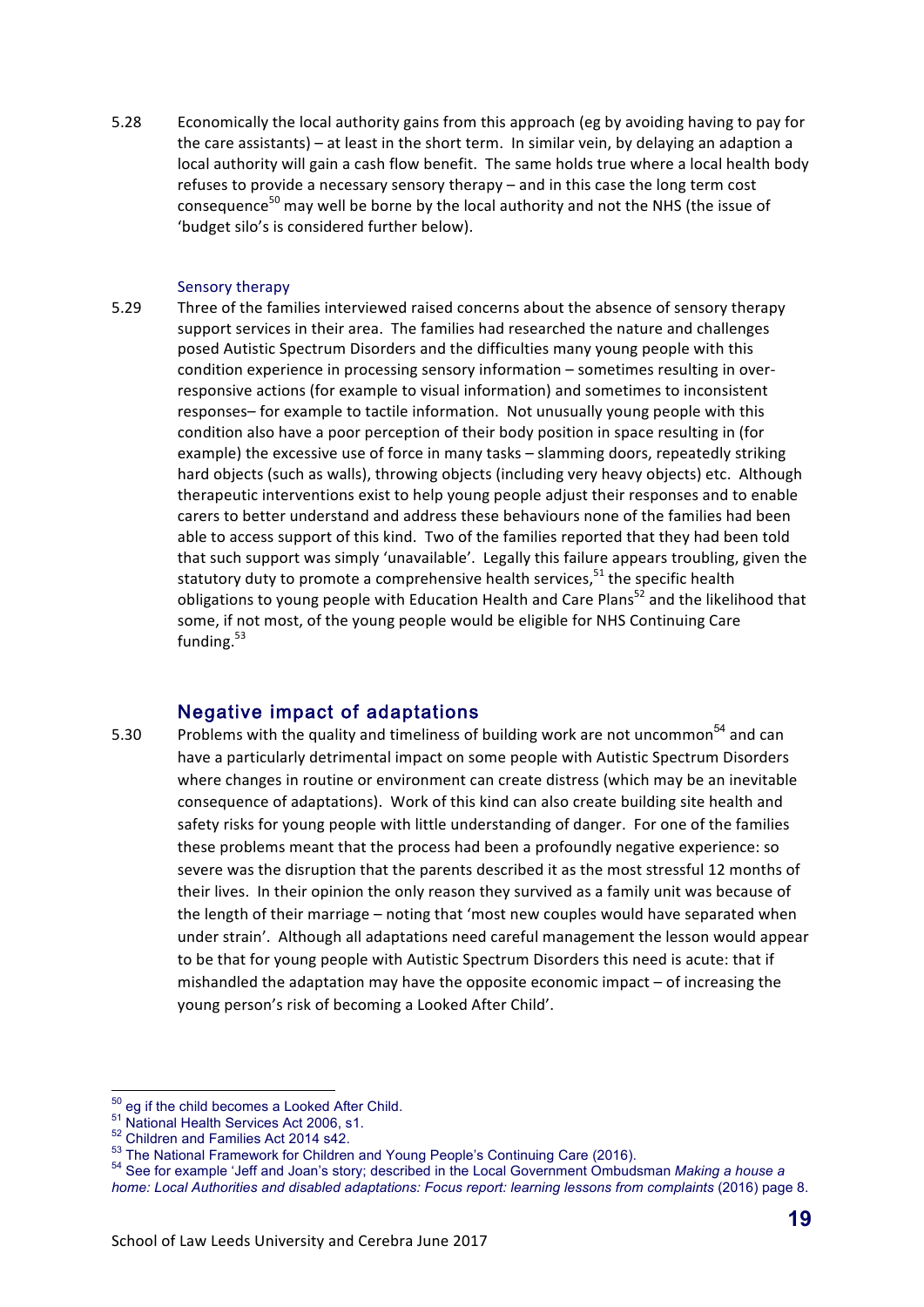## Information

5.31 Boniface and Morgan have highlighted the lack of information given to families in need of adaptations. In their opinion the 'complexity in the general adaptations system, poor communication and the paucity of child-specific information' points to the need for an identified person to guide families through the process.'  $55$  Although all participants to the research identified with this view they stressed that a key element was the need for an independent advice and support agency and all considered that the Access Committee for Leeds had been outstanding in this role.

# Integration and budget silos

- 5.32 The pilot research project indicates that the quantifiable cost impact of providing / not providing adaptations for some young people Autistic Spectrum Disorders can be significant. The research additionally provides overwhelming evidence that other less easily quantifiable impacts on the well-being of the household members – collectively and  $individually - are no less significant.$
- 5.33 The evidence from this small scale study is that relatively small scale 'savings' are being made by the statutory sector which have a disproportionate impact on the families. In this context we would include care assistant direct payment rates insufficient to attract suitably trained staff; the failure of the NHS to provide sensory therapy services; and the delay in the payment of funding for an adaptation. These savings are being made at the expense of families that feel themselves to be on a 'cliff edge' and the pilot research suggests that the macro economic consequences of a family not coping are potentially very substantial. Put simply, the short-term protection of budgets appears to be a very expensive policy.
- 5.34 Some of the student researchers considered it extraordinary that a grant of £60,000 might be refused even though the consequence was a five-fold (or more) cost impact to the public purse – but this in organisational terms is not extraordinary at all. In a time when local authority and health care finances are experiencing an unprecedented squeeze, managers are under enormous pressure to 'stay within budget'. Where a payment from one budget makes a saving in another budget then, in the absence of integrated decision making, the manager has little or no power to act outside her or his mandate: namely to 'stay within budget'. This study has considered a series of requests to a housing department to fund adaptations  $-$  at not insignificant expense  $-$  where the cost benefits of such expenditure appear on another department's balance sheet – namely children's services. This organisational challenge can be addressed by the local authority having a strategic overview and there appeared good evidence that the authority at the centre of this study has sought to implement such a 'macro analysis'.
- 5.35 The problem of integrated decision making becomes considerably more challenging when the cost impacts and cost benefits rest with different public bodies. For example, in the context of this research, where a substantial DFG award is made by a district council but the cost benefits are experienced by a social services authority – or where the NHS invests in the provision of sensory therapy support but the bottom line saving appears on the social services balance sheet.
- 5.36 To a limited extent, central government policies can address this problem as for example the development of the Better Care Fund (discussed above). The evidence suggests that

<sup>&</sup>lt;sup>55</sup> Gail Boniface and Deborah Morgan 'The central role of the occupational therapist in facilitating housing adaptations/home modifications for disabled children' in the British Journal of Occupational Therapy (2017) 1–9.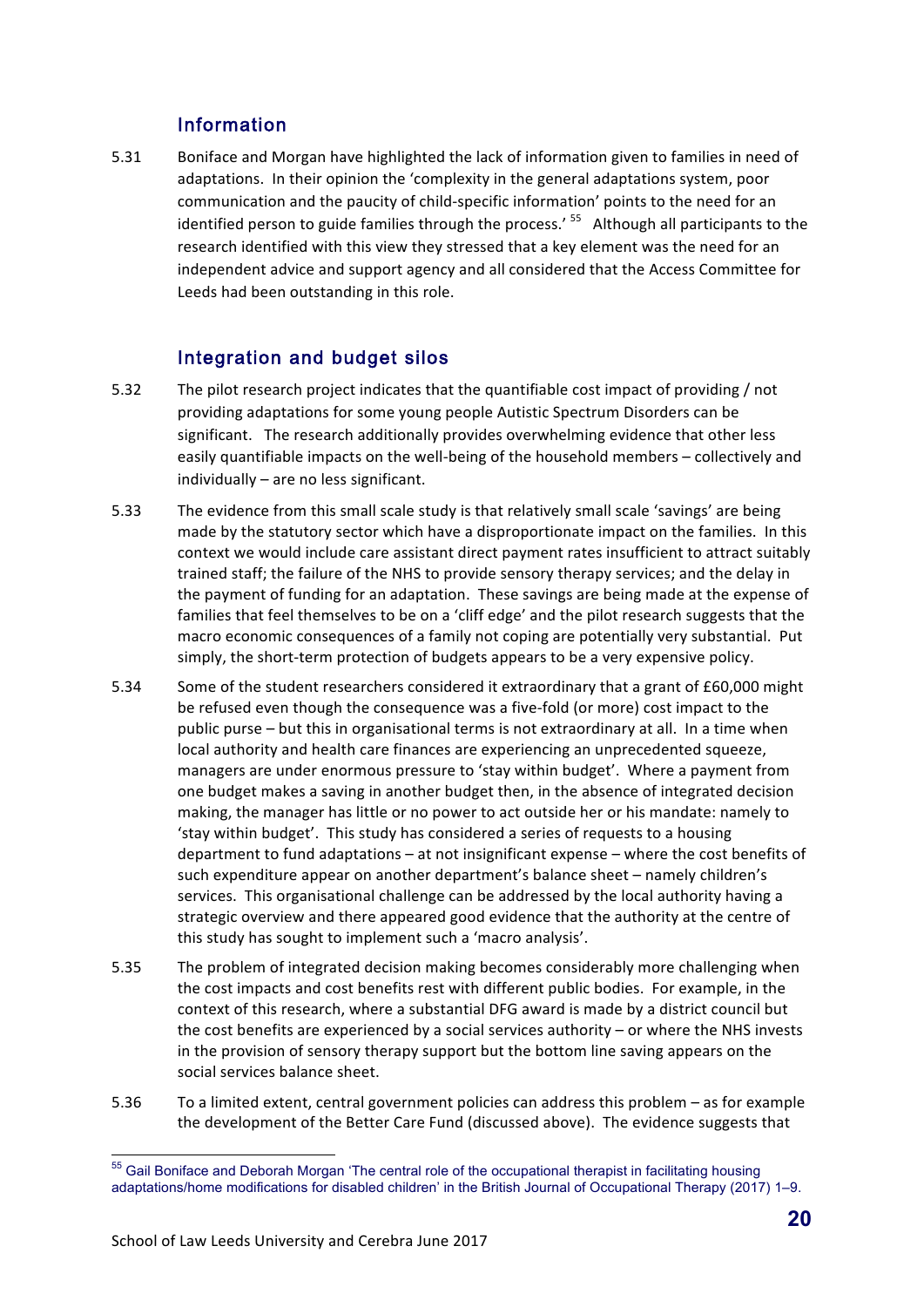this mechanism has not succeeded in tackling the problem - for at least two reasons. Firstly it appears that the full DFG allocation in the Fund may not be reaching the local authority DFG budgets (and even where it does, it may not be being spent on DFGs); secondly, adaptations for disabled young people are not central to the Fund's aims - which largely focuses on integrated care arrangements for older people and freeing up pressure on NHS facilities.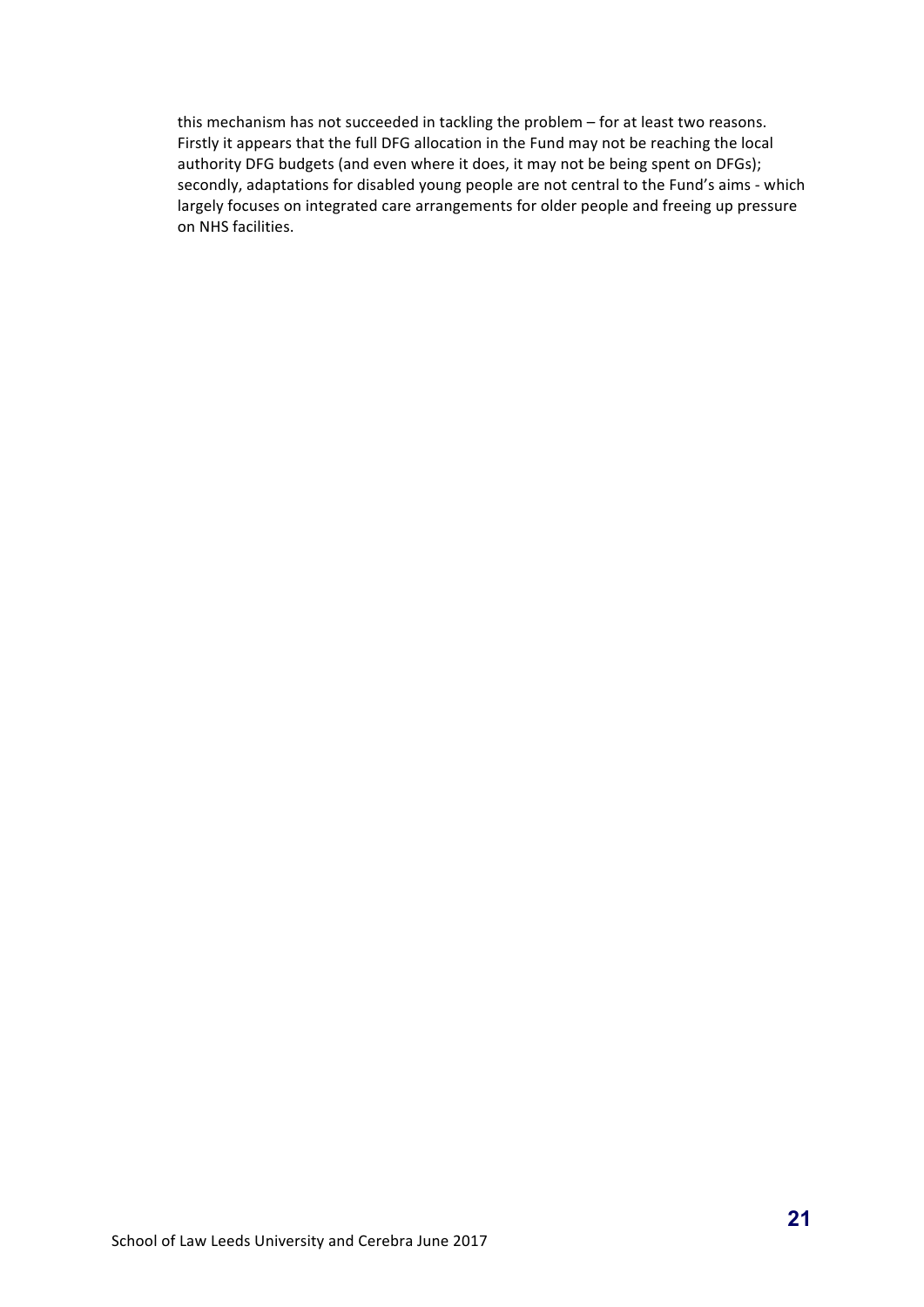# Appendix 1

# The law relating to adaptations / DFGs

The following section has been taken from Chapter 6 of Broach, S. Clements, L and Read, J Disabled *Children:* A legal Handbook (Legal Action 2016)<sup>56</sup>. A special thanks to the authors and to Legal Action publishers for their permission and to reproduce the text.

\_\_\_\_\_\_\_\_\_\_

DFGs are made under Part 1 of the Housing Grants, Construction and Regeneration Act (HGCRA) 1996. The duties and powers under the 1996 Act are expanded upon by regulations, principally the Housing Renewal Grants Regulations 1996, which are updated regularly.<sup>57</sup> Separate regulations are made to deal with the maximum amount of the grant<sup>58</sup> (currently set at £30,000 in England<sup>59</sup>) and for other related matters. Detailed non-statutory practice guidance on the DFG scheme was issued in England in 2006 $^{60}$  and is referred to in the remainder of this chapter as 'the 2006 guidance'. 2013 guidance concerning best practice in relation to the award of DFGs has been published by the Home Adaptations Consortium whose membership comprises a broad spectrum of national nongovernmental organisations - albeit that the guidance states that it is 'supported by' the Department of Health and the Department for Communities and Local Government.<sup>61</sup> Guidance concerning the process by which local authorities must formulate and consult on their DFG policies is provided in a 2003 circular issued by the (then) Office of the Deputy Prime Minister.<sup>62</sup> Definition of 'disabled'. For the purposes of the 1996 Act (s100), a person is disabled if he or she: (a) has sight, hearing or speech which is substantially impaired; (b) has a mental disorder or impairment of any kind; or (c) is physically substantially disabled by illness, injury, impairment present since birth, or otherwise. Section 100(3) explains that a person under the age of eighteen is to be considered to be disabled if, either they are in the authority's register of disabled children,<sup>63</sup> or if not, the authority is of the opinion that they are a disabled child for the purposes of CA 1989 Part III. ....

#### **Grant Eligible Works**

 

Section 23 of the HGCRA 1996 sets out the purposes for which a grant must be approved, which can be summarised as follows: facilitating access to the home; making the home safe; facilitating access to a room used or usable as the principal family room; facilitating access to, or providing for, a room used or usable for sleeping; facilitating access to, or providing for, a lavatory, or facilitating the use of a lavatory; facilitating access to, or providing for, a bath or shower (or both), or facilitating the use of such; facilitating access to, or providing for, a room in which there is a washbasin, or

<sup>&</sup>lt;sup>56</sup> Accessible at https://councilfordisabledchildren.org.uk/help-resources/resources/disabled-children-legalhandbook-2nd-edition<br>
<sup>57</sup> The most recent updating regulations being the Housing Renewal Grants (Amendment) (England) Regulations

<sup>2014</sup> SI No 1829.<br><sup>58</sup> Disabled Facilities Grants (Maximum Amounts and Additional Purposes) (England) Order 2008 SI No 1189.

<sup>58</sup> Disabled Facilities Grants (Maximum Amounts and Additional Purposes) (England) Order 2008 SI No 1189. 59 Disabled Facilities Grants (Maximum Amounts and Additional Purposes) (England) Order 2008 SI No 1189 art 2.

<sup>&</sup>lt;sup>60</sup> Department of Communities and Local Government/Department for Education/Department of Health, Delivering housing adaptations for disabled people: a good practice guide, 2006.<br><sup>61</sup> Home Adaptations Consortium, Home Adaptations for Disabled People: a detailed guide to related legislation,

guidance and good practice ('2013 Homes Adaptations Consortium Guidance'), Care & Repair, 2013, para 1.15<br><sup>62</sup> ODPM circular 05/2003, Housing Renewal, 2003, chapter 4 'Preparing A Policy'.

<sup>63</sup> In other words, the register maintained under CA 1989 Sch 2 para 2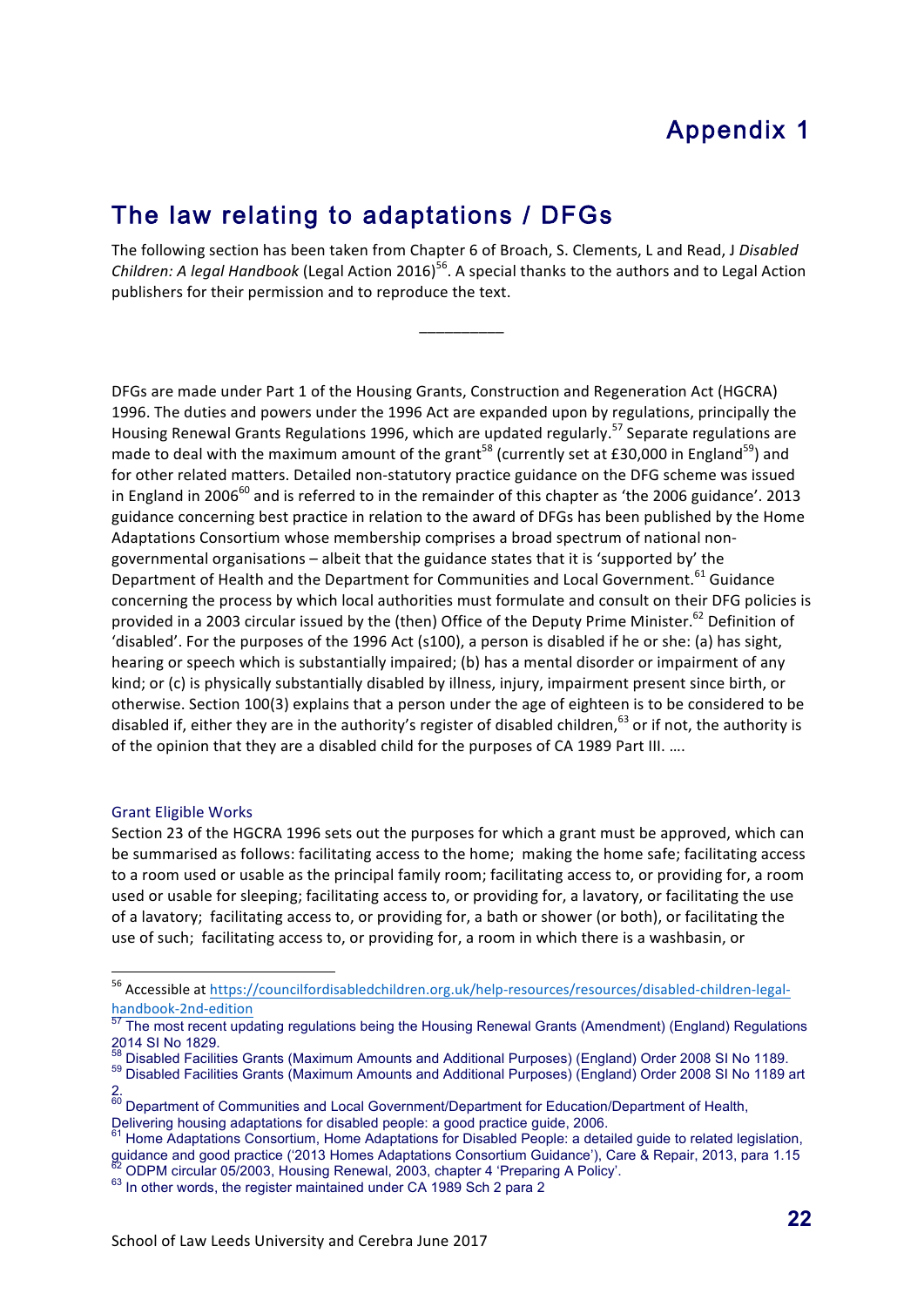facilitating the use of such; facilitating the preparation and cooking of food by the disabled occupant; improving any heating system in the home to meet the needs of the disabled occupant or, if there is no existing heating system there or any such system is unsuitable for use by the disabled occupant, providing a heating system suitable to meet his or her needs; facilitating the use of a source of power, light or heat by altering the position of one or more means of access to or control of that source or by providing additional means of control; facilitating access and movement by the disabled occupant around the home in order to enable him or her to care for a person who is normally resident there and is in need of such care; and such other purposes as may be specified by order of the secretary of state. Since May 2008, local authorities are also required to fund works which facilitate a disabled occupant's access to and from a garden or works which make access to a garden safe for a disabled occupant.<sup>64</sup> Entitlement to a DFG arises following an assessment which identifies the need for one or more adaptations to be made (see below)<sup>65</sup> and the duty to make a DFG cannot be avoided by reason of a shortage of resources.<sup>66</sup> The main purposes for which grants must be made to families with disabled children are discussed further below.

#### Facilitating access

This heading includes works which are intended to remove or help overcome obstacles to the disabled child moving freely into or around the home and accessing the facilities and amenities within it. $^{67}$  These include family rooms, bedrooms and bathrooms.

#### Making the home safe

Works under this heading may include adaptations to minimise the risk of danger posed by a disabled child's behavioural problems<sup>68</sup> as well as (for example) the installation of enhanced alarm systems for persons with hearing difficulties.<sup>69</sup> Any grant made under this heading must reduce any identified risk as far as is reasonably practicable, if it is not possible to entirely eliminate the risk.<sup>70</sup>

#### Room usable for sleeping

The building of a new room 'usable for sleeping' should only be grant-funded if the adaptation of an existing room is not a suitable option.<sup>71</sup> Grants can be made to expand the size of a shared bedroom used by a disabled child and (for example) a brother or sister.

#### Bathroom

The HGCRA 1996 separates out the provision of a lavatory and washing, bathing and showering facilities in order to emphasise that a grant must be available to ensure that a disabled child has access to each of these facilities and is able to use them.<sup>72</sup> Any failure to ensure that a disabled child can access each of these facilities with dignity may be unlawful and/or constitute maladministration.<sup>73</sup> On some occasions, an existing room may be capable of adaptation to provide

<sup>&</sup>lt;sup>64</sup> Disabled Facilities Grants (Maximum Amounts and Additional Purposes) (England) Order 2008 SI No 1189 art 3.

<sup>65</sup> *R (Fay) v Essex CC* [2004] EWHC 879 (Admin) at [28]. The 2013 Homes Adaptations Consortium Guidance notes, however, that the 1996 Act 'makes no reference to assessment of need for an adaptation'.

<sup>&</sup>lt;sup>66</sup> R v Birmingham CC ex p Taj Mohammed (1998) 1 CCLR 441.<br>
<sup>67</sup> 2006 guidance, Annex B, para 16.<br>
<sup>68</sup> 2006 guidance, Annex B, para 18.<br>
<sup>69</sup> 2006 guidance, Annex B, para 19.<br>
<sup>70</sup> R (B) v Calderdale MBC [2004] EWCA Civ 2003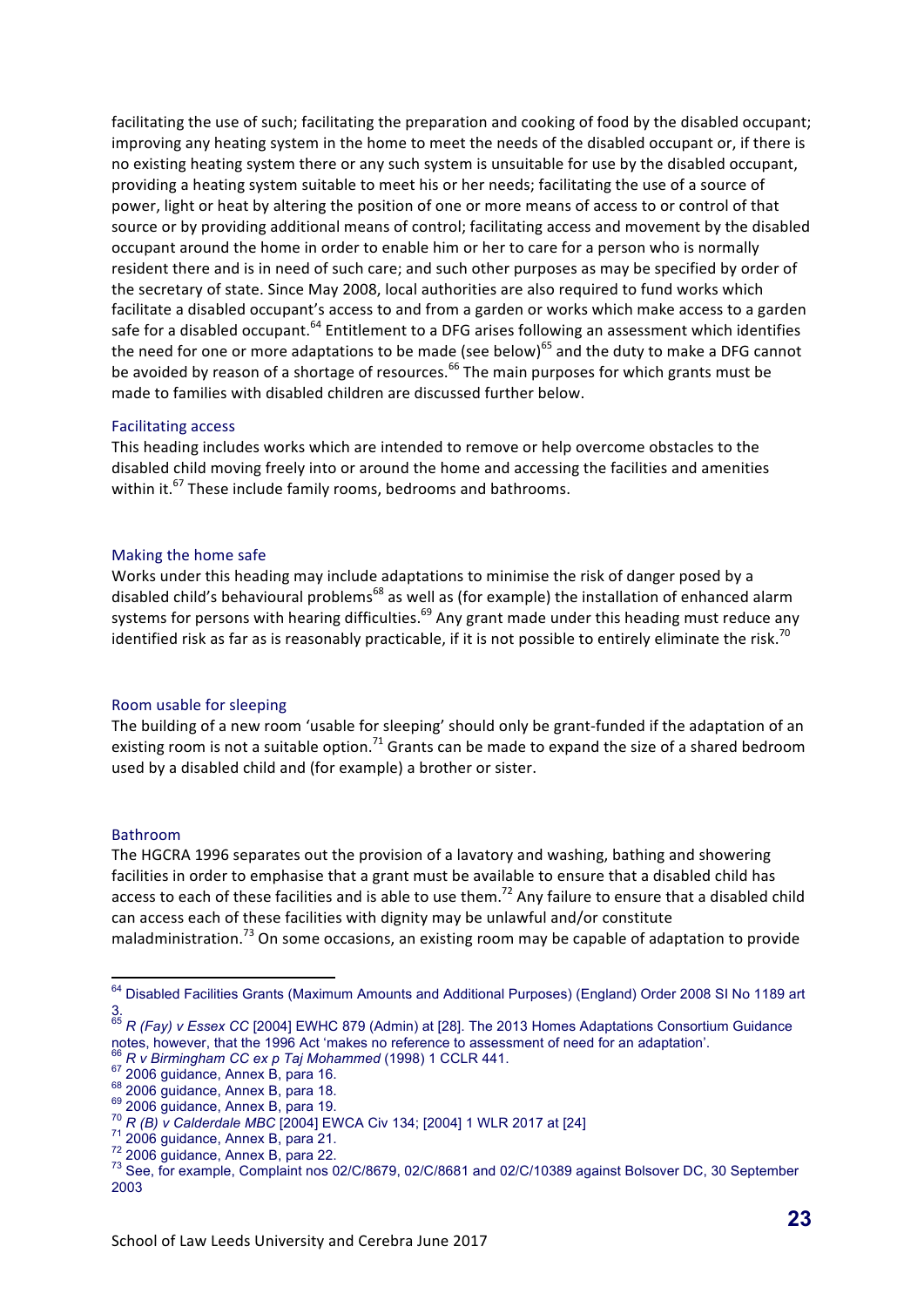such facilities – but the ombudsman considers it unreasonable for DFG grants officers to expect disabled persons and their families to give up a family room in order to make way for a ground floor shower/toilet.<sup>74</sup>

#### Fixtures and fittings

One potential problem with the DFG scheme is the lack of clarity as to whether fixtures and fittings, including items such as specialist equipment, come within its terms. The 2006 guidance is silent on this point. However, the previous practice guidance suggested that equipment which requires structural modifications to a building should come within the DFG scheme, with smaller items (for example grab rails, lever taps, small scale ramps etc) remaining the responsibility of children's services departments under the CSDPA 1970 (...). The 2006 guidance does, however, stress that where major items of equipment have been installed, arrangements for servicing and repairs should be made at the time of installation and the costs factored into the grant payable.<sup>75</sup>

In this context, the 2013 Home Adaptations Consortium Guidance advises that in deciding if specialist equipment comes within the terms of the legislation, regard should be had to its primary purpose – ie facilitating access; making the dwelling/building safe; providing or improving heating systems and facilitating the preparation and cooking etc. Accordingly, the provision of some equipment will clearly contribute to these purposes, commonly the use of stair lifts. Other equipment, particularly in the context of assistive technology and monitoring equipment may form part of a wider package of care contributed to by health and social care services.<sup>76</sup>

The 2013 guidance further advises on the potential cost savings to local authorities of bulk buying/recycling the most frequent kinds of equipment such as stair lifts and level access showers.<sup>77</sup> Individual eligibility for DFGs.

#### Main residence

DFGs will be available to make adaptations to the disabled person's only or main residence.<sup>78</sup> If the child's parents are separated, this may cause difficulties since the mandatory DFG remains only available for the 'main' residence.<sup>79</sup> Adaptations to the home of the other parent may need to be carried out under CSDPA 1970 s2 if they are assessed as necessary.<sup>80</sup> The 2013 Homes Adaptations Guidance notes that, in addition, authorities 'can use their discretionary powers in considering multiple applications to adapt the homes of disabled children in these situations'. The discretionary powers available to local authorities are considered below.

**Tenure** 

<sup>&</sup>lt;sup>74</sup> Local Government Ombudsman Complaint no 05/C/13157 (Leeds City Council), 20 November 2007.<br>
<sup>75</sup> 2006 guidance, para 8.1.<br>
<sup>76</sup> 2013 Homes Adaptations Consortium Guidance, paras 2.13–2.14.<br>
<sup>77</sup> 2013 Homes Adaptation Opinion 'Rosi's Story', 2014.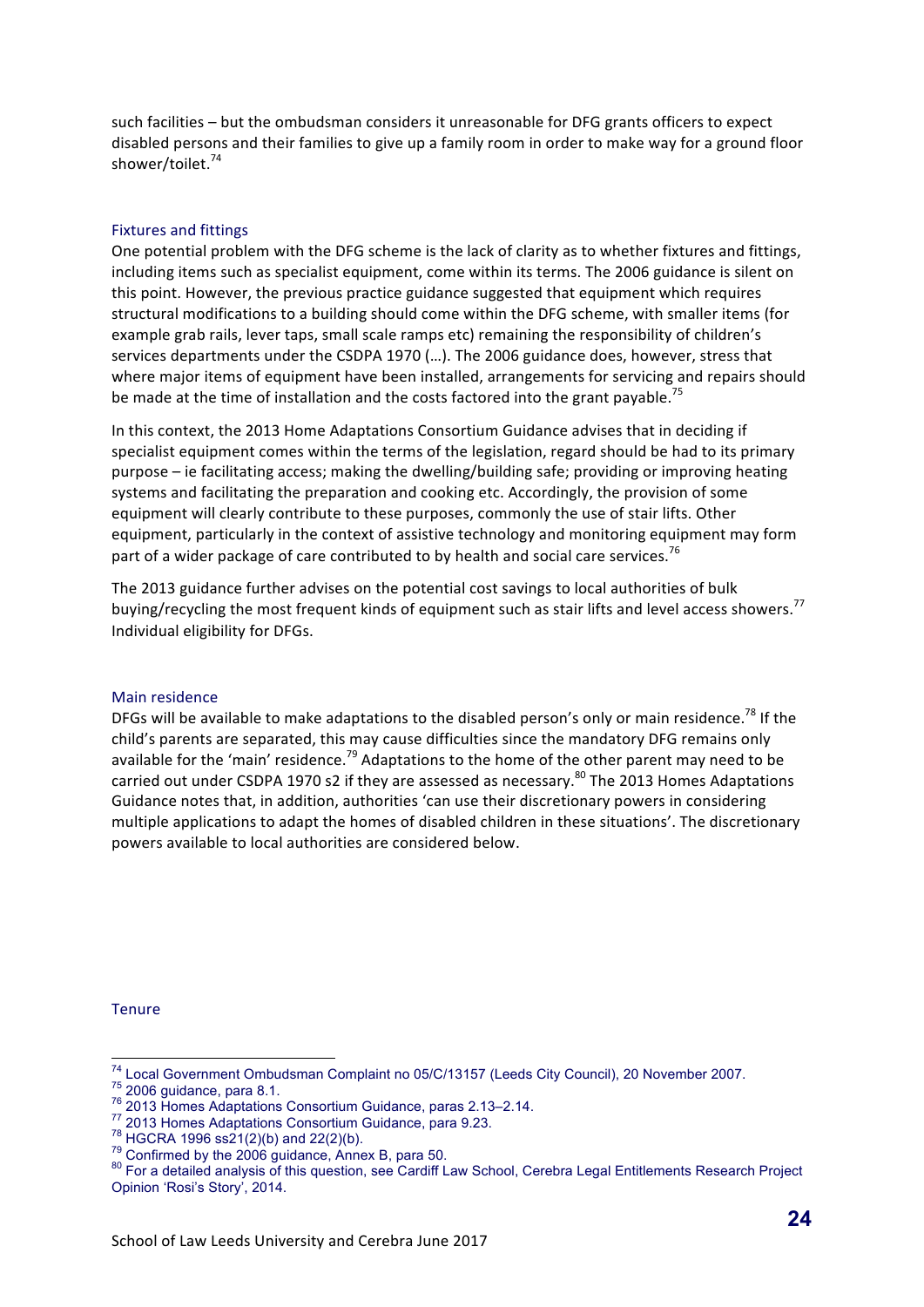A DFG is available for the disabled child's main residence regardless of tenure<sup>81</sup> (ie for owneroccupiers, tenants and licensees<sup>82</sup>) and regardless of whether the child is living with his or her parents, foster-carers<sup>83</sup> or others. Where the applicant is a tenant, the consent of the landlord will be required. Authorities should seek to obtain this consent from private landlords and should offer to 'make good' the adaptations once the family leave the home in appropriate circumstances.<sup>84</sup> The 2006 guidance is clear that the nature of a person's housing tenure is irrelevant in relation to access to a DFG.<sup>85</sup> Any material difference in treatment of applicants who have different tenure (for instance, council tenants and private tenants) would constitute maladministration.<sup>86</sup>

A problem with the DFG scheme which has been identified by the local government ombudsman is that it only applies to existing tenancies.<sup>87</sup> However, if a family with a disabled child propose to move house and, therefore, acquire a new tenancy, it would be unreasonable and maladministration for an authority not to expedite the works once the family have taken on the new tenancy.<sup>88</sup>

#### Occupancy requirements

DFGs are made subject to a requirement that the disabled person lives or intends to live in the accommodation as his or her only or main residence for the grant condition period.<sup>89</sup> This period is currently five years from the date certified by the housing authority as the date on which the works are completed to its satisfaction.<sup>90</sup> The 2006 guidance states that any belief by the assessor that the applicant may not be able to live in the property for five years as a result of their deteriorating condition should not be a reason for withholding or delaying grant approval.<sup>91</sup> However, the guidance somewhat qualifies this otherwise clear statement in a later paragraph which suggests that if the disabled person's 'degeneration' may be 'short-term', this 'should be taken into account when considering the eligible works'.<sup>92</sup> This may be read as little more than a reminder that each applicant's individual circumstances need to be taken into account.

#### Decisions on individual eligibility

The administration of the DFG scheme is the responsibility of the housing authority in whose area the relevant property is located. The housing authority is required to consult the relevant children's services authority (if it is not itself a children's services authority, as it will be in a unitary authority such as a London borough).<sup>93</sup> A housing authority may not approve a DFG application unless it is satisfied that: the relevant works are necessary and appropriate to meet the needs of a disabled

<sup>&</sup>lt;sup>81</sup> In the government's opinion DFGs are 'tenure neutral' see Wendy Wilson Disabled Facilities Grants (England) SN/SP/3011, House of Commons Library, 2013, p3.<br>
<sup>82</sup> See HGCRA 1996 s19(5) re licensees.

<sup>83</sup> The 2013 Homes Adaptations Guidance notes (para 7.32) that in such a case provision may depend upon the type and length of placement.<br> $84$  2006 guidance, para 6.3.

<sup>85 2006</sup> guidance, para 6.3.<br>85 2006 guidance, para 3.21.<br>86 See, for example, the ombudsman reports on complaint 99/B/00012 against North Warwickshire DC, 15 May 2000 and 30 November 2000.

<sup>&</sup>lt;sup>87</sup> HGCRA 1996 s24(2).<br><sup>88</sup> See, for example, Complaint no 00/C/19154 against Birmingham CC, 19 March 2002.<br><sup>89</sup> Or for such shorter period as his health and other relevant circumstances permit: HGCRA 1996 ss21(2)(b) and  $^{22}_{90}$ (2)(b).<br> $^{90}_{20}$  HGCRA 1996 s44(3)(a) and (b).

<sup>91 2006</sup> guidance, para 6.7; see also para 5.22.<br>
92 2006 guidance, Annex B, para 29.<br>
93 HGCRA 1996 s24(3). It is, however, a matter for the housing authority whether it accepts the children's services authority's advice following consultation: 2006 guidance, Annex B, para 34.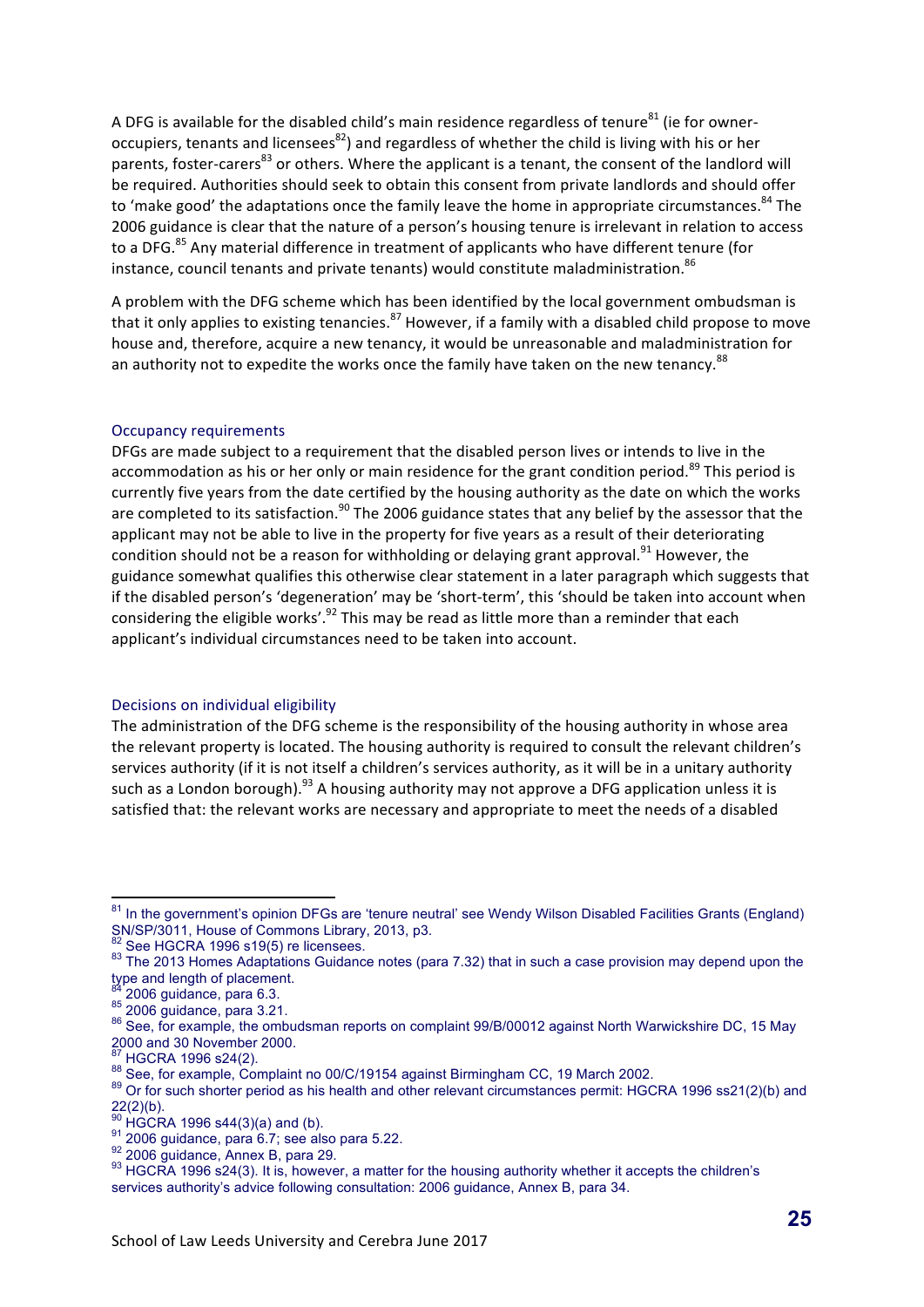child; and it is reasonable and practicable to carry out the relevant works, having regard to the age and condition of the home. $94$ 

The decision as to whether requested works are 'necessary and appropriate' must be taken with reference to the views of the relevant children's services authority on the adaptation needs of disabled people.<sup>95</sup> Although under the CSDPA 1970 all assessed needs must be met once a child is deemed eligible, an authority is entitled to consider a range of ways of meeting the need.<sup>96</sup> The Court of Appeal has stressed that the question of whether the works are of a type which come within the provisions of the scheme must be answered separately and prior to the question of whether the specific works requested are 'necessary and appropriate'.<sup>97</sup>

A situation may arise where the housing authority would consider it to be more cost-effective to relocate a family with a disabled child, but accepts that, otherwise, the proposed adaptations were 'necessary and appropriate' and 'reasonable and practicable'. It is doubtful whether a refusal to award a DFG to fund adaptations for this reason alone would be lawful although much will depend upon the individual circumstances of the case – especially the practical reality of an alternative property being available. The 2006 guidance<sup>98</sup> suggests that this option should be considered where major adaptations are required and it is difficult to provide a cost-effective solution in the existing home - but the 2013 Homes Consortium Guidance notes:

"Experience in recent years has shown that some housing associations and local authority landlords are withholding their approval on the basis that the dwelling is "inappropriate" for adaptation, even when there is no physical reason why the property cannot be adapted. Tenants have been asked to move to alternative property where the DFG applicant is judged by the landlord to be under-occupying the dwelling or where the landlord has decided they do not allow adaptations in certain types of property, i.e. level access showers in accommodation above ground floor level. In such circumstances landlords should be reminded that they 'may not unreasonably withhold their consent' to the adaptation being undertaken."<sup>99</sup>

#### Maximum grant

The maximum mandatory grant awarded as a DFG is £30,000 in England.<sup>100</sup> Local authorities are empowered to make higher awards as discretionary grants: see below.

If an adaptation is required to meet an assessed need and the cost of the works will exceed the maximum cap for a DFG, the remainder should be met either by the housing authority exercising its discretionary powers, the children's services authority meeting the additional costs (under CSDPA 1970 s2) or by a combination of the two. It will not be lawful for an authority to refuse to make adaptations which have been assessed as necessary solely by reason of cost.

Difficulties can arise in relation to the provision of advice and assistance with the design, layout and implementation of an adaptation. These costs do of course fall within the meaning of  $s2(6)(e)$  of the 1970 Act and it should be noted that section  $2(3)(b)$  of the 1996 Act (and the associated regulations<sup>101</sup>) makes clear that all ancillary costs ought be included in the grant. Additionally, local

<sup>94</sup> HGCRA 1996 s24(3). Guidance is given on the meaning of 'reasonable and practicable' in the 2006 guidance, Annex B, para 37.<br> $^{95}$  HGCRA 1996 s24.

<sup>&</sup>lt;sup>96</sup> R v Kirklees MBC ex p Daykin (1997–98) 1 CCLR 512.<br><sup>97</sup> R (B) v Calderdale MBC [2004] EWCA Civ 134; [2004] 1 WLR 2017<br><sup>97</sup> R (B) v Calderdale MBC [2004] EWCA Civ 134; [2004] 1 WLR 2017<br><sup>98</sup> 2006 guidance, para 6.15.<br><sup></sup> 2.

<sup>&</sup>lt;sup>101</sup> See also Housing Renewal Grants (Services and Charges) Order 1996 SI No 2889 art 2.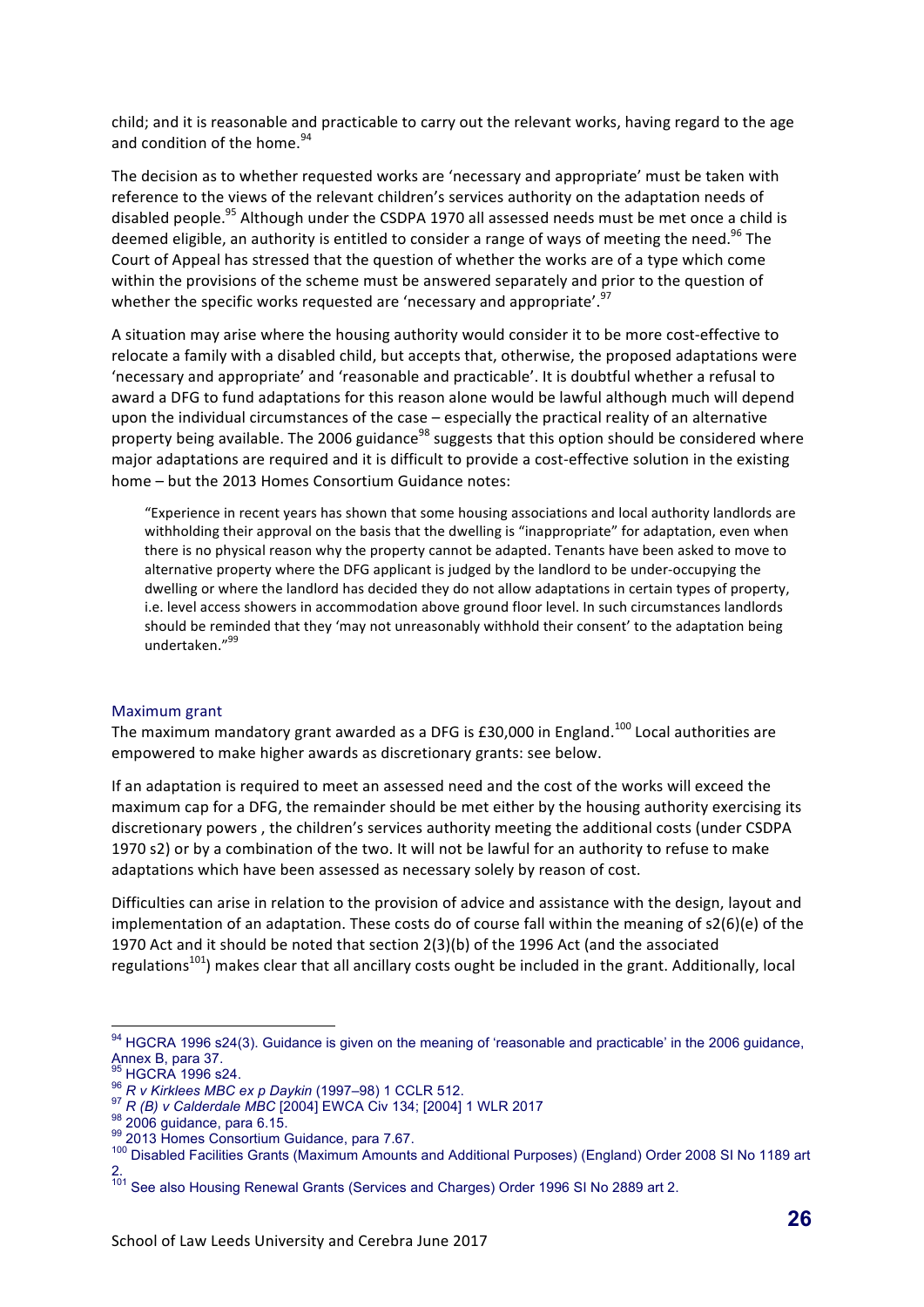authorities have power to provide the technical assistance under Local Government and Housing Act 1989 s169. 

#### Means testing

Applications for a DFG for a disabled person under the age of 19 are not subject to a means test.<sup>102</sup> Timescales and grant deferment 6.68 Housing authorities must approve or refuse a DFG application as soon as reasonably practicable and no later than six months after the date of application.<sup>103</sup> The actual payment of the DFG, if approved, may be delayed until a date not more than 12 months following the date of the application.<sup>104</sup> If any hardship is caused by delay even within these timescales, the children's services authority should be pressed to carry out the works under their parallel duties under the CSDPA 1970.

Despite these clear statutory provisions, housing authorities routinely adopt a range of extrastatutory procedures to delay the processing of DFG applications. For instance, authorities have been criticised for creating inappropriate administrative hurdles prior to applications being received<sup>105</sup> and for delaying preliminary assessments, citing a shortage of assessors.<sup>106</sup> The 2006 guidance is unhelpfully not as strong in calling for authorities to expedite grant applications as its predecessors.107

The 2006 guidance accepts that some DFG applications will be prioritised ahead of others by housing authorities. Although particular priority should be given to those with deteriorating conditions,<sup>108</sup> authorities are also reminded to take a broader approach reflecting the social model of disability, which would consider wider risks to independence.<sup>109</sup> It would of course be unlawful for an authority to operate a blanket policy which discriminated against applications made by families with disabled children in comparison to those made by disabled adults, or to adopt any similar policy which penalised one group of disabled people in relation to any other as a matter of course. The Local Government Ombudsman has found maladministration where a local authority failed to provide clear information to applicants concerning the way its priority system for the processing of DFG applications operated.<sup>110</sup>

The 2006 guidance provides a table which illustrates a 'possible approach' to target times for each stage of a DFG.<sup>111</sup>The indicative targets for the total process amount to 83 working days for high priority applications, 151 working days for medium priority applications and 259 working days for low priority applications.

 <sup>102</sup> For details of the means test that applies to people over 19 see L Clements, *Community Care and the Law*, 6th edn, LAG, 2017.

<sup>&</sup>lt;sup>103</sup> HGCRA 1996 s34. Any delay beyond six months from the referral by children's services to the execution of the works will generally be considered unjustified and will constitute maladministration: Complaint no 02/C/08679 against Bolsover DC, 30 September 2003.

<sup>104</sup> HGCRA 1996 s36. <sup>105</sup> Complaint no 02/C/04897 against Morpeth BC and Northumberland CC, 27 November 2003. <sup>106</sup> Complaint no 90/C/0336, 9 October 1991: delay of nine months for an occupational therapist assessment constituted maladministration. As noted above, the 2013 Homes Adaptations Consortium Guidance notes, at para 7.14, that the 1996 Act 'makes no reference to assessment of need for an adaptation' and it refers to advice from the Department for Communities and Local Government 'that an occupational therapy [(OT)] assessment is not a legislative requirement' and that OT assessments should 'not be used in every case'. See also R (Fay) v Essex CC [2004] EWHC 879 (Admin) at [28].

<sup>&</sup>lt;sup>107</sup> See L Clements and P Thompson, Community Care and the Law, 5th edn, LAG, 2011, for references to the predecessor guidance documents.

 $108$  2006 guidance, para 4.8.<br> $109$  2006 guidance, para 5.21. See L Clements and P Thompson, Community Care and the Law, 5th edn, LAG, <br>2011, paras 15.88–15.93 for further discussion of DFG prioritisation processes.

 $^{110}$  Complaints no 97/B/0524, 0827–8, 1146 and 1760 against Bristol CC 1998.<br> $^{111}$  2006 guidance, para 9.3. The table is reproduced in L Clements, Community Care and the Law, 6th edn, LAG, 2017.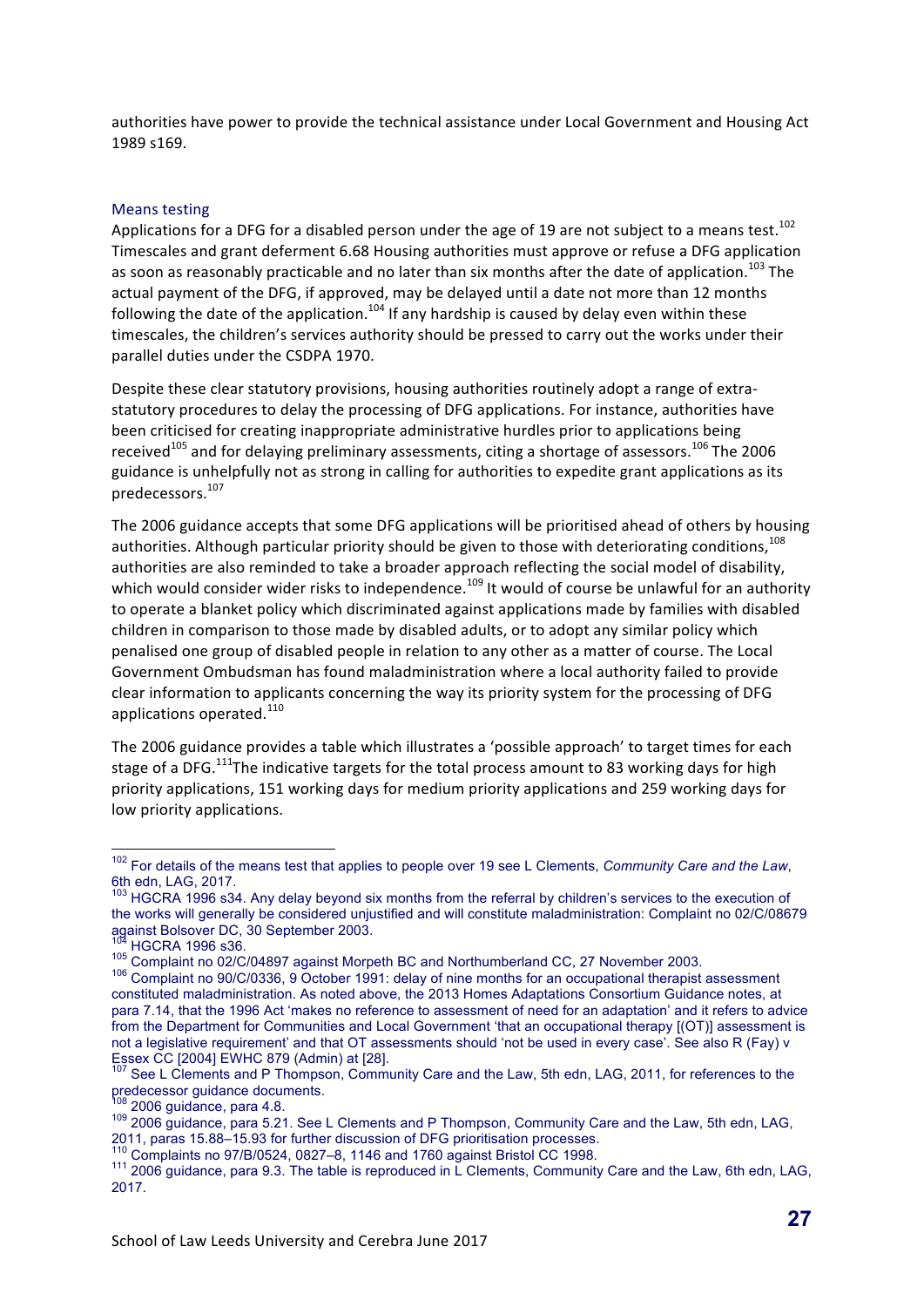Authorities also have a duty to make interim arrangements to ameliorate any hardship experienced by a disabled child between the assessment of the need for adaptations to their home and the completion of the works. The 2006 guidance states forcefully that it is 'not acceptable' for disabled people to be left for weeks or months without interim help.<sup>112</sup> Furthermore, children's services and housing authorities should consider meeting some or all of the costs occasioned if a family needs to make other arrangements while work is being carried out, and should consider moving the family to temporary accommodation when major works are required. $^{113}$ 

The 2013 Home Adaptations Consortium guidance advises that 'response should be as fast as possible and consideration given to expedited procedures and interim solutions where some measure of delay is inevitable'.<sup>114</sup>

#### Discretionary grants

Housing authorities in both England have a wide discretionary power to give assistance in any form for adaptations and other housing purposes (under what is commonly known as the Regulatory Reform Order – 'RRO').<sup>115</sup> There is no financial limit on the amount of assistance that can be given. Specific guidance on the exercise of this discretion was given by the government in England in  $2003$ .<sup>116</sup> The 2006 guidance suggests that the types of assistance that can be provided under this power will include: funding for small-scale adaptations not covered by mandatory DFGs, or to bypass the lengthy DFG timescales for minor works; top-up funding to supplement a mandatory DFG where the necessary works will cost more than the maximum DFG cap; and help to buy a new property where the authority considers that this will benefit the disabled child at least as much as improving or adapting the existing accommodation.<sup>117</sup>

Discretionary support offered by an authority can be in any form, for instance as a loan or an outright grant. Any discretionary loan made to an individual family will not affect their entitlement to a mandatory DFG.<sup>118</sup>

As with all discretionary powers, housing authorities must exercise their power to fund additional adaptations rationally and reasonably and must ensure like cases are treated alike. It would be unlawful for an authority to operate a blanket policy of refusing to make any discretionary payments to fund adaptations; each individual case must be considered on its merits.

#### NHS-funded adaptations

The NHS has power to fund adaptations and brief guidance concerning the use of this power is provided in the 2012 National Framework for NHS Continuing Healthcare.<sup>119</sup> This includes encouragement that partner bodies 'work together locally on integrated adaptations services' and that 'CCGs should consider having clear arrangements with partners setting out how the adaptation needs of those entitled to NHS continuing healthcare should be met, including referral processes and funding responsibilities'.<sup>120</sup> The framework draws attention to the possibility of such adaptations

<sup>&</sup>lt;sup>112</sup> 2006 guidance, para 5.40.<br>
<sup>113</sup> 2006 guidance, paras 5.43–5.44.<br>
<sup>114</sup> 2013 Homes Consortium Guidance, para 7.33.<br>
<sup>115</sup> Article 3 of the Regulatory Reform (Housing Assistance) (England and Wales) Order 2002 SI No November 2012 (Revised), DH 2012, – see PG Guidance (Part 2) and in particular PG 79 and 85–89. Although this framework applies to adults, the guidance on the principles is relevant to children.<br><sup>120</sup> 2012 National Framework for NHS Continuing Healthcare, para PG 79.3. This guidance was cited with

approval in *R (Whapples) v Birmingham Cross-city Clinical Commissioning Group* [2015] EWCA Civ 435 para 32.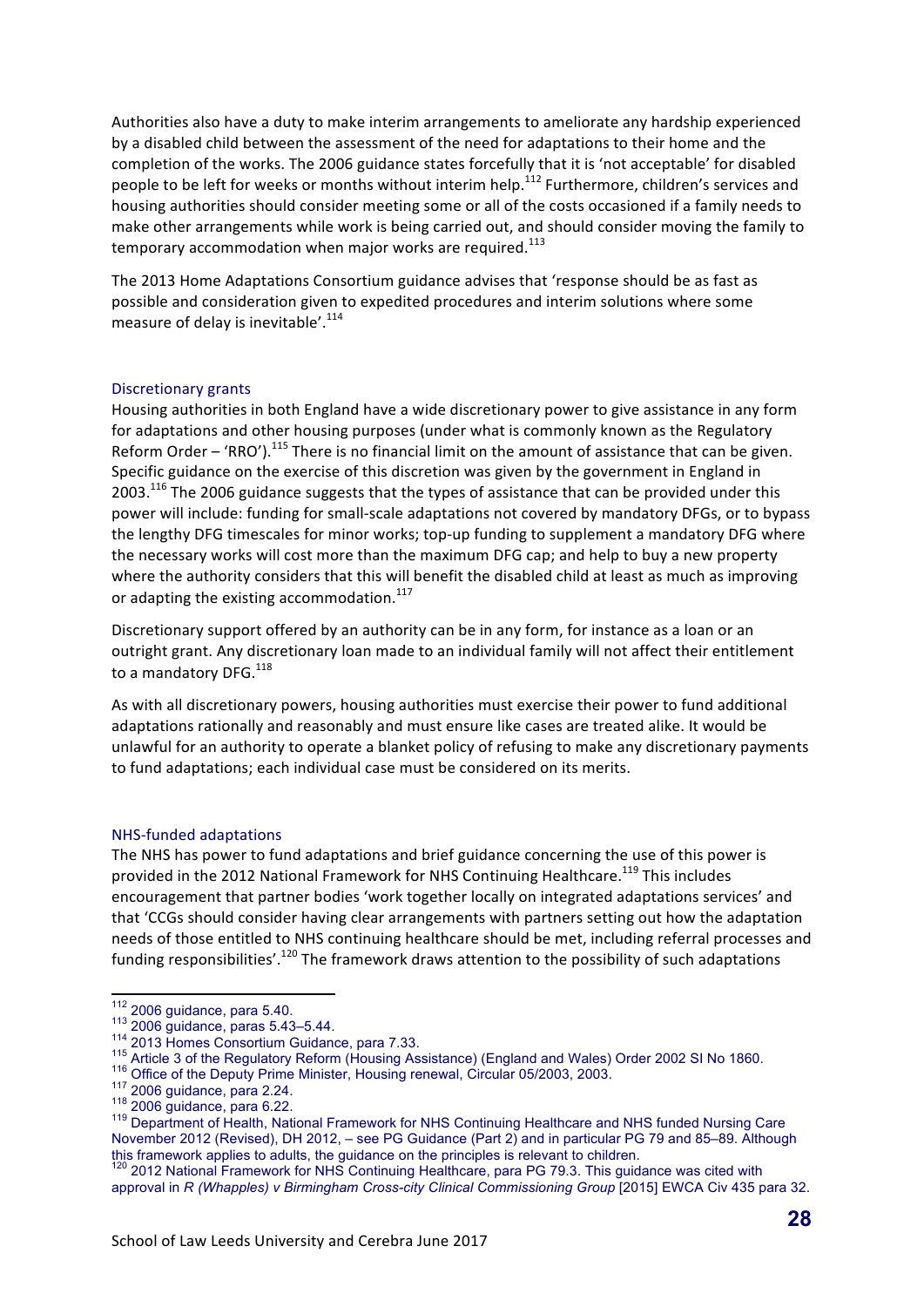being provided through the use of a DFG although if this is not possible, then the NHS will be responsible for the necessary support. As it notes, where individuals: require bespoke equipment (and/or specialist or other non-bespoke equipment that is not available through joint equipment services) to meet specific assessed needs identified in their NHS continuing healthcare care plan. CCGs should make appropriate arrangements to meet these needs.<sup>121</sup>

Similarly, the National Framework for Children and Young People's Continuing Care requires consideration of whether any adaptations to the child's home are required as part of the completion of the Decision Support Tool to assist with determining eligibility for NHS continuing care.<sup>122</sup>

<sup>&</sup>lt;sup>121</sup> 2012 National Framework for NHS Continuing Healthcare, para PG 79.2.<br><sup>122</sup> Department of Health, National Framework for Children and Young People's Continuing Care, 2010, p41. At the time of writing (November 2015), the Department of Health is consulting on a revised National Framework.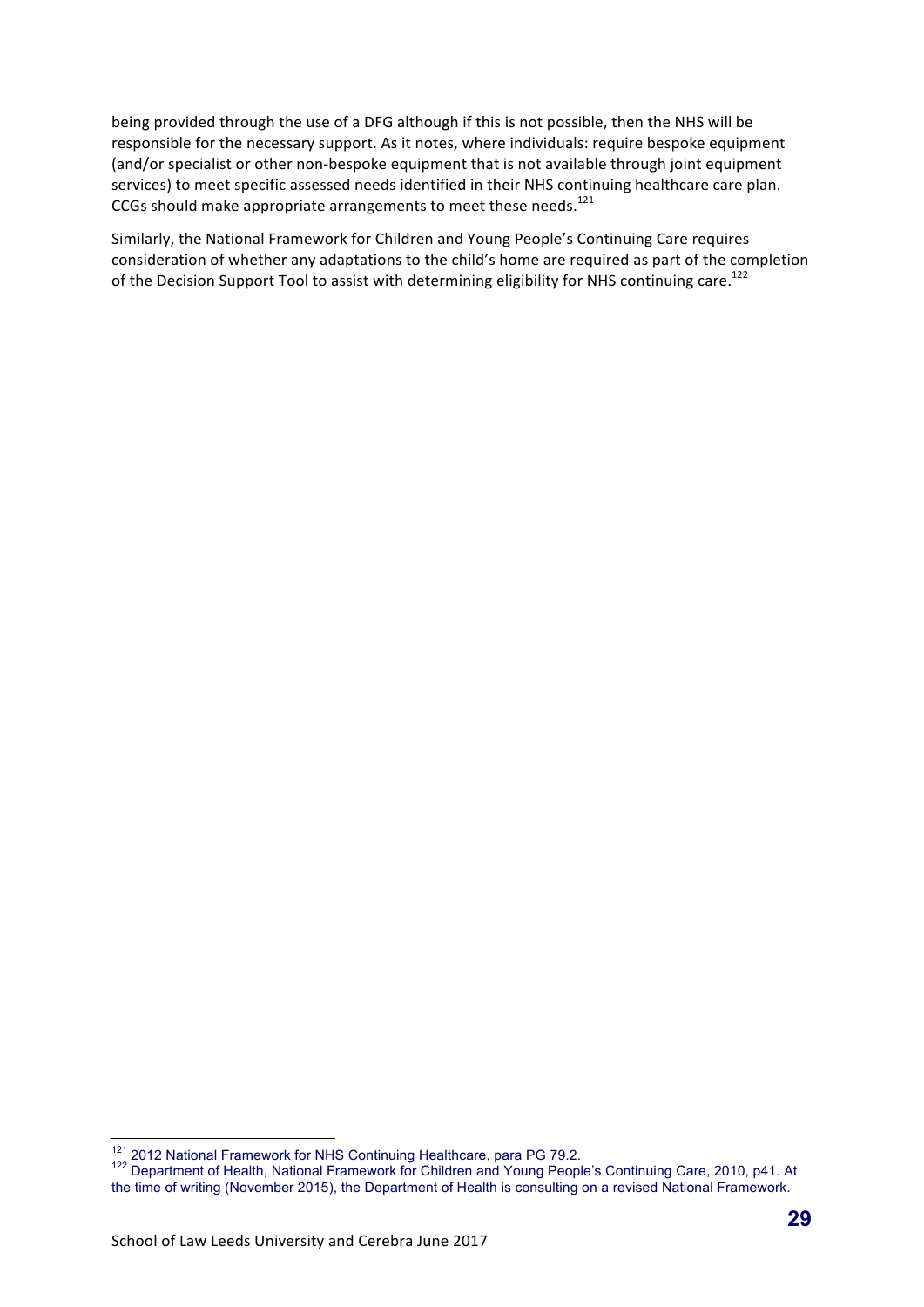# Appendix 2

# Selected references

We are indebted to Sheila Mackintosh, University of the West of England for providing the core material in the selection that follows.

Audit Commission (2001) Services for Disabled Children: A review of services for disabled children and *their families* (Audit Commission).

Baxter K and Glendinning C (2011) Making choices about support services: Disabled adults' and older people's use of information in Health and Social Care in the Community 19(3): 272–279.

Beresford, B. (2006) *Housing and disabled children: A review of policy levers and opportunities.* University of York Social Policy Research Unit.

Beresford, B. and Rhodes, D. (2008) *Housing and disabled children*, Joseph Rowntree Foundation.

Blackburn, C., Spencer, N., Read, J. (2010) *Prevalence of childhood disability and the characteristics* and circumstances of disabled children in the UK: Secondary analysis of the family resources survey. BMC Paediatrics, 10(21), 1-12.

*Wight* (2016) A *Isle of Wight Council DFG cost savings research.* 

Boggs, T. (2016). *The Effects of Environmental Modifications and Visual Supports in the Home on Engagement and Challenging Behaviors in Children with Autism* A dissertation presented to the faculty of the Department of Teaching and Learning East Tennessee State University.

Boniface, G., Morgan, D. (2017) *The central role of the occupational therapist in facilitating housing adaptations/home modifications for disabled children* British Journal of Occupational Therapy 1–9.

Boyle, P., Haines, D., Lovelock, L. and Innes, K. (2014) Home safety for children with autistic spectrum disorder: local authority occupational therapy intervention, *British Journal of Occupational Therapy*, 77(5) pp. 243-250.

Broach, S., Clements, L., & Read, J. (2016) *Disabled Children: A Legal Handbook* Legal Action.

Care & Repair (2015) *Disabled Facilities Grant Funding via Better Care Funds – An Opportunity to Improve Outcomes (Care & Repair).* 

Carers Trust (2010) Carers and Housing: Addressing their needs (Carers Trust)

Cavet, J. (2009) *Housing for disabled children and their families: An information resource*. Joseph Rowntree Foundation.

Contact a Family (2011) *Forgotten Families: The impact of isolation on families with disabled children* across the UK, Contact a Family.

Clements L (2016) Community Care and the Law Legal Action Group.

Department of Communities and Local Government (2016) *English Housing Survey Adaptations and Accessibility Report, 2014-15*.

Foundations and the College of Occupational Therapists (2015) *Report on the DFG Summit, Glossop*. Foundations. 

Heywood F (2001) Money Well Spent: The Effectiveness and Value of Housing Adaptations Policy Press.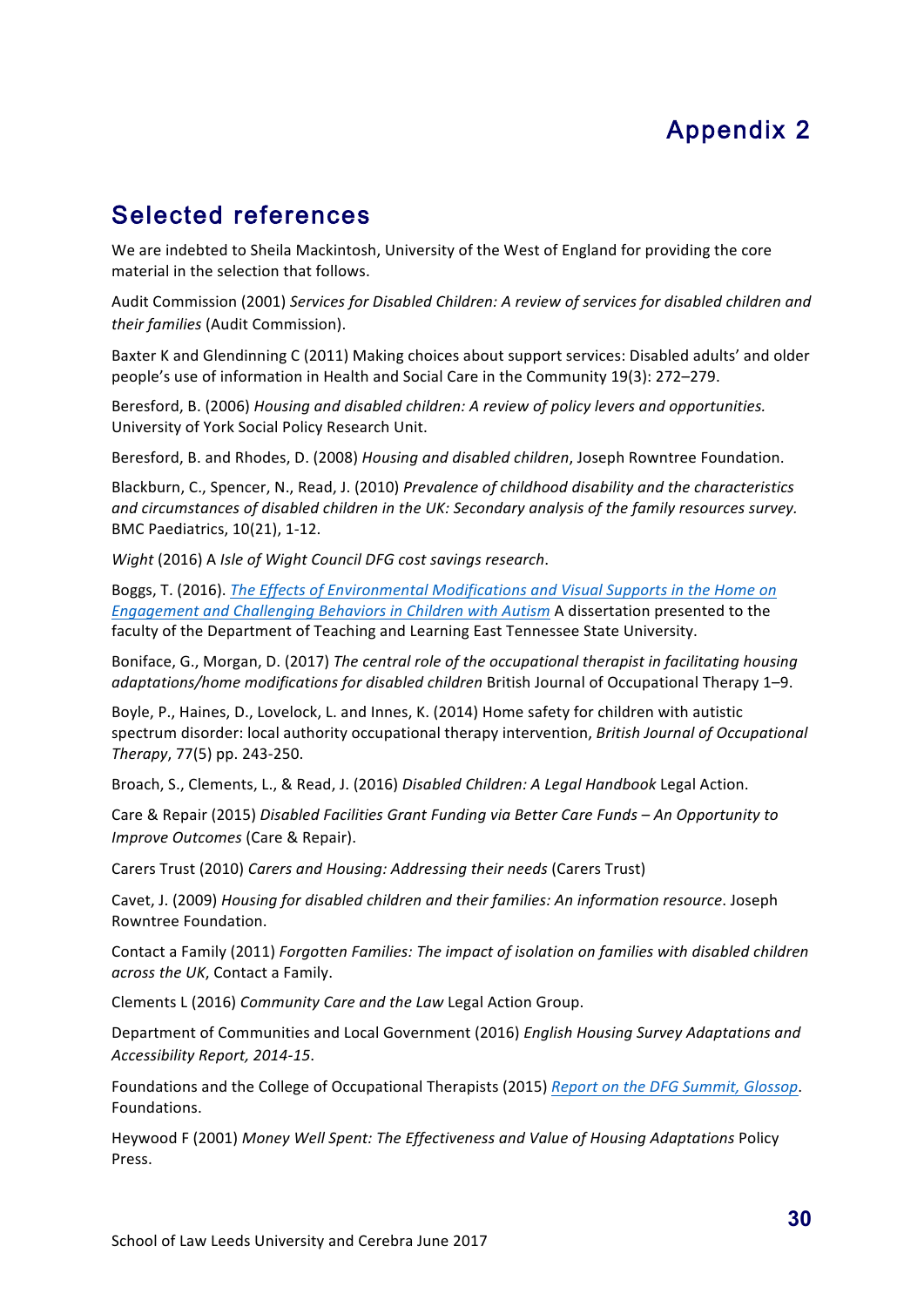Heywood F (2004) Understanding needs: A starting point for quality in Housing Studies 19(5): 709– 726.

Heywood F (2005) Altering the house to restore the home in Housing Studies 20(4):  $531-547$ .

Heywood., F. and Turner, L. (2007), *Better outcomes, lower costs: Implications for health and social care budgets of investment in housing adaptations, improvements and equipment, A review of the evidence*. Office for Disability Issues.

Home Adaptations Consortium (2015) Home Adaptations for Disabled People. A detailed guide to related legislation, guidance and good practice Home Adaptations Consortium.

Leonard Cheshire (2015) The long wait for a home; Beware of the door.

Local government ombudsman *Making a house a home: Local Authorities and disabled adaptations. Focus report: learning lessons from complaints* March 2016.

Mackintosh, S and Leather, P. (2016) The Disabled Facilities Grant Before and after the introduction of the Better Care Fund Foundations

Mandelstam, M. (2016) *Home Adaptations: The Care Act 2014 and Related Provision Across the United Kingdom*, College of Occupational Therapists.

Morgan D, Boniface GE and Reagon C (2016) The effects of adapting their home on the meaning of home for families with a disabled child in Disability & Society, 31, 481-496.

Muscular Dystrophy UK (2015) *Breaking point The crisis in accessible housing and adaptations.* Muscular Dystrophy UK.

Nord C, Eakin P, Astley P, et al. (2009) An exploration of communication between clients and professionals in the design of home adaptations. The British Journal of Occupational Therapy 72(5): 197–204.

Paget, A. and Cadywould, C. (2015) Life to the Full: Mapping care & support for disabled children and *their families* Demos. 

Pettersson C, Löfqvist C and Fänge A M (2012) Clients' experiences of housing adaptations: A longitudinal mixed methods study. Disability and Rehabilitation 34(20): 1706-1715.

Picking C and Pain H (2003) Home adaptations: User perspectives on the role of professionals. The British Journal of Occupational Therapy 66(1): 2-8.

Selvakumaran, M. et. al. (2012) *Locked Out: The Trailblazers report into accessible housing, Report 9* of the Inclusion 9 series, Muscular Dystrophy UK.

Shelter/Contact a Family (2008) Family experiences of accessing disabled facilities grants: A *collaborative study in Wales and Northern Ireland.* Shelter Cymru

.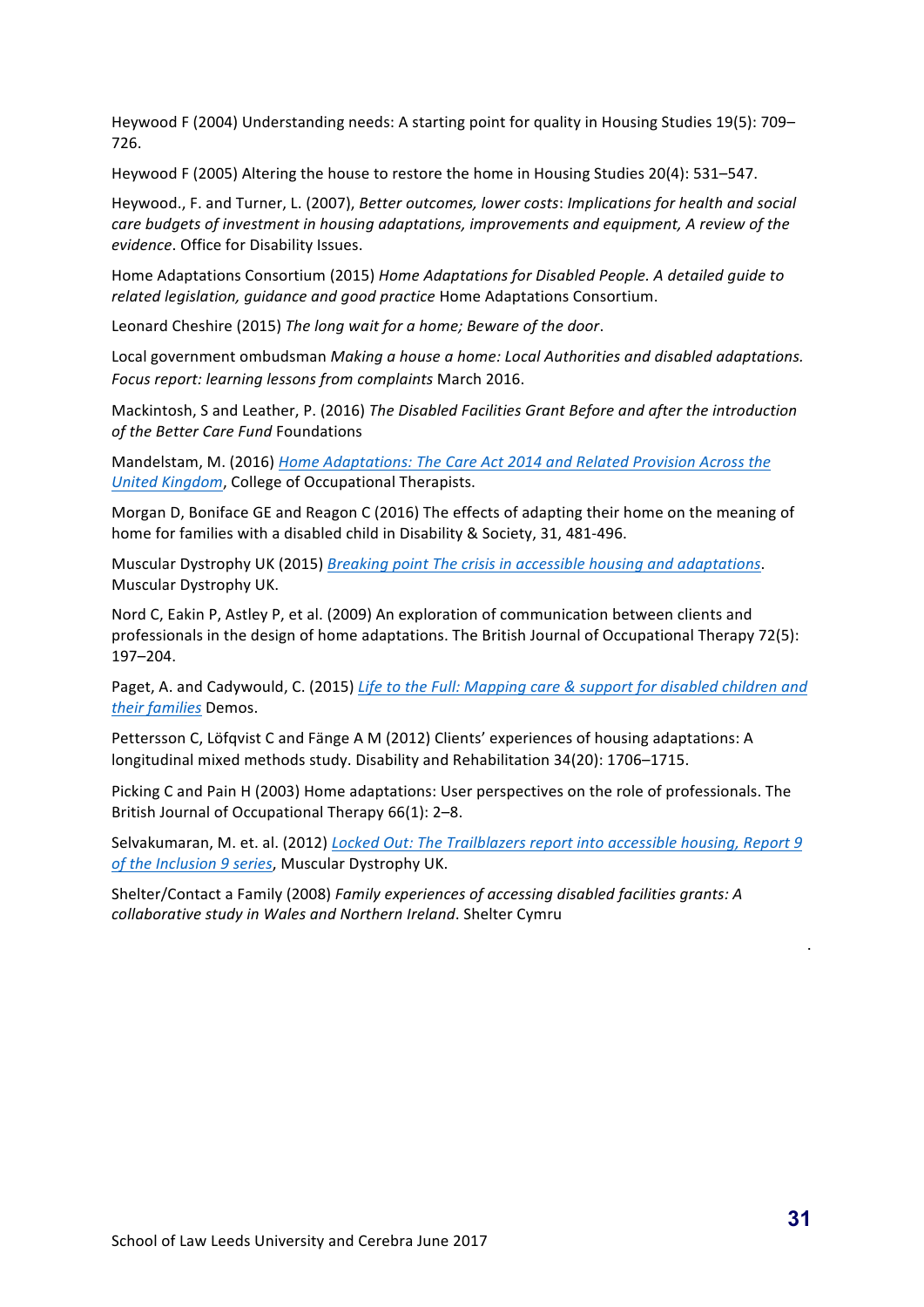5. Was this an independent or public body?

# **DFG Questionnaire**

# **Reference No.**

**Part 1 – basic information**

Child's age today

Child's age when first DFG finished

Child's age when further DFG work done (if applicable)

Brief overview of child's behavioural and other characteristics

| 1. How much was the DFG you received?<br>Grant details | £ |
|--------------------------------------------------------|---|

- 2. What was the full cost of the works for the adaptations (including professional advice and consultants etc)?
- 3. If applicable, how was any shortfall made up?
- 4. Did you have any help from a third party organisation with the grant application?

**Yes / No**

£

£

- 
- 



Appendix 3

**32**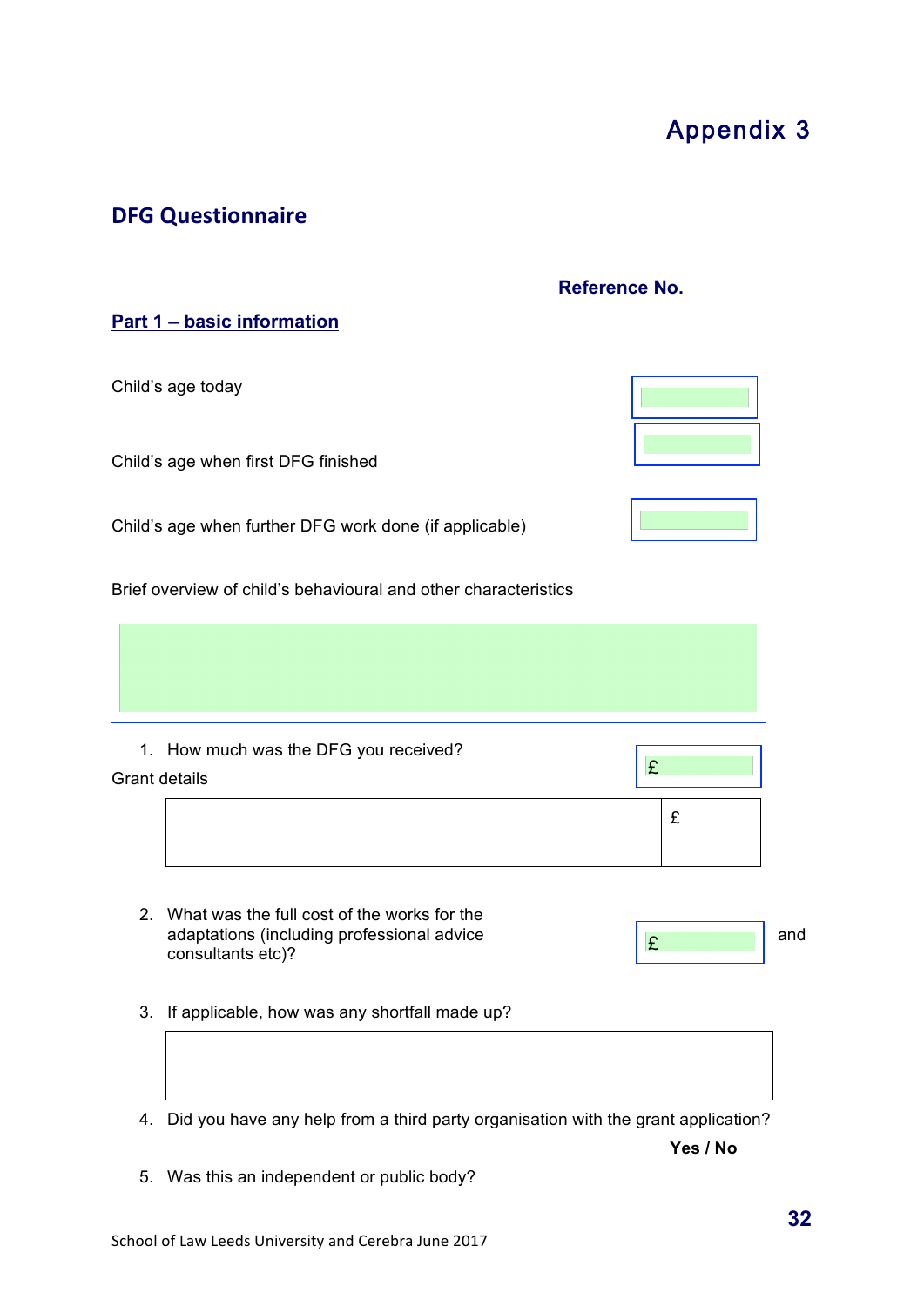#### **Independent / public body / prefer not to say**

6. If so, was this valuable? **Yes / No / Hard to say**

7. How do you feel about the way the grant was (or is being) processed by the local authority? In terms of speed, information sharing and 'person friendliness' how would you rate it from 0 (very bad) to 10 (very good)?

| <b>Speed</b>          |  |  |  |  | 1 2 3 4 5 6 7 8 9 10 |
|-----------------------|--|--|--|--|----------------------|
| Information sharing   |  |  |  |  | 1 2 3 4 5 6 7 8 9 10 |
| 'Person friendliness' |  |  |  |  | 1 2 3 4 5 6 7 8 9 10 |

*Comments – note here any significant comments made* 

- 8. If any, what would you say is the most valuable thing for you about the adaption?
- 9. If any, what would you say is the most valuable thing for the Disabled Person about the adaption?
- 10. If any, what would you say is the most detrimental thing for you about the adaption?
- 11. If any, what would you say is the most detrimental thing for the Disabled Person about the adaption?

#### **Part 2 – cost benefits relating to the child**

12. What do you estimate, if any, are the quantifiable cost benefits in relation to your child from the adaptations?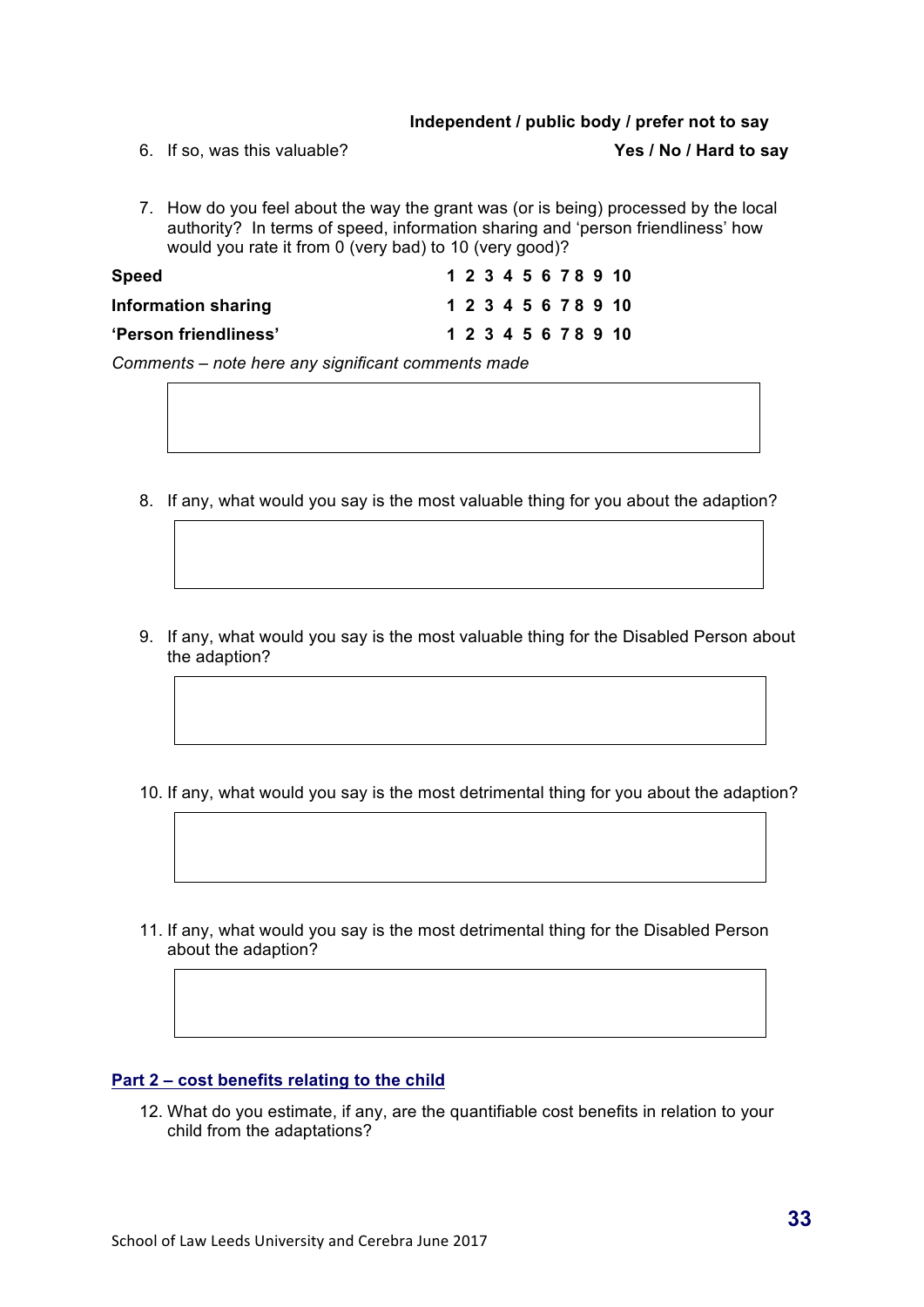

13. Can you put a financial figure on these benefits [*prompt – ie is in terms of hours per day / days per year; the likely charge of the person per hour*]?

**Yes / No / Hard to say / not applicable**

**If Yes**

*Comments – note here how this figure / estimate has been calculated:* 



14. Has your child faced and additional costs as a result of the adaptation, and if so what do you estimate these to be?

**Yes / No / Hard to say / not applicable**



£

*Comments – note here how this figure / estimate has been calculated:* 



15. Have there been any less tangible benefits for your child – things that are harder to quantify in terms of money but are important?

## **Yes / No / Hard to say / not applicable**

*Comments:* 



16. Have there been any less tangible problems / harms to your child as a result of the adaptations – things that are harder to quantify in terms of money but are of concern?

**Yes / No / Hard to say / not applicable**

*Comments:*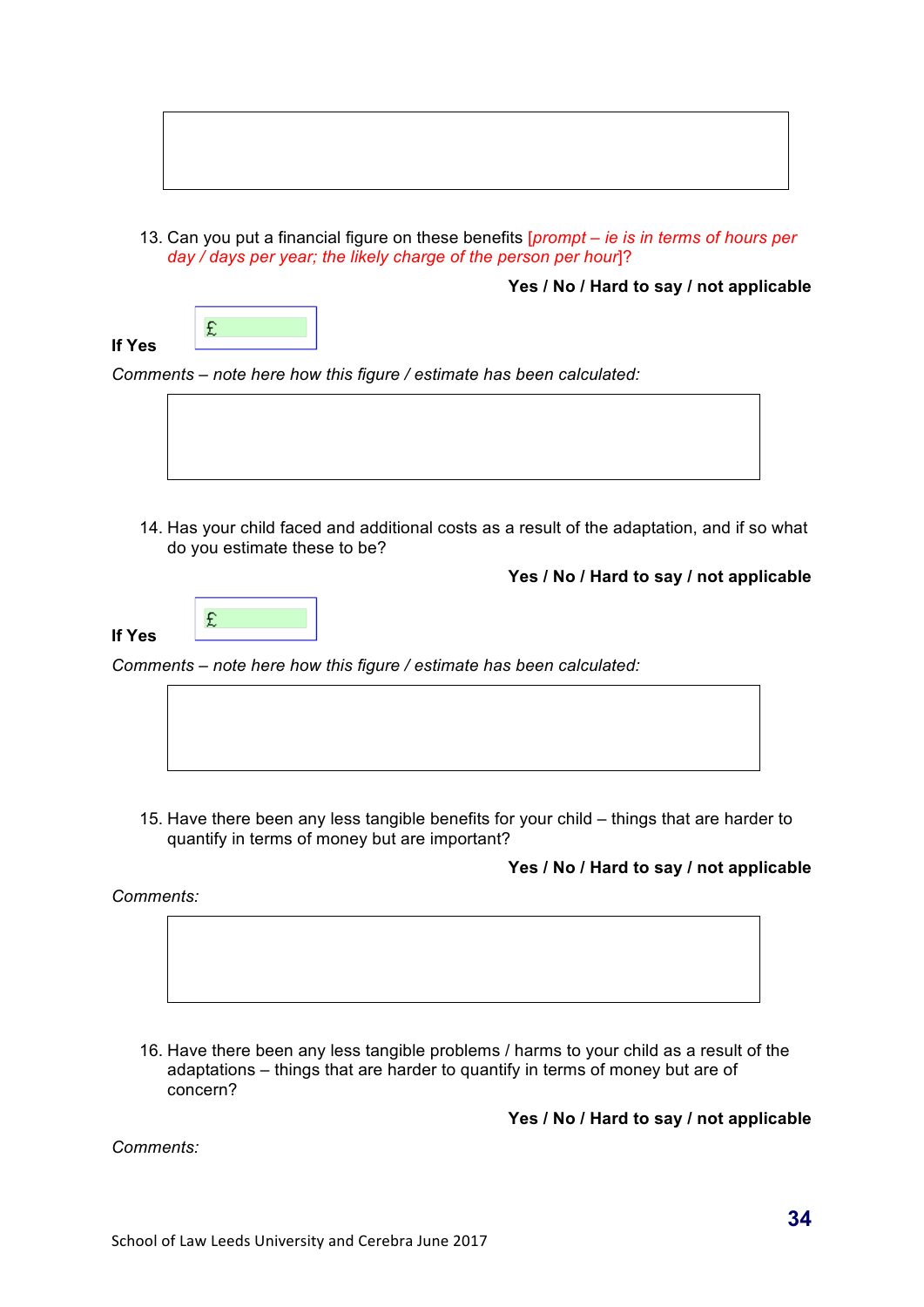

17. Do you feel that your child is more or less resilient having had a DFG?

### **More resilient / Less resilient / Hard to say / not applicable**

*Comments:*

18. If you had had the adaptation earlier on (ie when the need first arose) do you think it would have made a difference for your child?

*Comments*

### **Part 3 – cost benefits for wider family**

- 19. What do you estimate, if any, are the quantifiable cost benefits are in relation to you and your wider family from the adaptations?
- 20. Can you put a financial figure on these benefits?

### **Yes / No / Hard to say / not applicable**



*Comments – note here how these figures / estimates calculated:*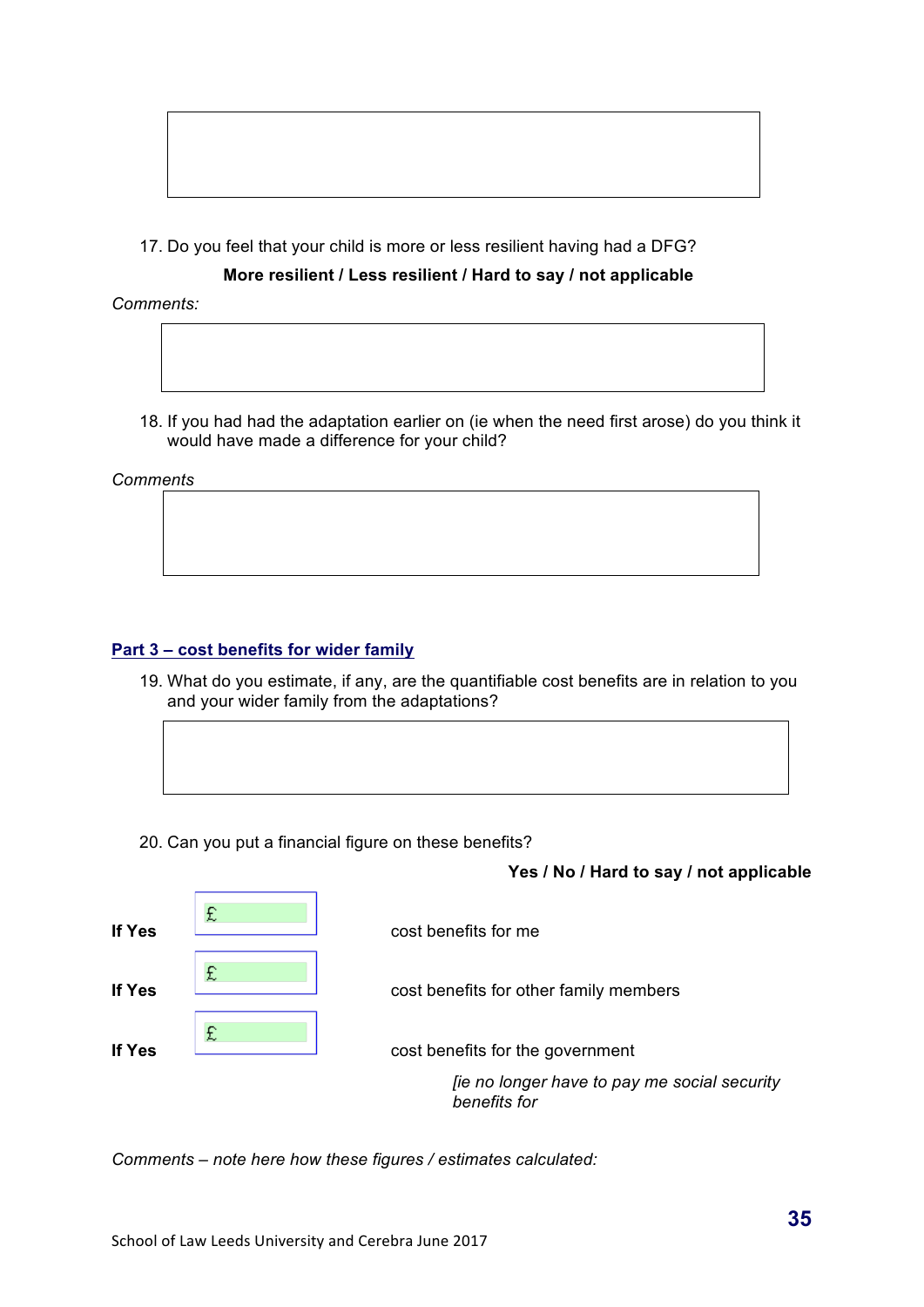

21. If any, can you estimate the what less tangible benefits have been for you and your family?

**Yes / No / Hard to say / not applicable**

*Comments:* 



22. Are you able to put a financial figure on these 'less tangible' benefits?

## **Yes / No / Hard to say / not applicable**



*Comments:* 



23. What do you estimate, if any, are the additional costs that you and/or your family / local or central government have faced as a result of the adaptations?

## **Yes / No / Hard to say / not applicable**

| If Yes        | £ | costs I have incurred                                                                                 |
|---------------|---|-------------------------------------------------------------------------------------------------------|
| If Yes        | £ | cost incurred by other family members                                                                 |
| <b>If Yes</b> | £ | cost incurred by central / local government                                                           |
|               |   | [ie maintenance costs of adaptations/ extra<br>therapy costs / increased social security<br>benefits] |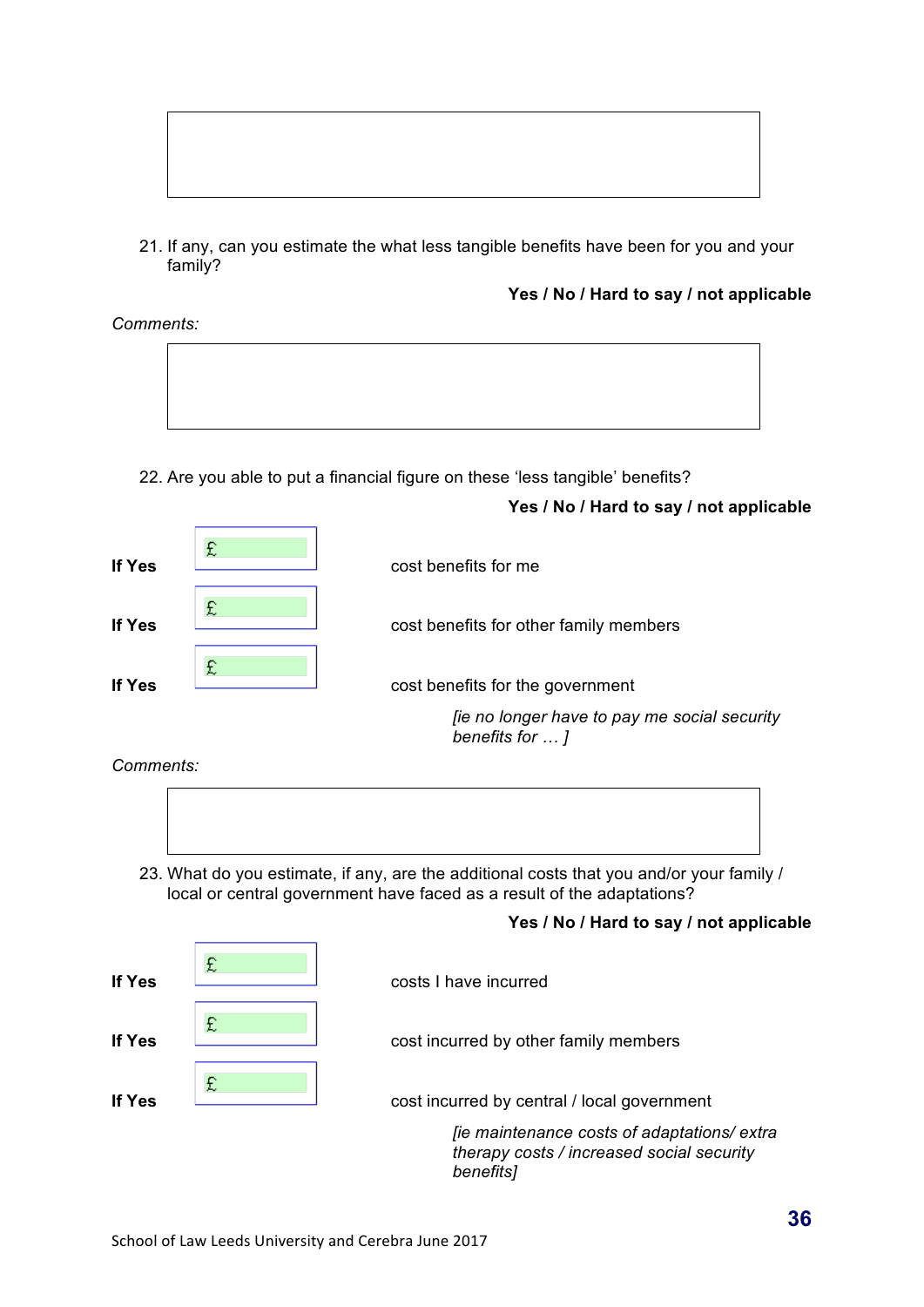#### *Comments – note here how this figure / estimate has been calculated:*

- 
- 24. Have you and/or your family experienced any less tangible problems / harms as a result of the adaptations – things that are harder to quantify in terms of money but are of concern – and if so what are these?

**Yes / No / Hard to say / not applicable**

*Comments:* 

25. Do you feel that you and your family are more or less resilient having had a DFG?

# **Me - more resilient / Less resilient / Hard to say / not applicable**

**Family - more resilient / Less resilient / Hard to say / not applicable**

*Comments :*

26. If you had received an early intervention adaptation what difference would it have made to you and/or your family?

*Comments*

## **Part 4 Post adaptation impact**

27. What, if any, important benefits / problems were caused by the adaptation? Benefits

Problems

28. Can you *briefly* describe how you would imagine your life would have been had you not have received an adaptation?